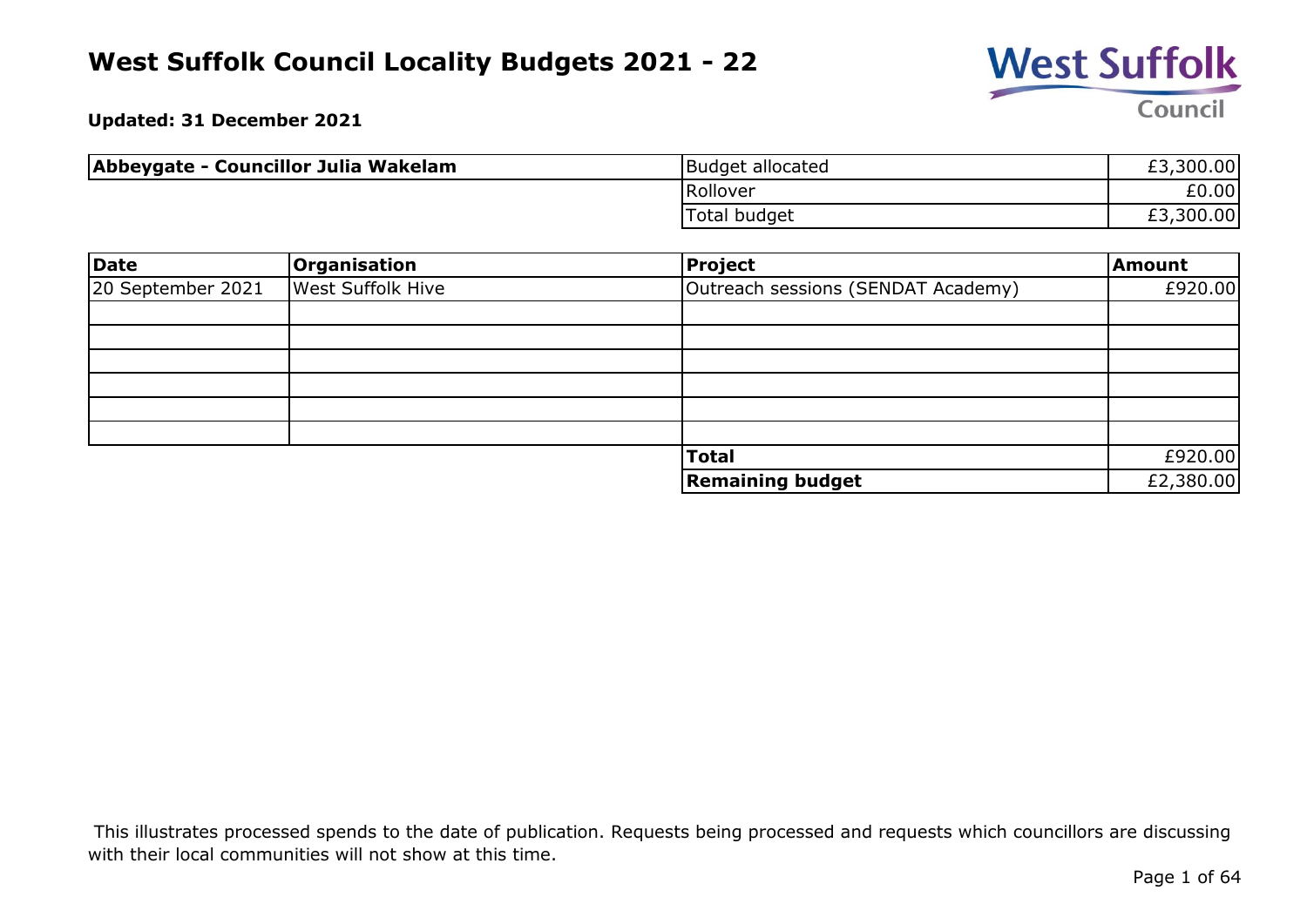

**Updated: 31 December 2021**

| Abbeygate - Councillor Joanna Rayner | Budget allocated    | £3,300.00 |
|--------------------------------------|---------------------|-----------|
|                                      | Rollover            | £0.00     |
|                                      | <b>Total budget</b> | £3,300.00 |

| Date              | <b>Organisation</b>              | Project                                   | <b>Amount</b> |
|-------------------|----------------------------------|-------------------------------------------|---------------|
| 10 August 2021    | Bury St Edmunds Tchouckball Club | Additional equipment for Tchouckball Club | £500.00       |
| 21 September 2021 | Coffee 2 Keep Bury St Edmunds    | Combat 2 Coffee Project                   | £750.00       |
| 9 November 2021   | The Bury St Edmunds Society      | Trees of Hope 2021                        | £600.00       |
|                   |                                  |                                           |               |
|                   |                                  |                                           |               |
|                   |                                  |                                           |               |
|                   |                                  |                                           |               |
|                   |                                  | <b>Total</b>                              | £1,850.00     |
|                   |                                  | <b>Remaining budget</b>                   | £1,450.00     |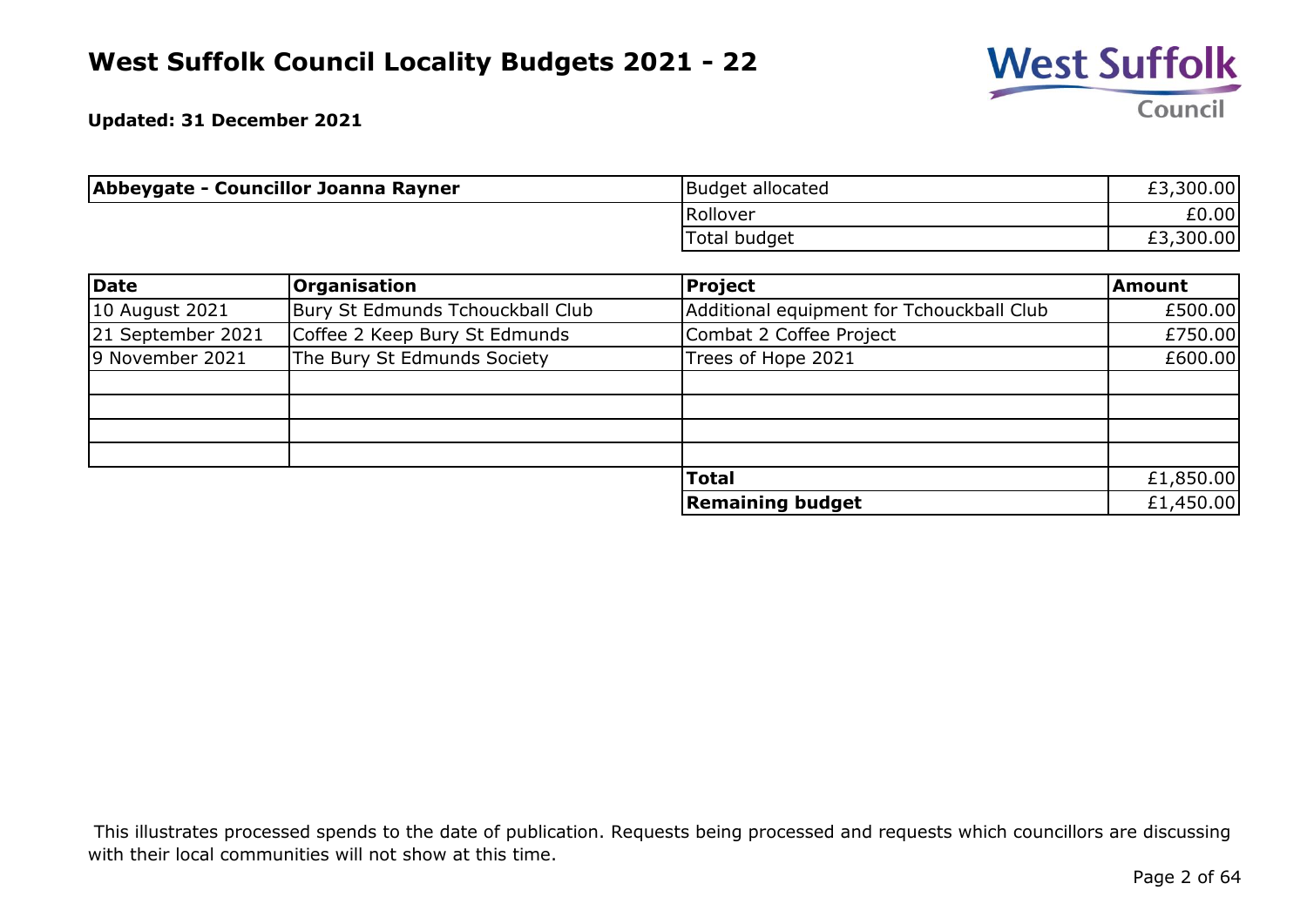

**Updated: 31 December 2021**

| <b>Bardwell - Councillor Andrew Smith</b> | Budget allocated | £3,300.00              |
|-------------------------------------------|------------------|------------------------|
|                                           | Rollover         | $-112.50$ <sup>1</sup> |
|                                           | Total budget     | ,412.50<br>£3          |

| Date           | Organisation                      | Project                                        |            |
|----------------|-----------------------------------|------------------------------------------------|------------|
| 25 June 2021   | Coney Weston Playground Committee | Enhancements to existing playground facilities | £500.00    |
| 11 August 2021 | Coney Weston Playground Committee | Funding returned due to project delayed        | $-E500.00$ |
| 5 October 2021 | Barnham Parish Council            | Installation of village defibrilator           | £500.00    |
|                |                                   |                                                |            |
|                |                                   |                                                |            |
|                |                                   |                                                |            |
|                |                                   |                                                |            |
|                |                                   | <b>Total</b>                                   | £500.00    |
|                |                                   | <b>Remaining budget</b>                        | £2,912.50  |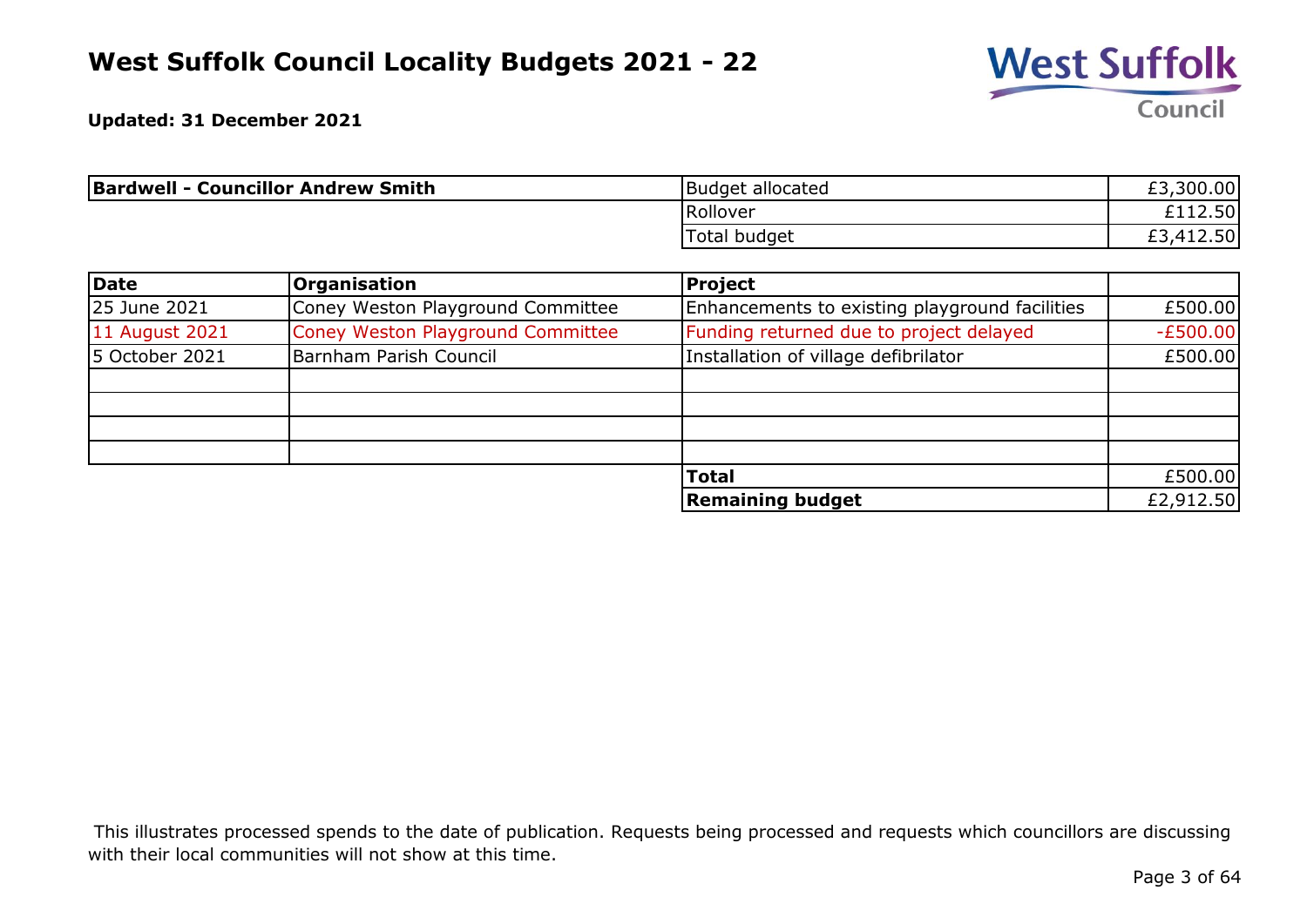

**Updated: 31 December 2021**

| <b>Barningham - Councillor Carol Bull</b> | Budget allocated | £3,300.00 |
|-------------------------------------------|------------------|-----------|
|                                           | Rollover         | £337.50   |
|                                           | Total budget     | £3,637.50 |

| Date             | Organisation            | Project                        | Amount    |
|------------------|-------------------------|--------------------------------|-----------|
| 26 November 2021 | Hepworth Parish Council | Installation of safety fencing | £300.00   |
|                  |                         |                                |           |
|                  |                         |                                |           |
|                  |                         |                                |           |
|                  |                         |                                |           |
|                  |                         |                                |           |
|                  |                         |                                |           |
|                  |                         | <b>Total</b>                   | £300.00   |
|                  |                         | <b>Remaining budget</b>        | £3,337.50 |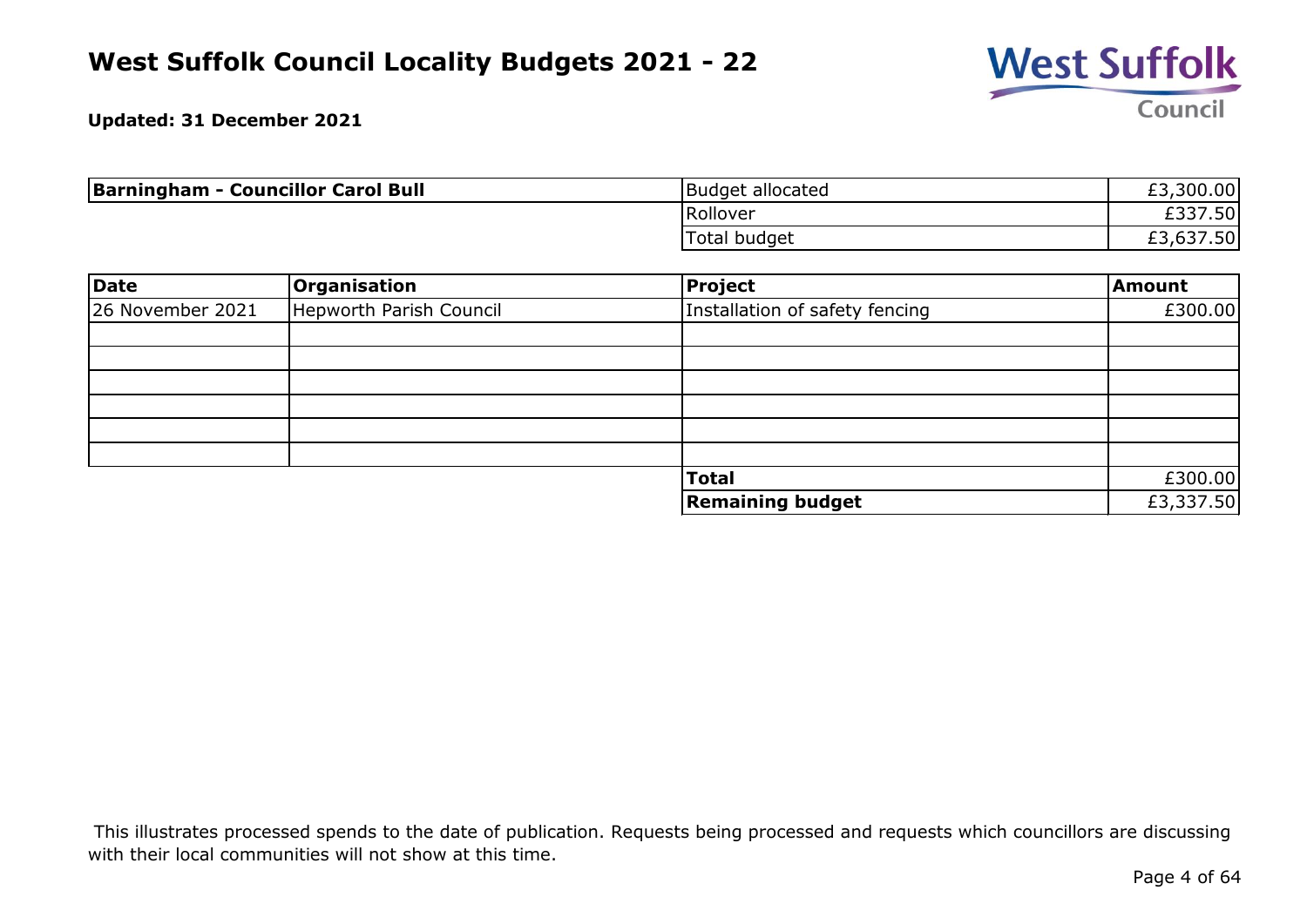

**Updated: 31 December 2021**

| <b>Barrow - Councillor Ian Houlder</b> | Budget allocated | £3,300.00 |
|----------------------------------------|------------------|-----------|
|                                        | Rollover         | £500.00   |
|                                        | Total budget     | £3,800.00 |

| Date              | Organisation                | <b>Project</b>                            | <b>Amount</b> |
|-------------------|-----------------------------|-------------------------------------------|---------------|
| 14 September 2021 | <b>Barrow Football Club</b> | Purchase of grounds maintenance equipment | £500.00       |
|                   |                             |                                           |               |
|                   |                             |                                           |               |
|                   |                             |                                           |               |
|                   |                             |                                           |               |
|                   |                             |                                           |               |
|                   |                             |                                           |               |
|                   |                             | <b>Total</b>                              | £500.00       |
|                   |                             | <b>Remaining budget</b>                   | £3,300.00     |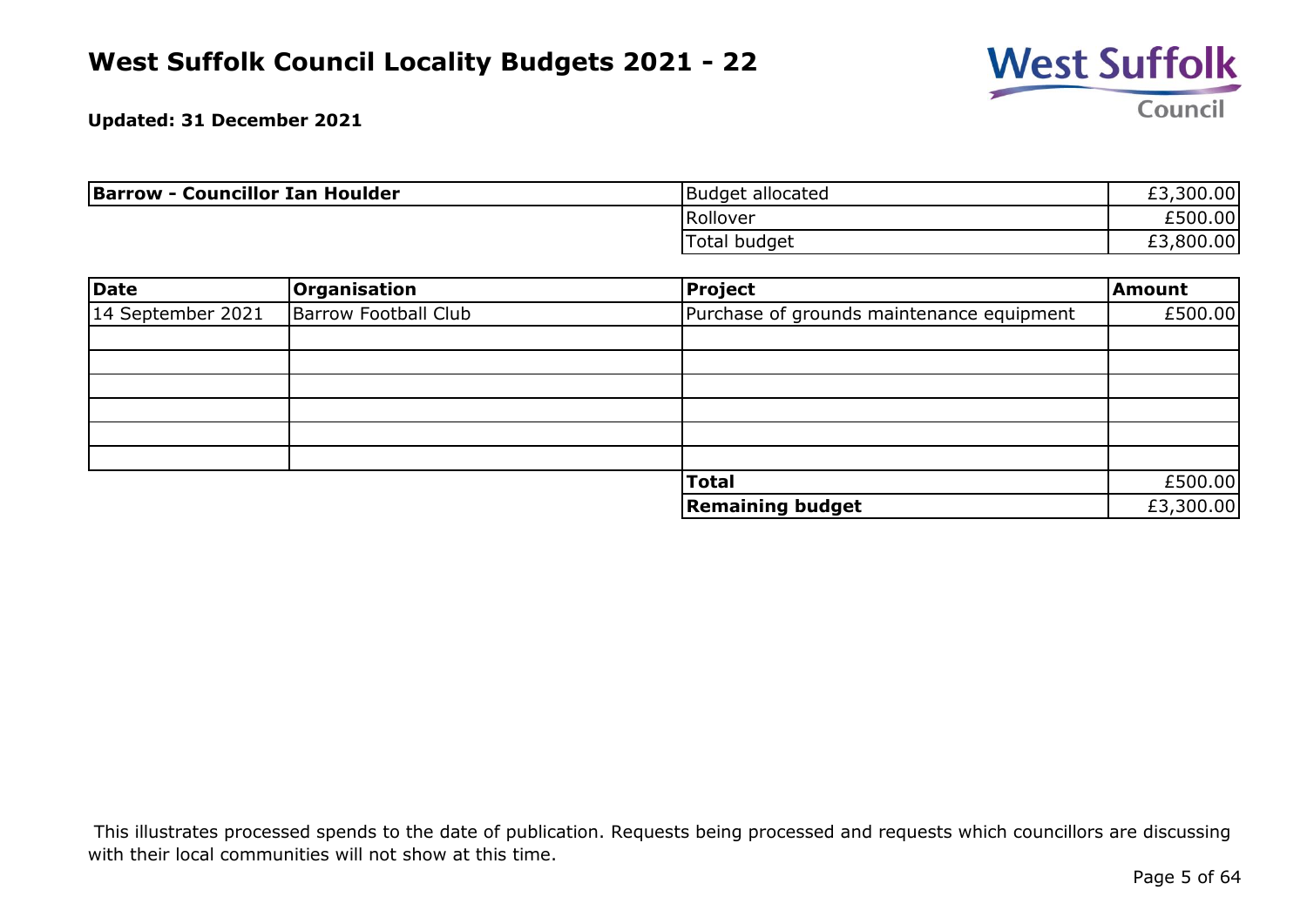

| <b>Brandon Central - Councillor Victor Lukaniuk</b> | Budget allocated    | ,300.00<br>£3. |
|-----------------------------------------------------|---------------------|----------------|
|                                                     | Rollover            | £12.50         |
|                                                     | <b>Total budget</b> | ,312.50        |

| Date              | <b>Organisation</b>        | <b>Project</b>                              | <b>Amount</b> |
|-------------------|----------------------------|---------------------------------------------|---------------|
| 20 September 2021 | Brandon Bowls Club         | Green refurbishment                         | £200.00       |
| 29 September 2021 | 1st Brandon Scout Group    | Upgrade to Scout Hut facilities             | £250.00       |
| 14 October 2021   | Brandon Town Football Club | Grant towards replacement goal posts        | £400.00       |
| 11 November 2021  | Brandon Town Football Club | <b>Grant towards Community Defibrilator</b> | £236.00       |
|                   |                            |                                             |               |
|                   |                            |                                             |               |
|                   |                            |                                             |               |
|                   |                            | <b>Total</b>                                | £1,086.00     |
|                   |                            | <b>Remaining budget</b>                     | £2,226.50     |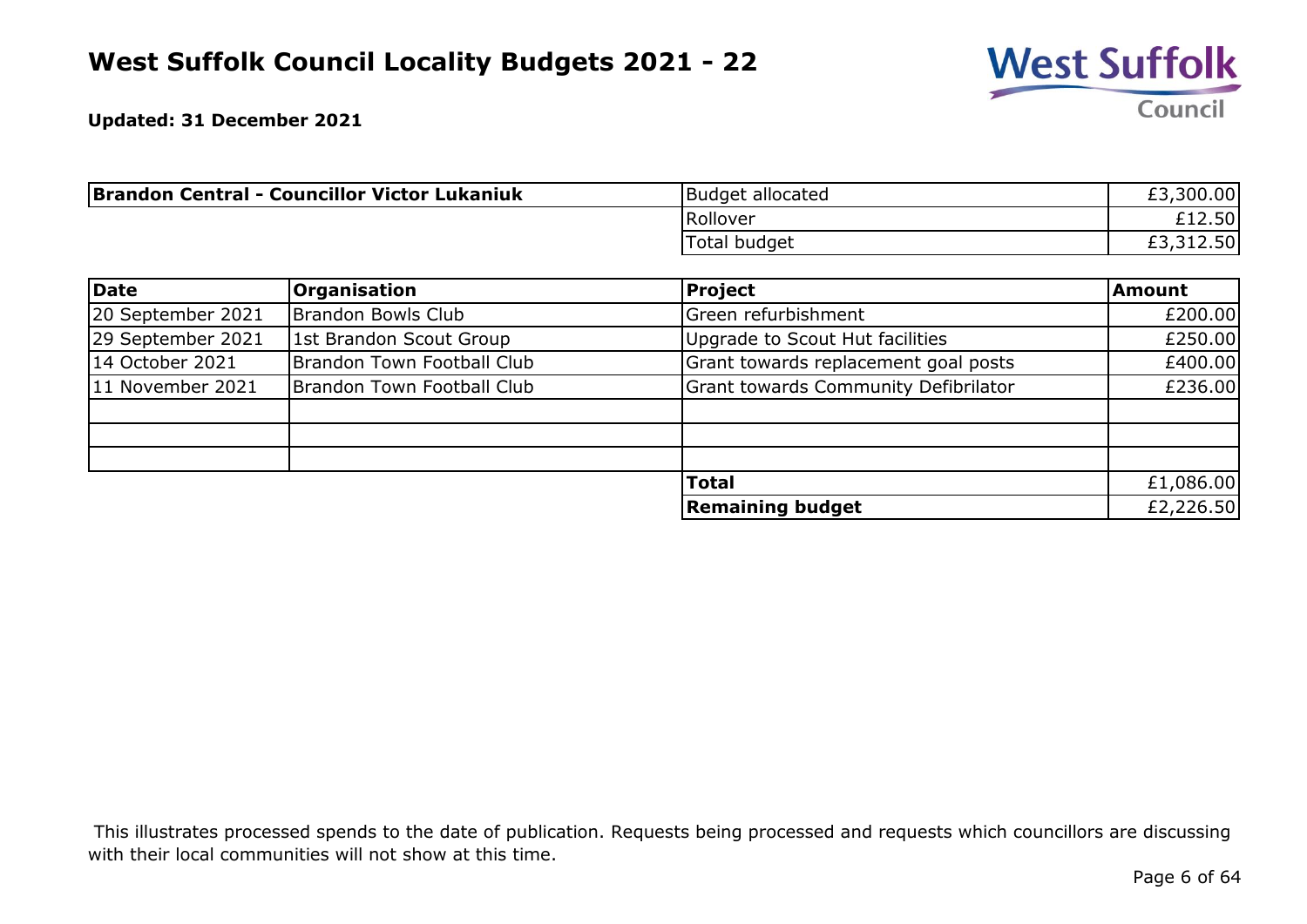

| <b>Brandon East - Councillor Philip Wittam</b> | <b>Budget allocated</b> | ,300.00<br>£3, |
|------------------------------------------------|-------------------------|----------------|
|                                                | Rollover                | £200.00        |
|                                                | Total budget            | £3,500.00      |

| Date              | <b>Organisation</b>        | <b>Project</b>                              | <b>Amount</b> |
|-------------------|----------------------------|---------------------------------------------|---------------|
| 20 September 2021 | Brandon Bowls Club         | Green refurbishment                         | £200.00       |
| 29 September 2021 | 1st Brandon Scout Group    | Upgrade to Scout Hut facilities             | £250.00       |
| 14 October 2021   | Polska Szkola W Brandon    | Teaching aids for Polish School             | £250.00       |
| 14 October 2021   | Brandon Town Football Club | Grant towards replacement goal posts        | £400.00       |
| 11 November 2021  | Brandon Town Football Club | <b>Grant towards Community Defibrilator</b> | £236.00       |
|                   |                            |                                             |               |
|                   |                            |                                             |               |
|                   |                            | <b>Total</b>                                | £1,336.00     |
|                   |                            | <b>Remaining budget</b>                     | £2,164.00     |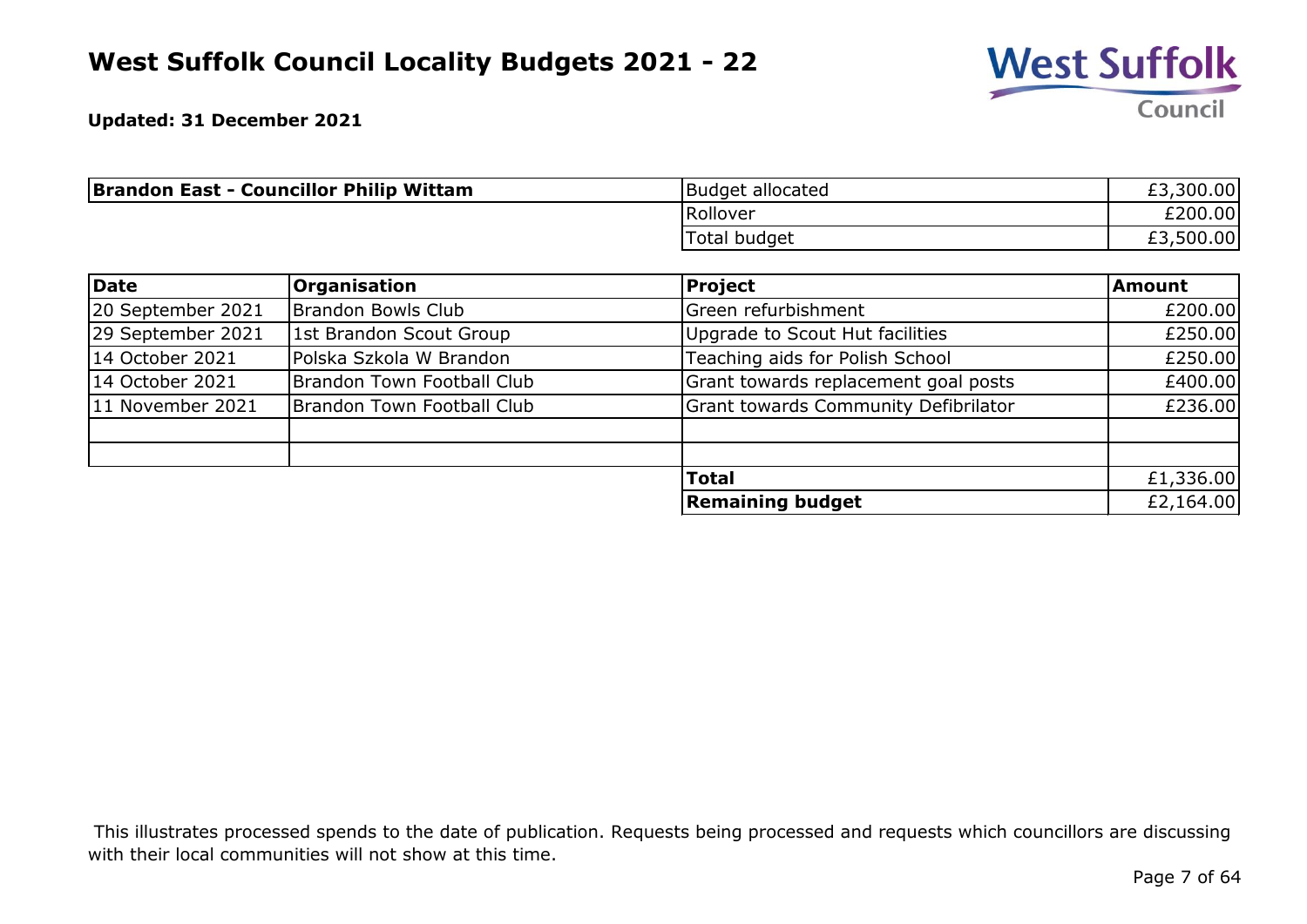

**Updated: 31 December 2021**

| <b>Brandon West - Councillor David Palmer</b> | Budget allocated | ,300.00<br>r di<br>LJ. |
|-----------------------------------------------|------------------|------------------------|
|                                               | Rollover         | £0.00                  |
|                                               | Total budget     | ,300.00<br>r di<br>LJ. |

| Date              | <b>Organisation</b>        | <b>Project</b>                              | <b>Amount</b> |
|-------------------|----------------------------|---------------------------------------------|---------------|
| 18 June 2021      | <b>Brandon Festival</b>    | Contribution towards Brandon Festival       | £250.00       |
| 20 September 2021 | Brandon Bowls Club         | Green refurbishment                         | £200.00       |
| 29 September 2021 | 1st Brandon Scout Group    | Upgrade to Scout Hut facilities             | £250.00       |
| 14 October 2021   | Polska Szkola W Brandon    | Teaching aids for Polish School             | £250.00       |
| 14 October 2021   | Brandon Town Football Club | Grant towards replacement goal posts        | £400.00       |
| 11 November 2021  | Brandon Town Football Club | <b>Grant towards Community Defibrilator</b> | £236.00       |
|                   |                            | <b>Total</b>                                | £1,586.00     |
|                   |                            | <b>Remaining budget</b>                     | £1,714.00     |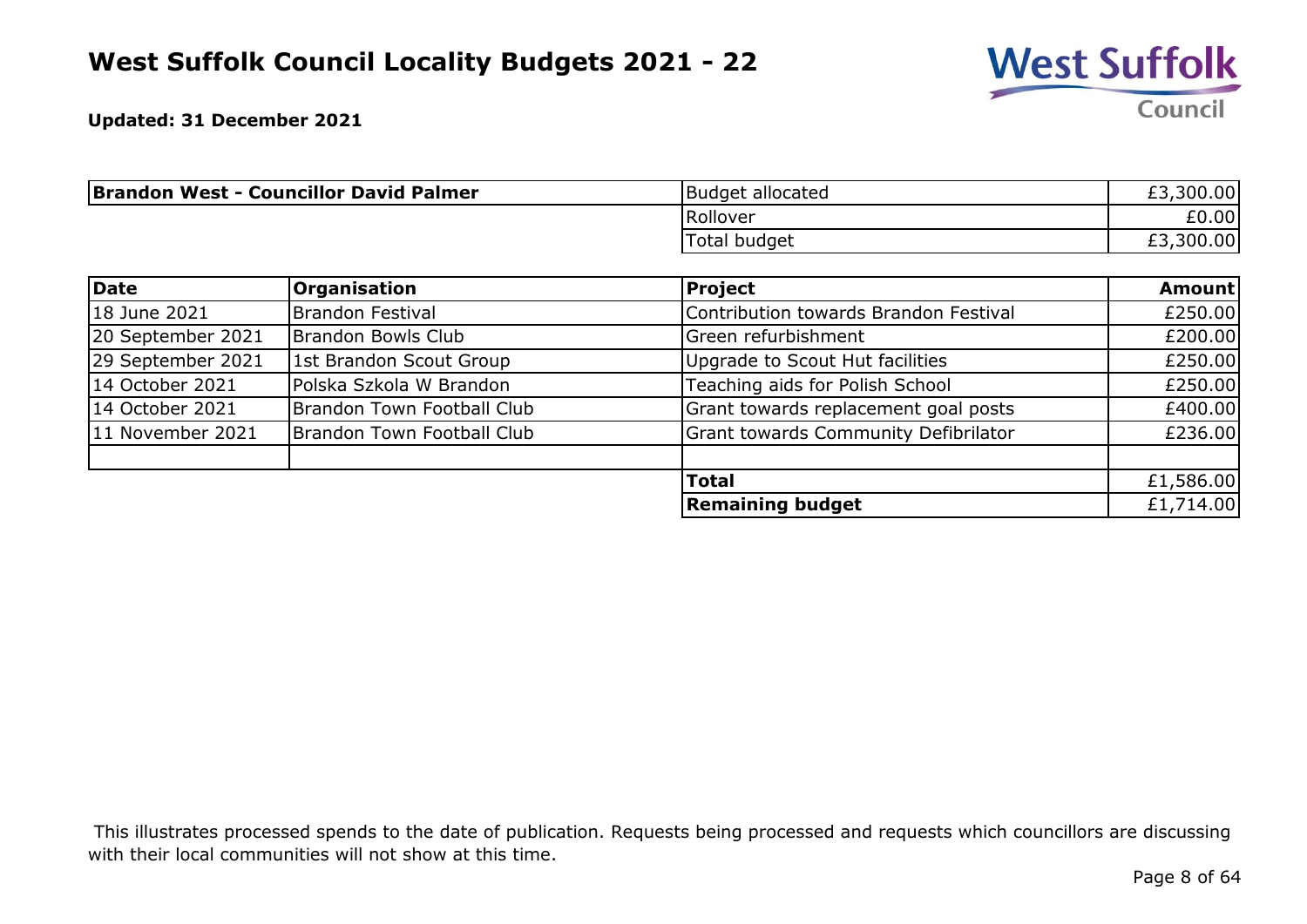

| <b>Chedburgh and Chevington - Councillor Mike Chester</b> | Budget allocated | £3,300.00 |
|-----------------------------------------------------------|------------------|-----------|
|                                                           | Rollover         | £300.00   |
|                                                           | 'Total budget    | £3,600.00 |

| <b>Date</b>       | <b>Organisation</b>   | <b>Project</b>                                | <b>Amount</b> |
|-------------------|-----------------------|-----------------------------------------------|---------------|
| 19 August 2021    | <b>Erskine Centre</b> | Contribution towards refurbishment of Erskine | £450.00       |
|                   |                       | Centre                                        |               |
| 20 September 2021 | Little Tea Cups       | Village Baby and Toddler Group                | £450.00       |
|                   |                       |                                               |               |
|                   |                       |                                               |               |
|                   |                       |                                               |               |
|                   |                       |                                               |               |
|                   |                       |                                               |               |
|                   |                       | <b>Total</b>                                  | £900.00       |
|                   |                       | <b>Remaining budget</b>                       | £2,700.00     |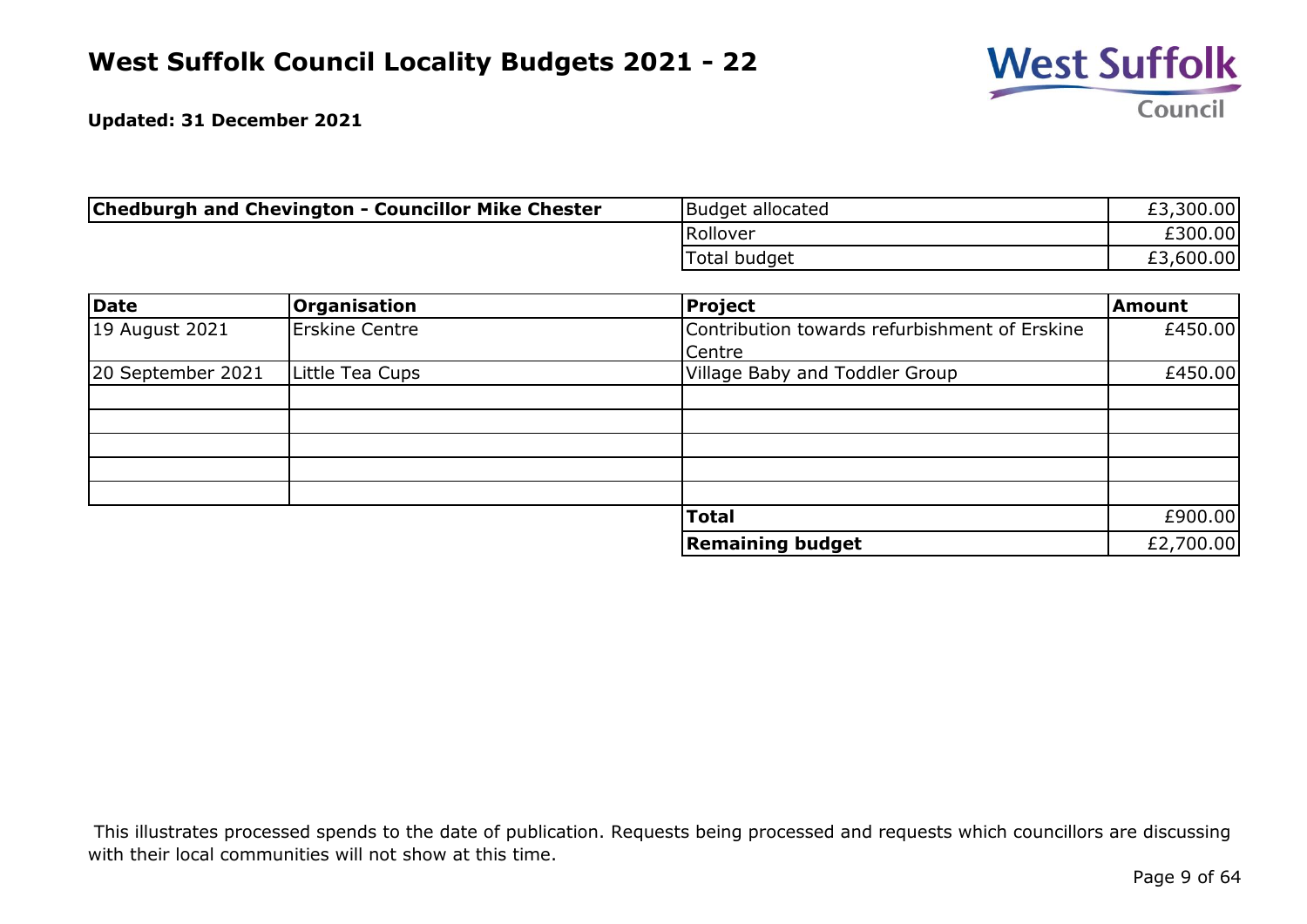

| Clare, Hundon and Kedington - Councillor Nick Clarke | Budget allocated | £3,300.00 |
|------------------------------------------------------|------------------|-----------|
|                                                      | Rollover         | £500.00   |
|                                                      | Total budget     | £3,800.00 |

| Date             | Organisation                       | <b>Project</b>                              | <b>Amount</b> |
|------------------|------------------------------------|---------------------------------------------|---------------|
| 9 August 2021    | <b>Clare Community Bees</b>        | Clare Bee Education Project                 | £200.00       |
| 2 November 2021  | Kedington Parish Council           | Celebration Event to mark the end of Womens | £166.66       |
|                  |                                    | Cycle Tour                                  |               |
| 24 November 2021 | <b>Wixoe Parish Meeting</b>        | Installation of community defibrilator      | £250.00       |
| 24 November 2021 | <b>Clare Town Council</b>          | Community Tea Party to celebrate COVID      | £200.00       |
|                  |                                    | support scheme                              |               |
| 10 December 2021 | <b>Cavendish Community Council</b> | Platinum Jubilee Celebrations               | £334.00       |
|                  |                                    |                                             |               |
|                  |                                    |                                             |               |
|                  |                                    | <b>Total</b>                                | £1,150.66     |
|                  |                                    | <b>Remaining budget</b>                     | £2,649.34     |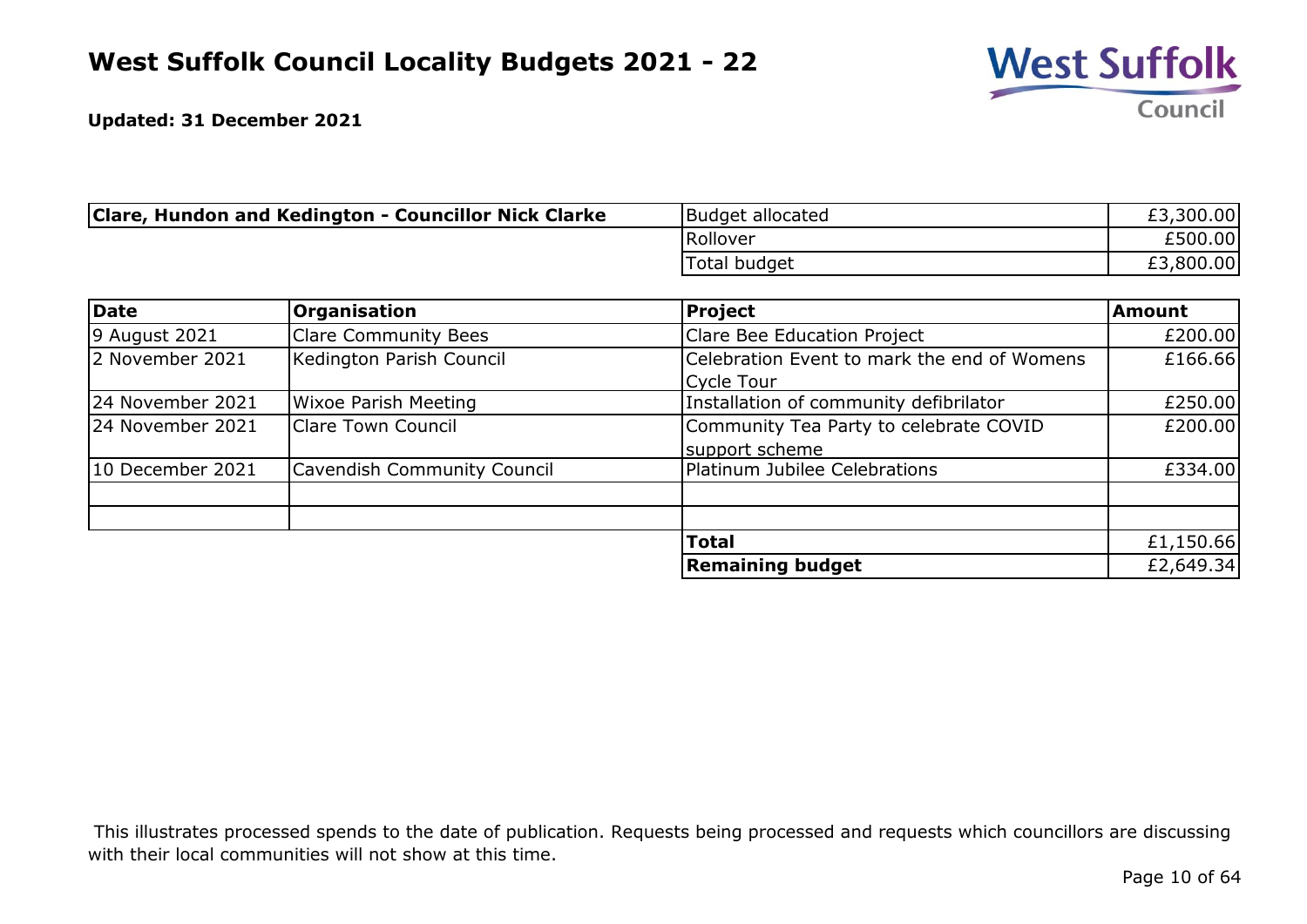

| Clare, Hundon and Kedington - Councillor Karen Richardson | Budget allocated | £3,300.00 |
|-----------------------------------------------------------|------------------|-----------|
|                                                           | Rollover         | £323.50   |
|                                                           | Total budget     | £3,623.50 |

| Date             | Organisation                      | <b>Project</b>                              | <b>Amount</b> |
|------------------|-----------------------------------|---------------------------------------------|---------------|
| 9 August 2021    | <b>Clare Community Bees</b>       | Clare Bee Education Project                 | £200.00       |
| 11 August 2021   | Stradishall Parish Council        | Speed Awareness Campaign                    | £100.00       |
| 2 November 2021  | Kedington Parish Council          | Celebration Event to mark the end of Womens | £166.66       |
|                  |                                   | Cycle Tour                                  |               |
| 24 November 2021 | <b>Wixoe Parish Meeting</b>       | Installation of community defibrilator      | £250.00       |
| 24 November 2021 | <b>Clare Town Council</b>         | Community Tea Party to celebrate COVID      | £200.00       |
|                  |                                   | support scheme                              |               |
| 10 December 2021 | Cavendish Community Council       | Platinum Jubilee Celebrations               | £333.00       |
| 23 December 2021 | <b>Clare Business Association</b> | Installation of community noticeboards      | £500.00       |
|                  |                                   | <b>Total</b>                                | £1,749.66     |
|                  |                                   | <b>Remaining budget</b>                     | £1,873.84     |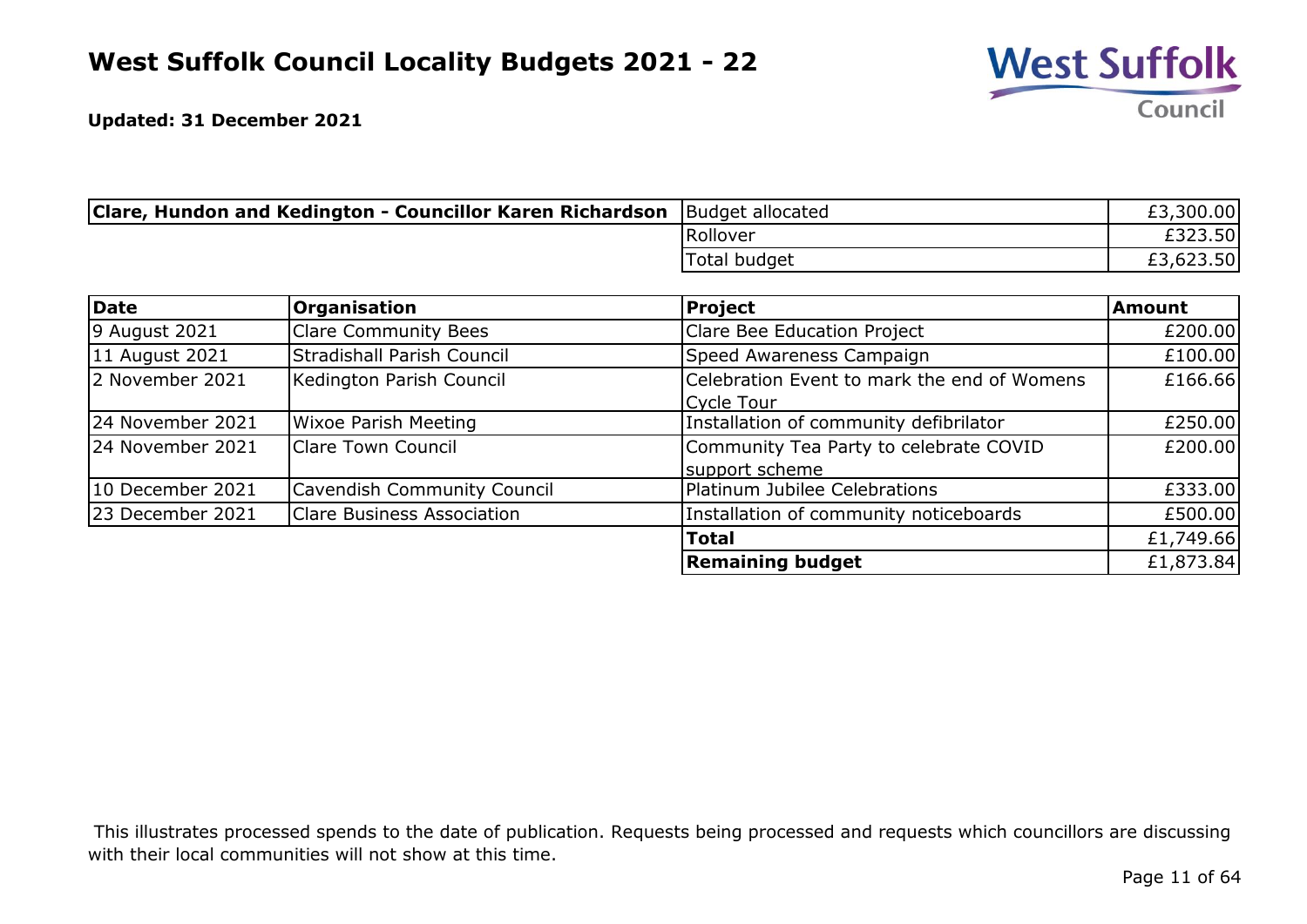

| <b>Clare, Hundon and Kedington - Councillor Marion Rushbrook</b> Budget allocated |              | £3,300.00 |
|-----------------------------------------------------------------------------------|--------------|-----------|
|                                                                                   | Rollover     | £303.45   |
|                                                                                   | Total budget | £3,603.45 |

| Date             | <b>Organisation</b>                | <b>Project</b>                              | <b>Amount</b> |
|------------------|------------------------------------|---------------------------------------------|---------------|
| 9 August 2021    | <b>Clare Community Bees</b>        | Clare Bee Education Project                 | £200.00       |
| 2 November 2021  | Kedington Parish Council           | Celebration Event to mark the end of Womens | £166.68       |
|                  |                                    | Cycle Tour                                  |               |
| 24 November 2021 | <b>Clare Town Council</b>          | Installation of community defibrilator      | £200.00       |
| 24 November 2021 | <b>Wixoe Parish Meeting</b>        | Community Tea Party to celebrate COVID      | £250.00       |
|                  |                                    | support scheme                              |               |
| 10 December 2021 | <b>Cavendish Community Council</b> | Platinum Jubilee Celebrations               | £333.00       |
| 23 December 2021 | <b>Clare Business Association</b>  | Installation of community noticeboards      | £500.00       |
|                  |                                    |                                             |               |
|                  |                                    | <b>Total</b>                                | £1,649.68     |
|                  |                                    | <b>Remaining budget</b>                     | £1,953.77     |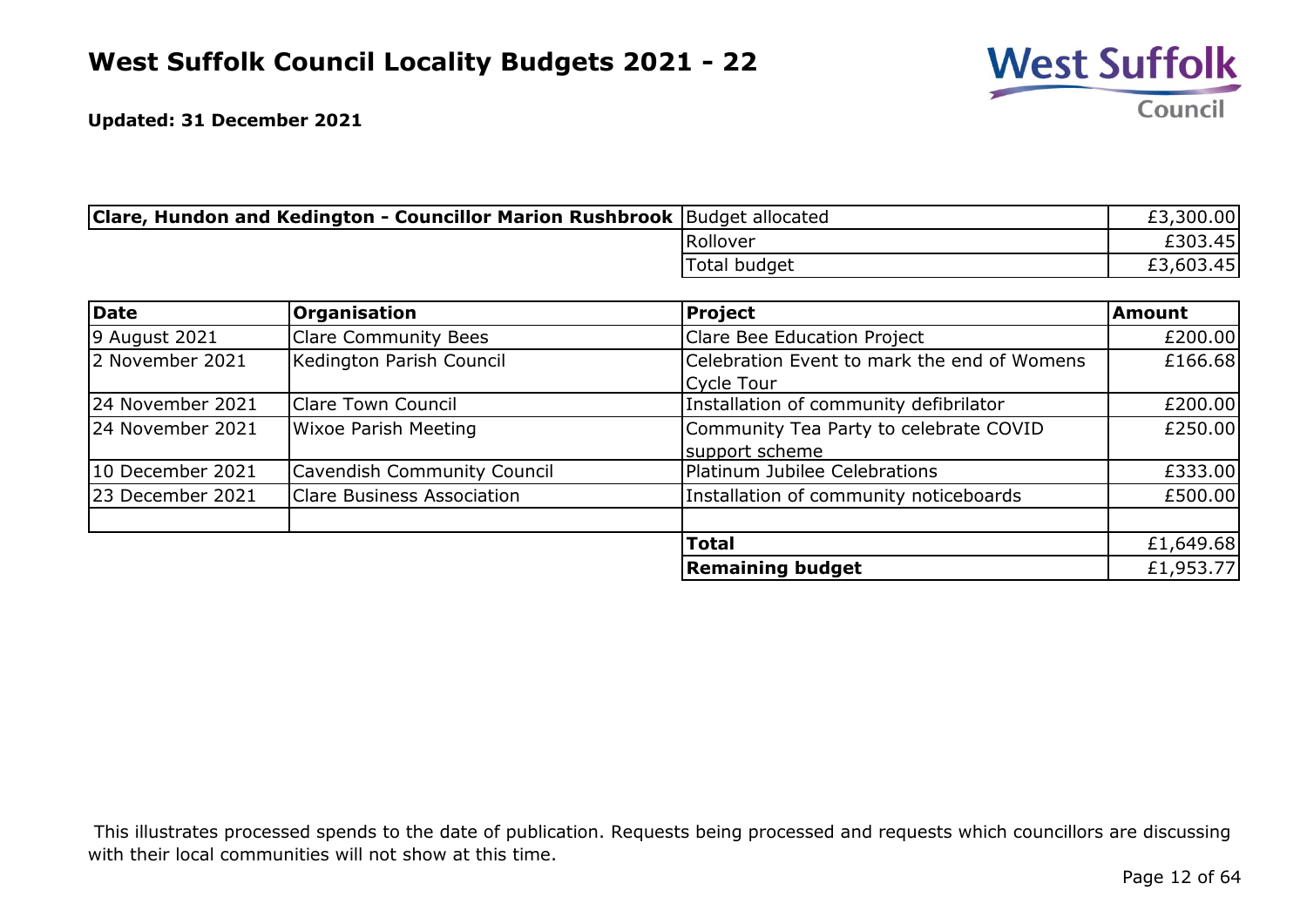

| <b>Eastgate - Councillor Cliff Waterman</b> | Budget allocated | £3,300.00      |
|---------------------------------------------|------------------|----------------|
|                                             | Rollover         | £462.50        |
|                                             | Total budget     | ,762.50<br>£3, |

| Date             | Organisation                         | <b>Project</b>                          | <b>Amount</b> |
|------------------|--------------------------------------|-----------------------------------------|---------------|
| 26 November 2021 | Bury St Edmunds Child Contact Centre | <b>Grant towards the Contact Centre</b> | £180.00       |
|                  |                                      |                                         |               |
|                  |                                      |                                         |               |
|                  |                                      |                                         |               |
|                  |                                      |                                         |               |
|                  |                                      |                                         |               |
|                  |                                      |                                         |               |
|                  |                                      | <b>Total</b>                            | £180.00       |
|                  |                                      | <b>Remaining budget</b>                 | £3,582.50     |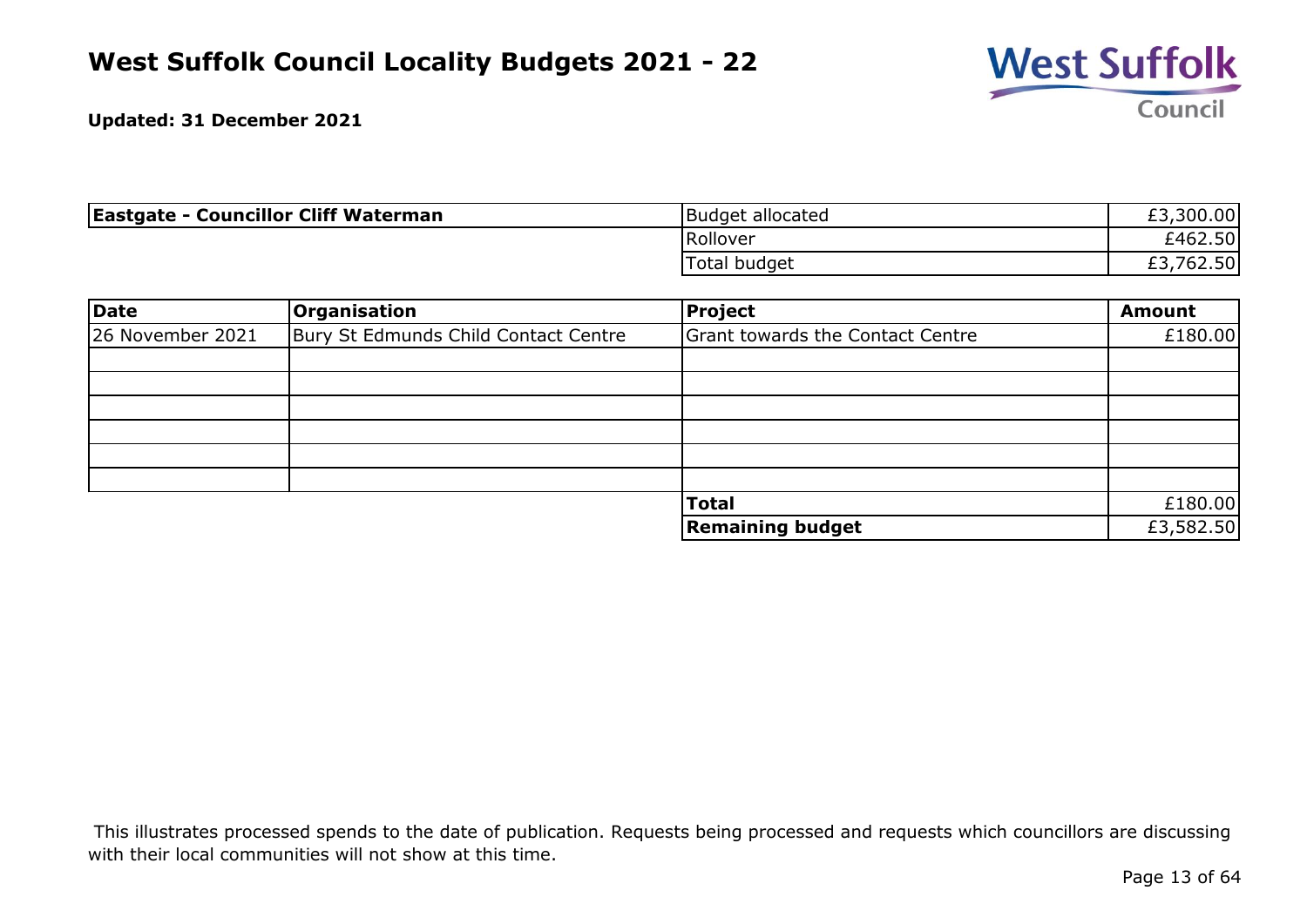

| <b>Exning - Councillor Simon Cole</b> | Budget allocated | £3,300.00 |
|---------------------------------------|------------------|-----------|
|                                       | Rollover         | £12.50    |
|                                       | Total budget     | £3,312.50 |

| Date         | Organisation                        | Project                        | <b>Amount</b> |
|--------------|-------------------------------------|--------------------------------|---------------|
| 27 July 2021 | Forest Heath Primary Schools Sports | Newmarket Family Treasure Hunt | £250.00       |
|              | Association                         |                                |               |
|              |                                     |                                |               |
|              |                                     |                                |               |
|              |                                     |                                |               |
|              |                                     |                                |               |
|              |                                     |                                |               |
|              |                                     |                                |               |
|              |                                     | <b>Total</b>                   | £250.00       |
|              |                                     | <b>Remaining budget</b>        | £3,062.50     |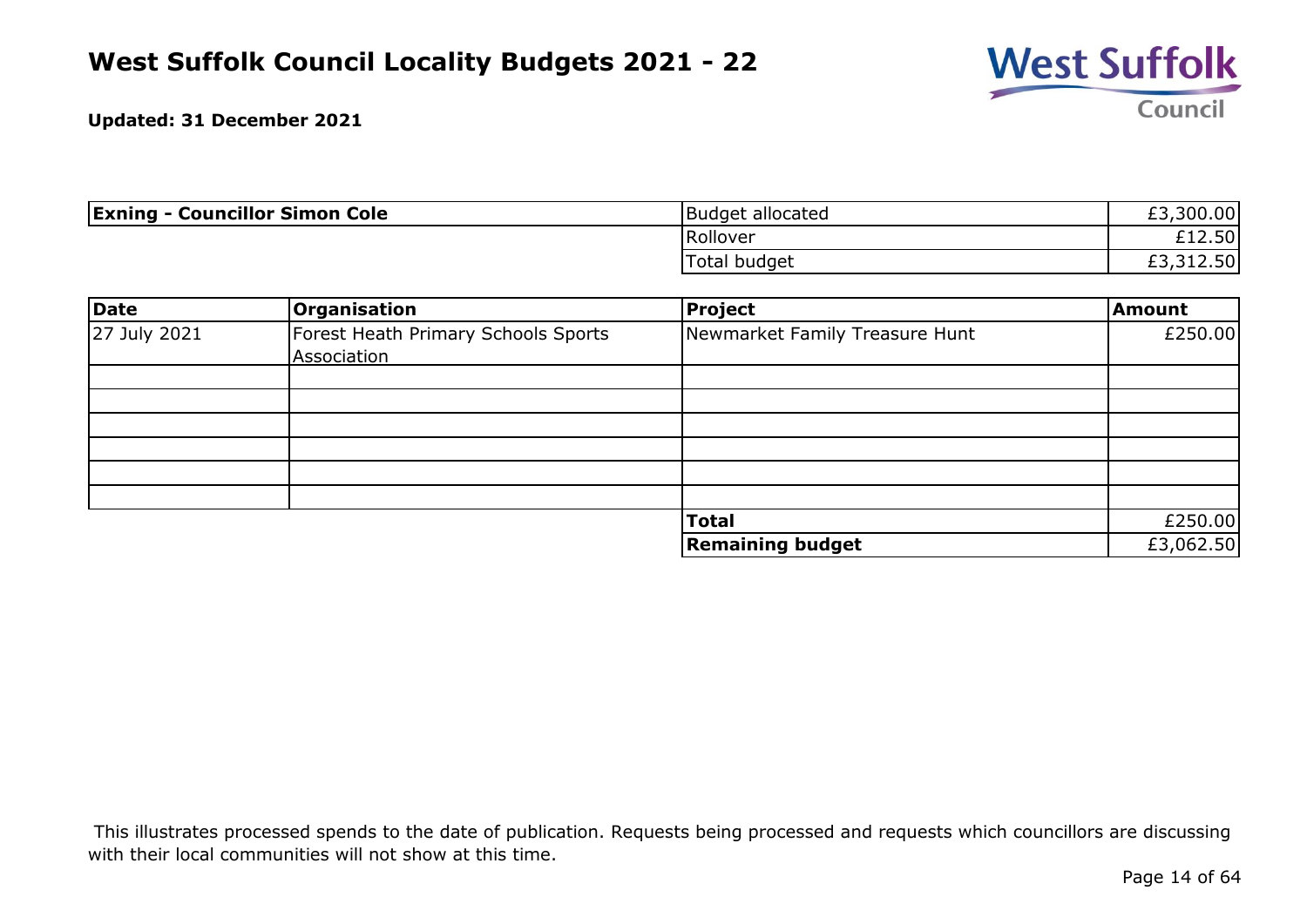

| Haverhill Central - Councillor Aron Luccarini | Budget allocated    | £3,300.00      |
|-----------------------------------------------|---------------------|----------------|
|                                               | Rollover            | £499.50        |
|                                               | <b>Total budget</b> | ا799.50,<br>C. |

| Date             | <b>Organisation</b>              | <b>Project</b>                             | <b>Amount</b> |
|------------------|----------------------------------|--------------------------------------------|---------------|
| 21 July 2021     | <b>Haverhill Community Trust</b> | <b>Signpost Summer Activities</b>          | £300.00       |
| 22 November 2021 | <b>Haverhill Community Trust</b> | Signpost 2gether project (advice sessions) | £413.00       |
| 26 November 2021 | <b>REACH Community Projects</b>  | Relocation of Community Foodbank           | £2,000.00     |
|                  |                                  |                                            |               |
|                  |                                  |                                            |               |
|                  |                                  |                                            |               |
|                  |                                  |                                            |               |
|                  |                                  | <b>Total</b>                               | £2,713.00     |
|                  |                                  | <b>Remaining budget</b>                    | £1,086.50     |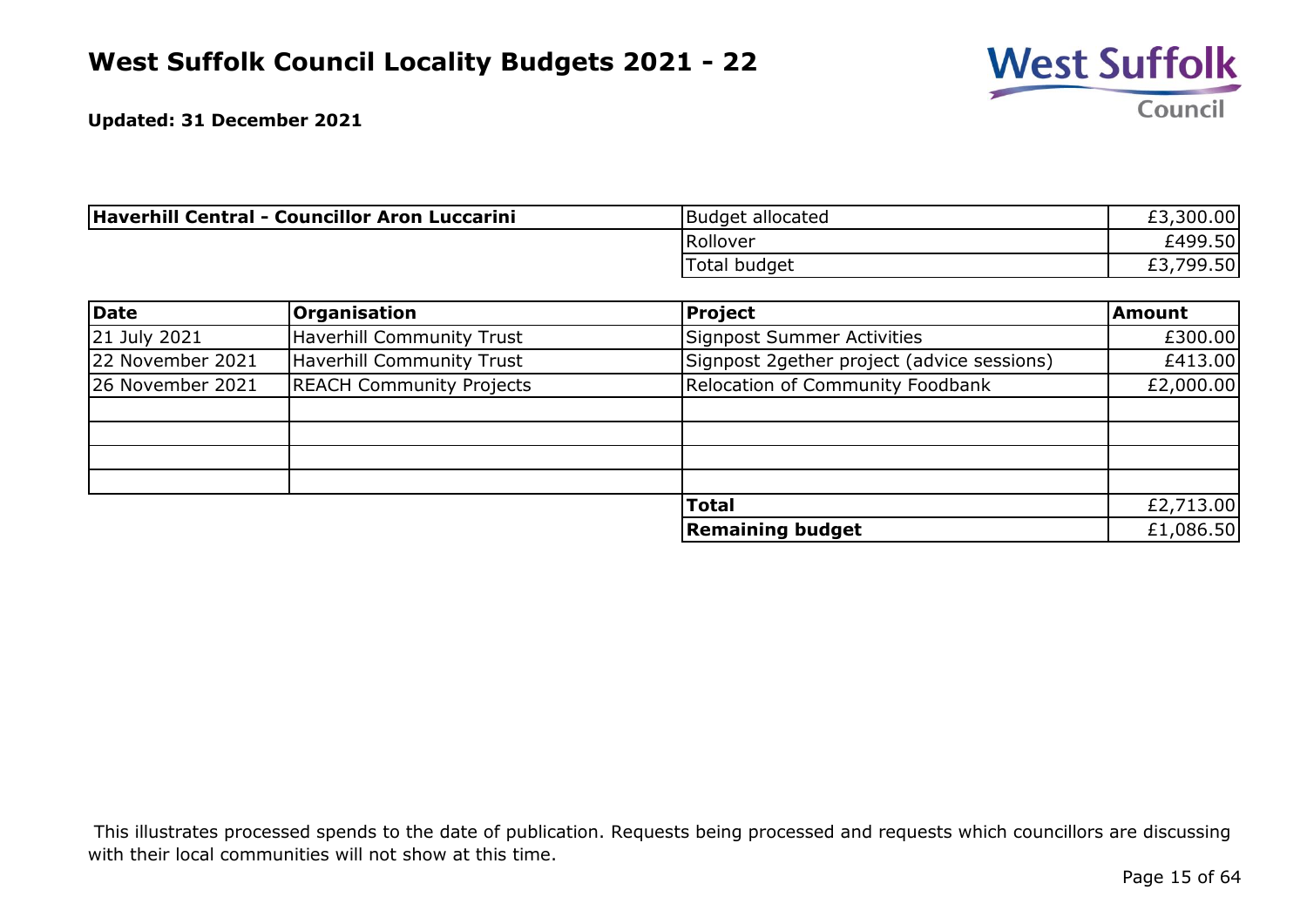

| <b>Haverhill East - Councillor John Burns</b> | Budget allocated | £3,300.00 |
|-----------------------------------------------|------------------|-----------|
|                                               | Rollover         | £0.00     |
|                                               | Total budget     | £3,300.00 |

| Date             | Organisation                    | Project                          | <b>Amount</b> |
|------------------|---------------------------------|----------------------------------|---------------|
| 26 November 2021 | <b>REACH Community Projects</b> | Relocation of Community Foodbank | £2,000.00     |
|                  |                                 |                                  |               |
|                  |                                 |                                  |               |
|                  |                                 |                                  |               |
|                  |                                 |                                  |               |
|                  |                                 |                                  |               |
|                  |                                 |                                  |               |
|                  |                                 | <b>Total</b>                     | £2,000.00     |
|                  |                                 | <b>Remaining budget</b>          | £1,300.00     |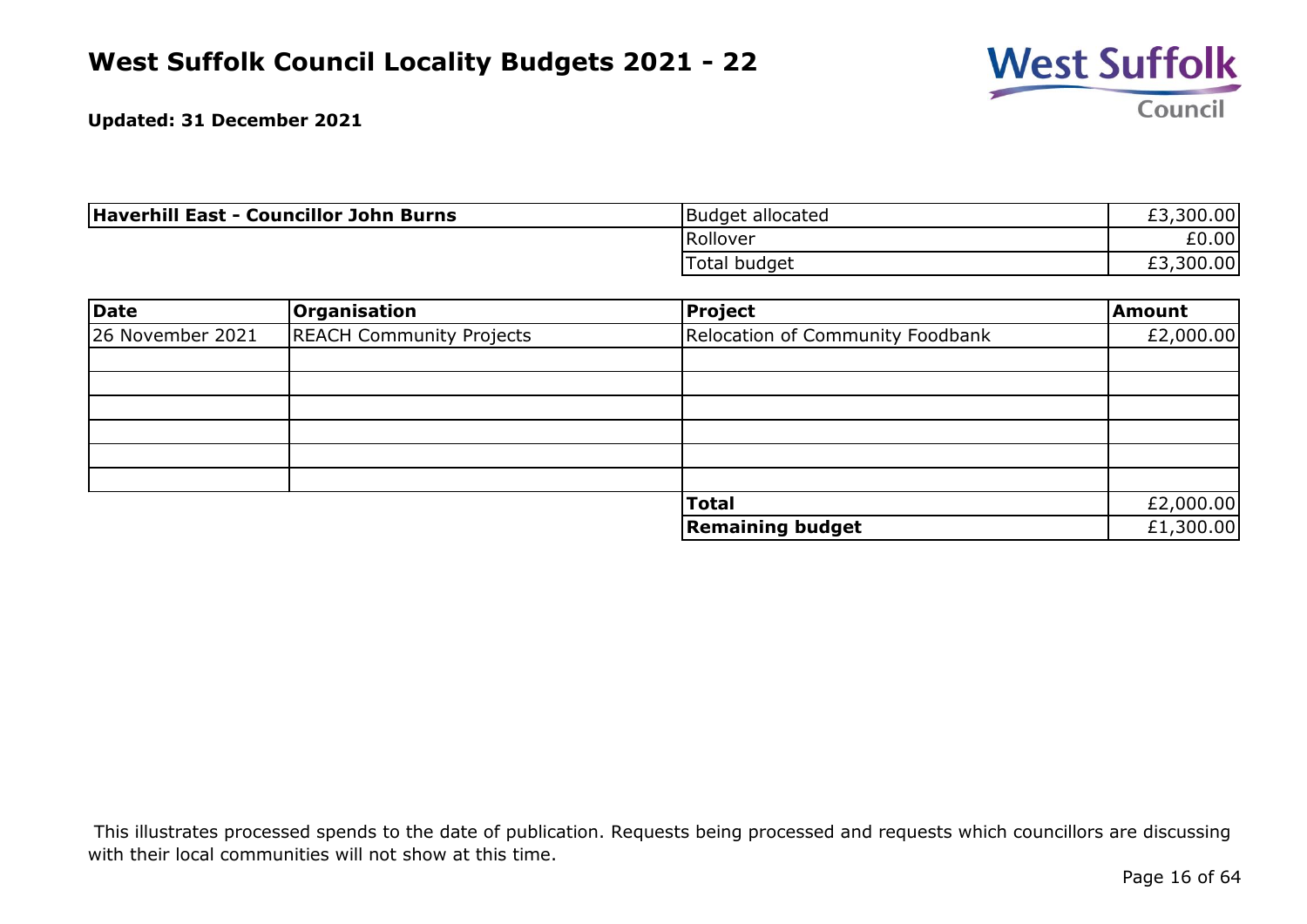

| Haverhill East - Councillor Patrick Hanlon | Budget allocated | £3,300.00 |
|--------------------------------------------|------------------|-----------|
|                                            | Rollover         | £362.50   |
|                                            | Total budget     | ,662.50   |

| Date             | <b>Organisation</b>                           | Project                          | Amount    |
|------------------|-----------------------------------------------|----------------------------------|-----------|
| 7 September 2021 | <b>Haverhill Community Sports Association</b> | Ball stop netting                | £500.00   |
| 26 November 2021 | <b>REACH Community Projects</b>               | Relocation of Community Foodbank | £1,500.00 |
|                  |                                               |                                  |           |
|                  |                                               |                                  |           |
|                  |                                               |                                  |           |
|                  |                                               |                                  |           |
|                  |                                               |                                  |           |
|                  |                                               | <b>Total</b>                     | £2,000.00 |
|                  |                                               | <b>Remaining budget</b>          | £1,662.50 |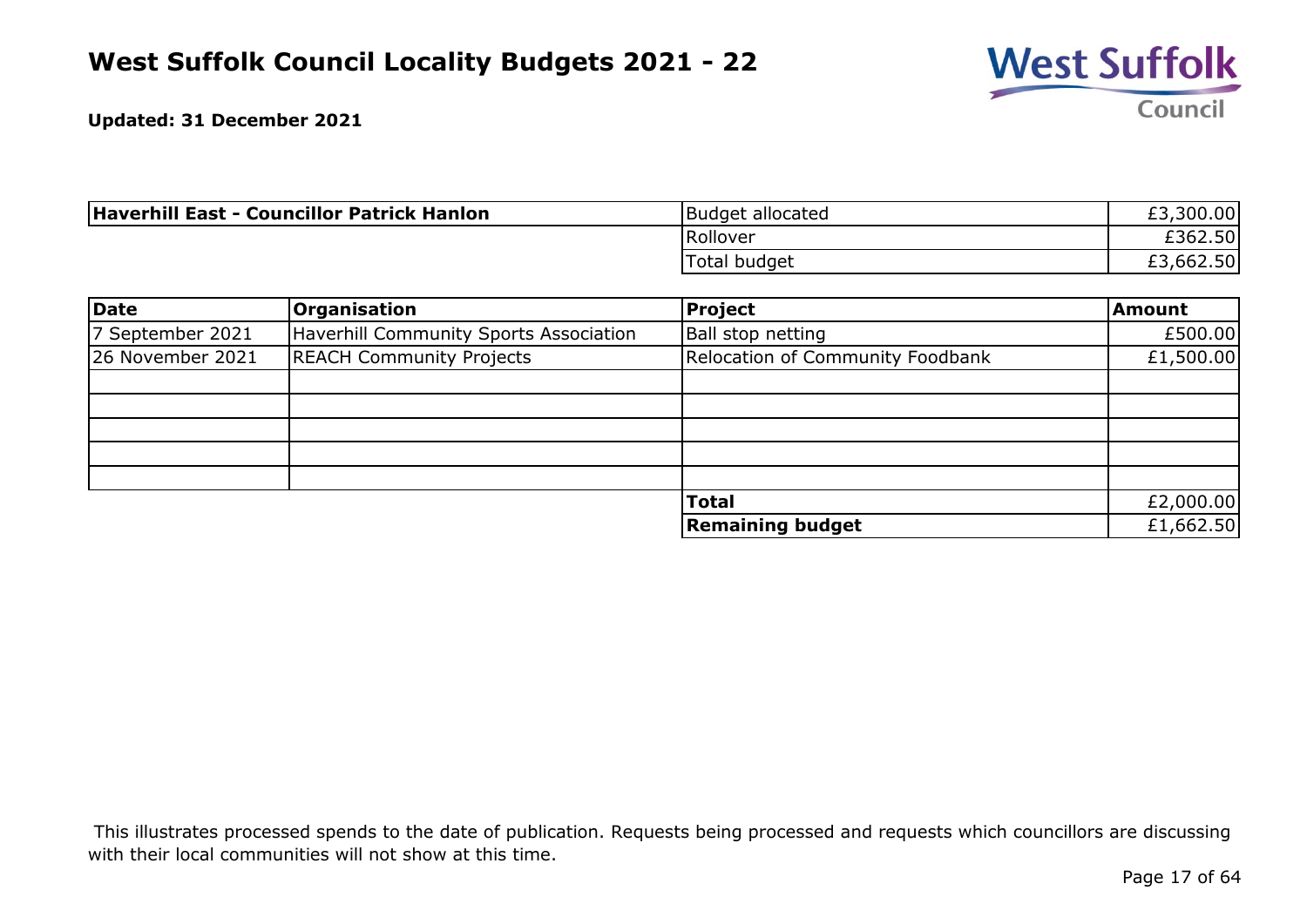

| <b>Haverhill North - Councillor Joe Mason</b> | Budget allocated    | £3,300.00     |
|-----------------------------------------------|---------------------|---------------|
|                                               | Rollover            | £499.50       |
|                                               | <b>Total budget</b> | 799.50<br>LJ. |

| Date             | <b>Organisation</b>                    | Project                                         | <b>Amount</b> |
|------------------|----------------------------------------|-------------------------------------------------|---------------|
| 13 May 2021      | The Stour Brook Clean Up Crew          | Training and resources for litter picking group | £1,040.00     |
| 7 September 2021 | Haverhill Community Sports Association | Ball stop netting                               | £750.00       |
| 22 November 2021 | <b>Haverhill Community Trust</b>       | Signpost 2gether project (advice sessions)      | £413.00       |
| 26 November 2021 | Open Mind Haverhill Methodist Church   | Reopening and training - Mental Health Support  | £250.00       |
| 15 December 2021 | Our Special Friends                    | Animal Companionship Support Service            | £500.00       |
| 15 December 2021 | <b>Haverhill Community Trust</b>       | Community Clean Up Strimmers                    | £100.00       |
|                  |                                        | <b>Total</b>                                    | £3,053.00     |
|                  |                                        | <b>Remaining budget</b>                         | £746.50       |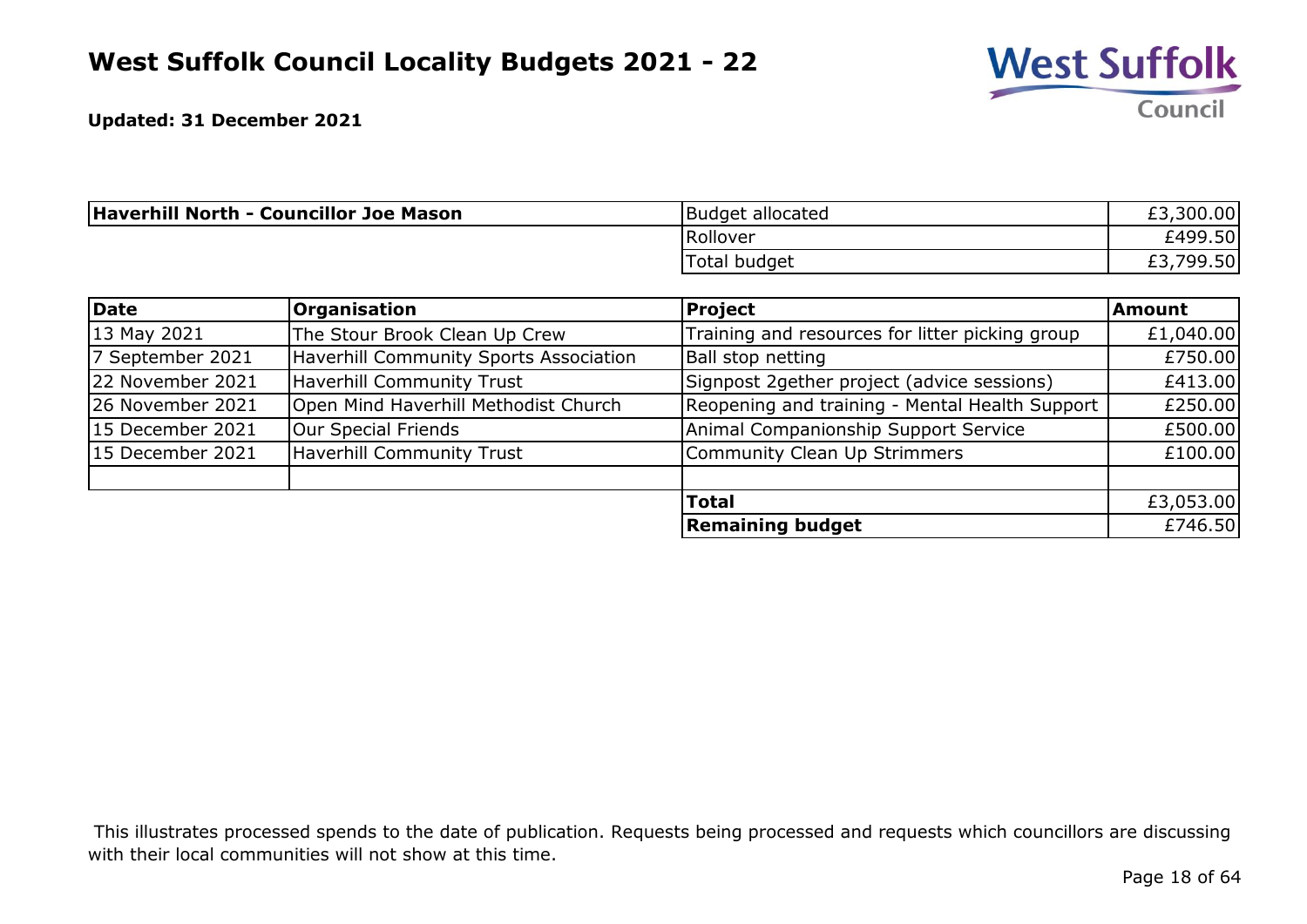

| <b>Haverhill North - Councillor Elaine McManus</b> | Budget allocated | £3,300.00         |
|----------------------------------------------------|------------------|-------------------|
|                                                    | Rollover         | 7.50<br>£447      |
|                                                    | Total budget     | 7.50<br>747<br>ェコ |

| Date             | <b>Organisation</b>                  | <b>Project</b>                                 | <b>Amount</b> |
|------------------|--------------------------------------|------------------------------------------------|---------------|
| 3 November 2021  | <b>Haverhill Community Trust</b>     | Signpost 2gether project (first aid skills)    | £231.00       |
| 26 November 2021 | Open Mind Haverhill Methodist Church | Reopening and training - Mental Health Support | £250.00       |
| 26 November 2021 | <b>REACH Community Projects</b>      | Relocation of Community Foodbank               | £500.00       |
| 15 December 2021 | <b>Haverhill Community Trust</b>     | Community Clean Up Strimmers                   | £100.00       |
| 15 December 2021 | Our Special Friends                  | Animal Companionship Support Service           | £500.00       |
|                  |                                      |                                                |               |
|                  |                                      |                                                |               |
|                  |                                      | <b>Total</b>                                   | £1,581.00     |
|                  |                                      | <b>Remaining budget</b>                        | £2,166.50     |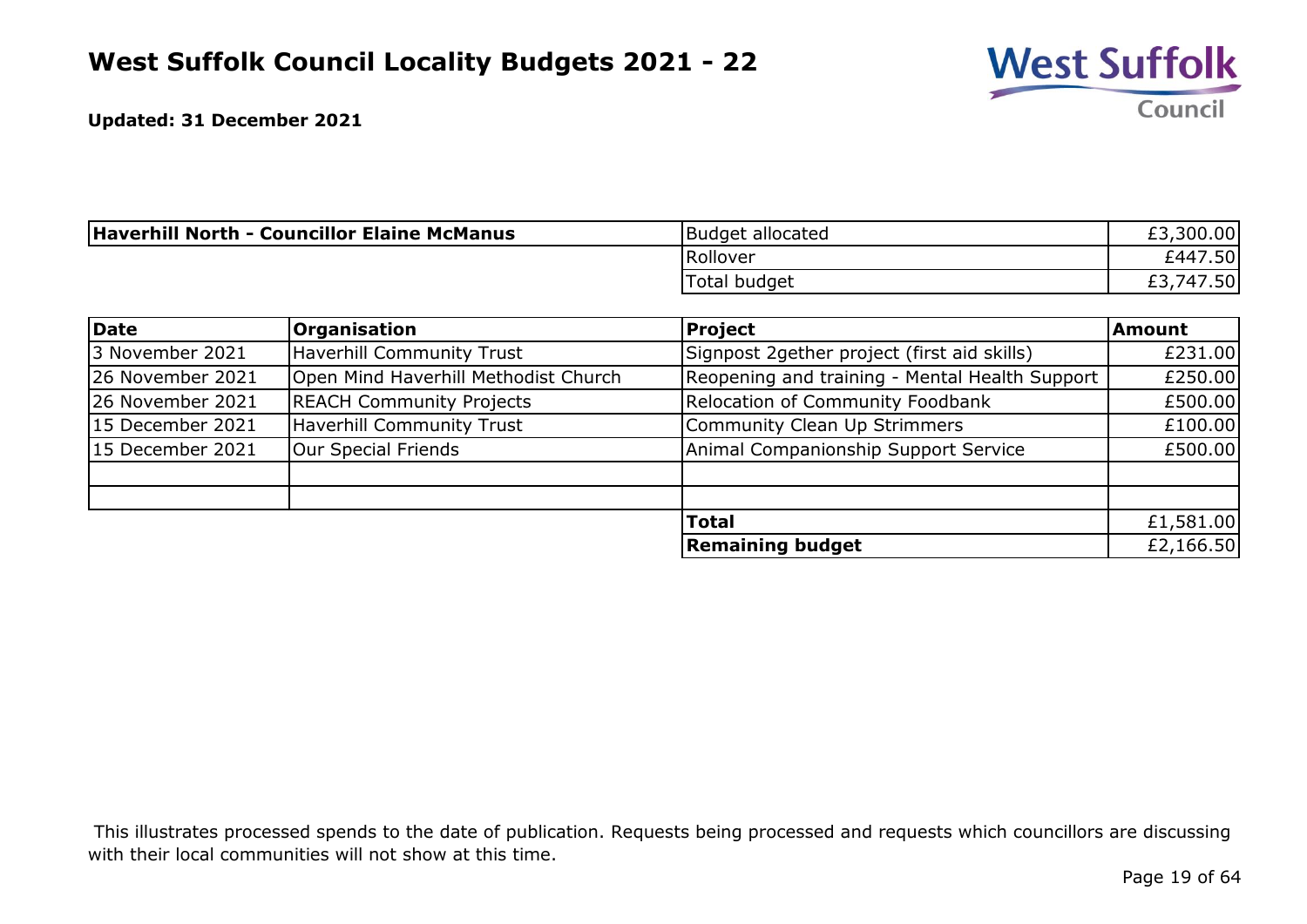

| Haverhill South - Councillor Jason Crooks | Budget allocated | £3,300.00 |
|-------------------------------------------|------------------|-----------|
|                                           | Rollover         | £50.50    |
|                                           | Total budget     | £3,350.50 |

| <b>Date</b>      | Organisation                    | Project                          | <b>Amount</b> |
|------------------|---------------------------------|----------------------------------|---------------|
| 26 November 2021 | <b>REACH Community Projects</b> | Relocation of Community Foodbank | £2,500.00     |
|                  |                                 |                                  |               |
|                  |                                 |                                  |               |
|                  |                                 |                                  |               |
|                  |                                 |                                  |               |
|                  |                                 |                                  |               |
|                  |                                 |                                  |               |
|                  |                                 | <b>Total</b>                     | £2,500.00     |
|                  |                                 | <b>Remaining budget</b>          | £850.50       |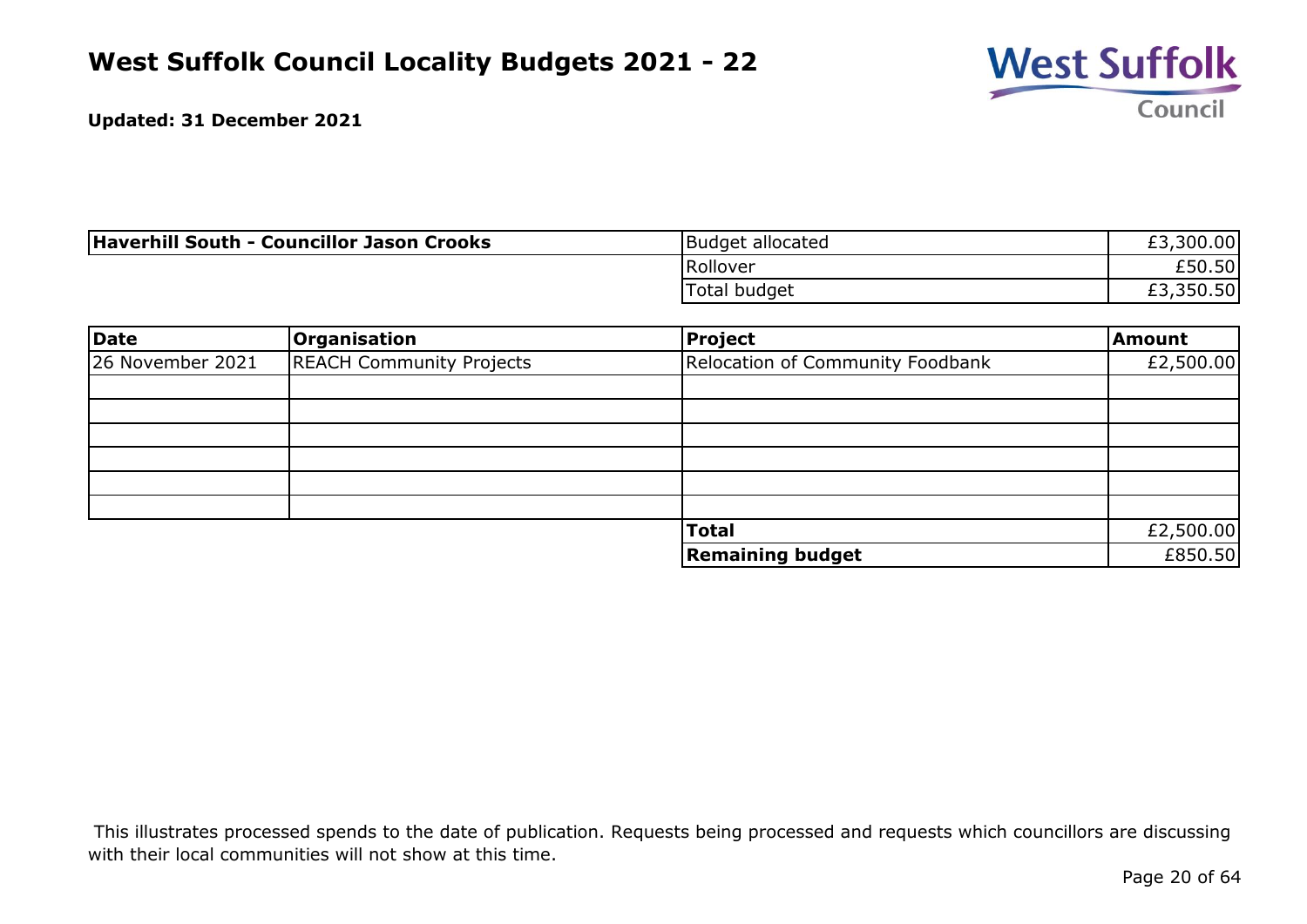

| <b>Haverhill South - Councillor David Smith</b> | Budget allocated | £3,300.00 |
|-------------------------------------------------|------------------|-----------|
|                                                 | <b>IRollover</b> | £500.00   |
|                                                 | Total budget     | ,800.00   |

| Date             | <b>Organisation</b>      | Project                                    | <b>Amount</b> |
|------------------|--------------------------|--------------------------------------------|---------------|
| 16 November 2021 | Community Action Suffolk | Replacement of benches and bins located at | £440.00       |
|                  |                          | Pump Track                                 |               |
|                  |                          |                                            |               |
|                  |                          |                                            |               |
|                  |                          |                                            |               |
|                  |                          |                                            |               |
|                  |                          |                                            |               |
|                  |                          |                                            |               |
|                  |                          | <b>Total</b>                               | £440.00       |
|                  |                          | <b>Remaining budget</b>                    | £3,360.00     |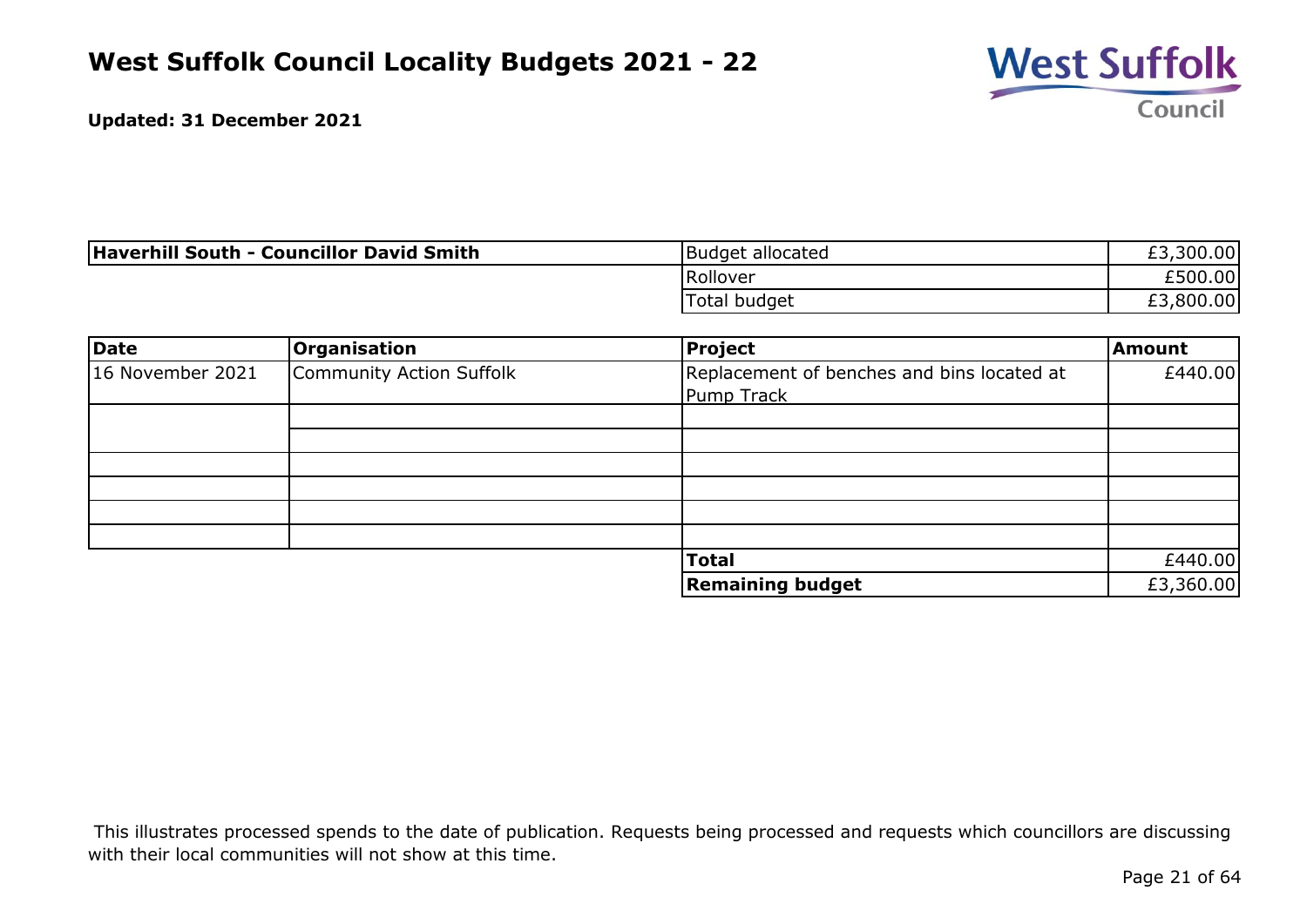

| <b>Haverhill South East - Councillor Tony Brown</b> | Budget allocated | £3,300.00        |
|-----------------------------------------------------|------------------|------------------|
|                                                     | Rollover         | £499.50 <b> </b> |
|                                                     | 'Total budget    | ,799.50 <br>ົີ   |

| Date             | Organisation                           | Project                  | Amount    |
|------------------|----------------------------------------|--------------------------|-----------|
| 7 September 2021 | Haverhill Community Sports Association | <b>Ball stop netting</b> | £500.00   |
|                  |                                        |                          |           |
|                  |                                        |                          |           |
|                  |                                        |                          |           |
|                  |                                        |                          |           |
|                  |                                        |                          |           |
|                  |                                        |                          |           |
|                  |                                        | <b>Total</b>             | £500.00   |
|                  |                                        | <b>Remaining budget</b>  | £3,299.50 |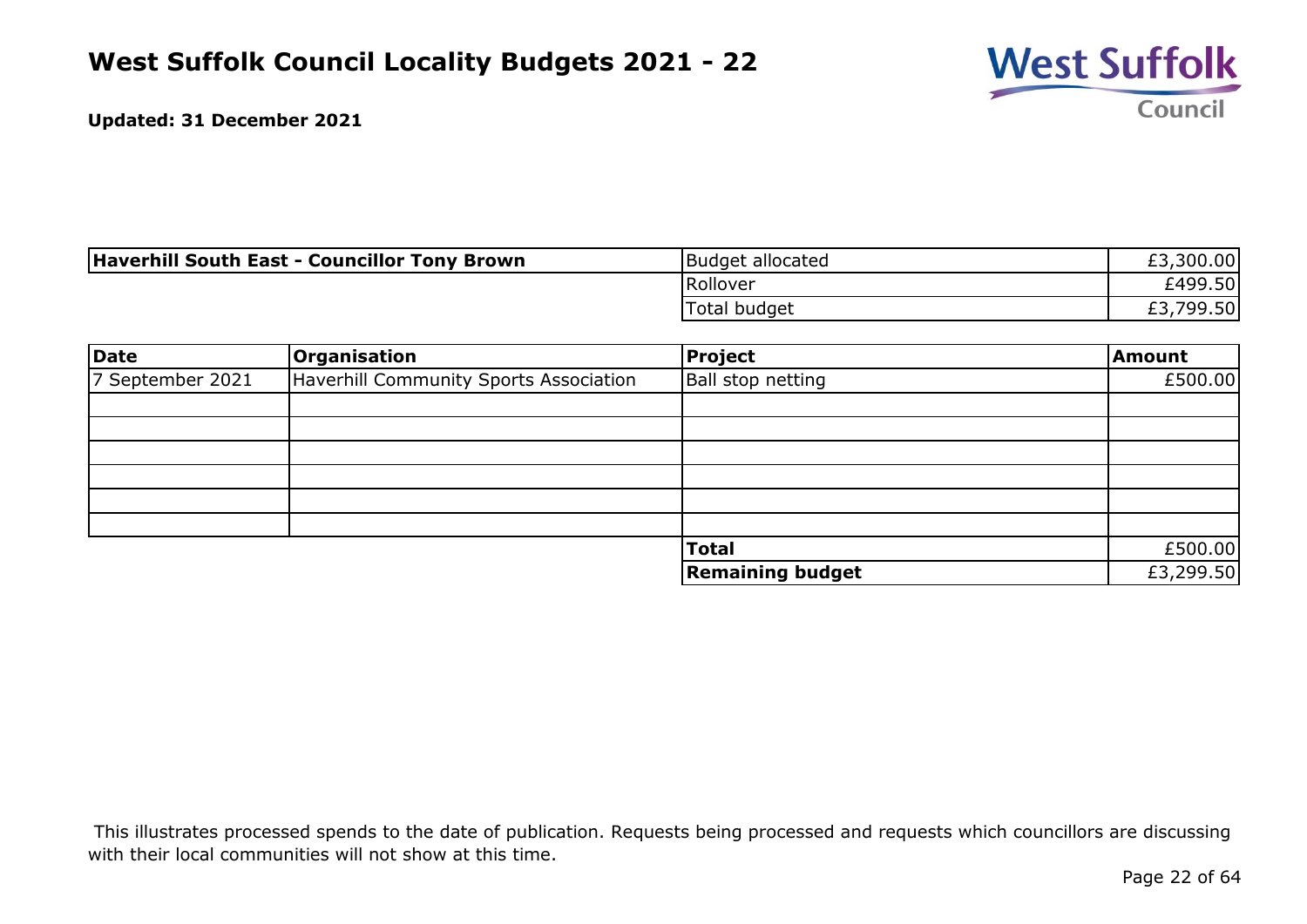

| Haverhill West - Councillor Margaret Marks | Budget allocated | £3,300.00       |
|--------------------------------------------|------------------|-----------------|
|                                            | Rollover         | £497.50         |
|                                            | Total budget     | ,797.50 <br>LJ. |

| Date             | <b>Organisation</b>              | <b>Project</b>                              | <b>Amount</b> |
|------------------|----------------------------------|---------------------------------------------|---------------|
| 3 November 2021  | <b>Haverhill Community Trust</b> | Signpost 2gether project (first aid skills) | £231.00       |
| 15 December 2021 | <b>Haverhill Community Trust</b> | Community Clean Up Strimmers                | £100.00       |
| 15 December 2021 | Our Special Friends              | Animal Companionship Support Service        | £500.00       |
|                  |                                  |                                             |               |
|                  |                                  |                                             |               |
|                  |                                  |                                             |               |
|                  |                                  |                                             |               |
|                  |                                  | <b>Total</b>                                | £831.00       |
|                  |                                  | <b>Remaining budget</b>                     | £2,966.50     |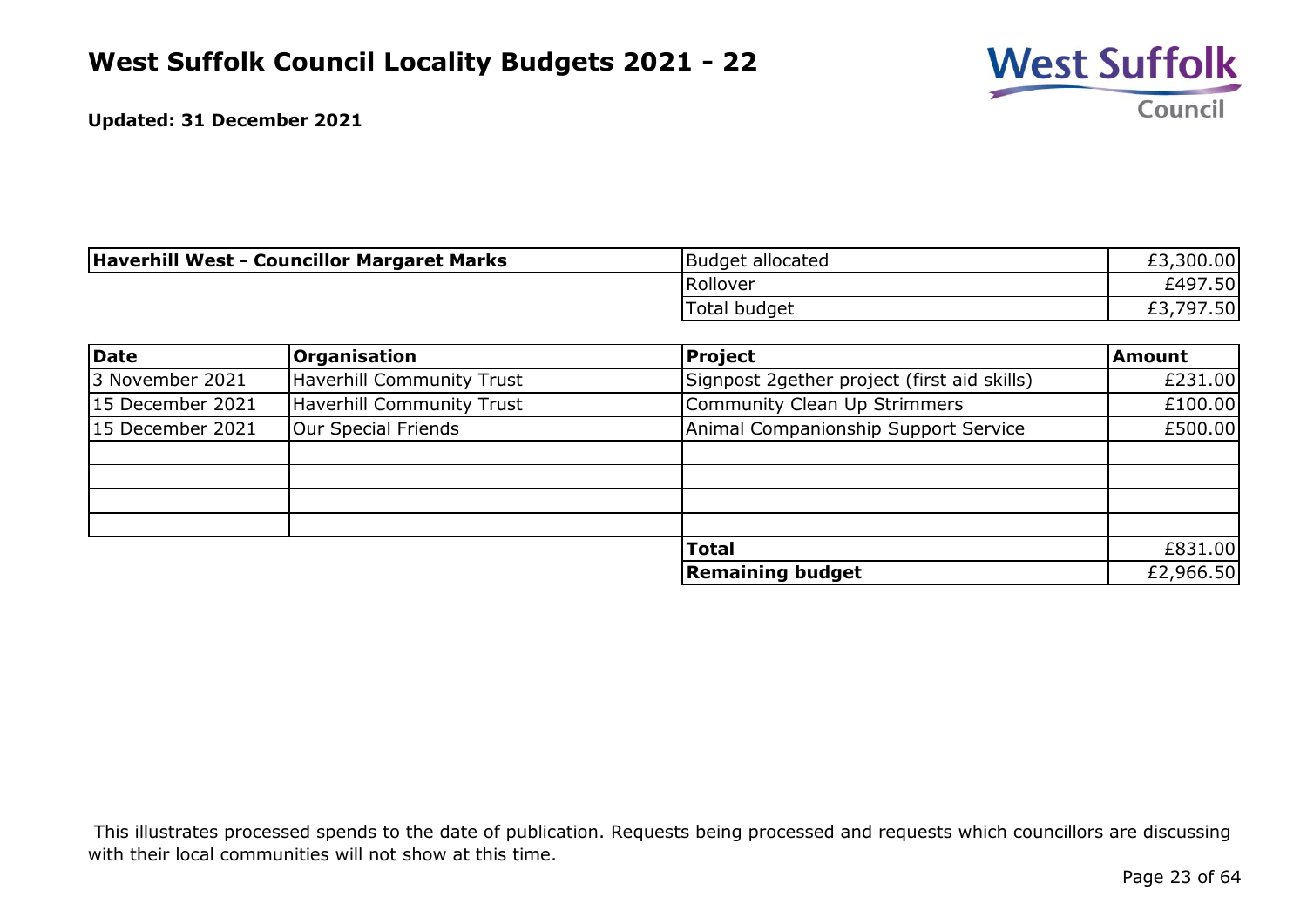

| Haverhill West - Councillor David Roach | Budget allocated | 300.00<br>റാ  |
|-----------------------------------------|------------------|---------------|
|                                         | Rollover         | 7.50<br>r 7.  |
|                                         | Total budget     | 307.50<br>LJ. |

| Date             | <b>Organisation</b>              | <b>Project</b>                              | <b>Amount</b> |
|------------------|----------------------------------|---------------------------------------------|---------------|
| 3 November 2021  | <b>Haverhill Community Trust</b> | Signpost 2gether project (first aid skills) | £231.00       |
| 15 December 2021 | <b>Haverhill Community Trust</b> | Community Clean Up Strimmers                | £100.00       |
| 15 December 2021 | Our Special Friends              | Animal Companionship Support Service        | £500.00       |
|                  |                                  |                                             |               |
|                  |                                  |                                             |               |
|                  |                                  |                                             |               |
|                  |                                  |                                             |               |
|                  |                                  | <b>Total</b>                                | £831.00       |
|                  |                                  | <b>Remaining budget</b>                     | £2,476.50     |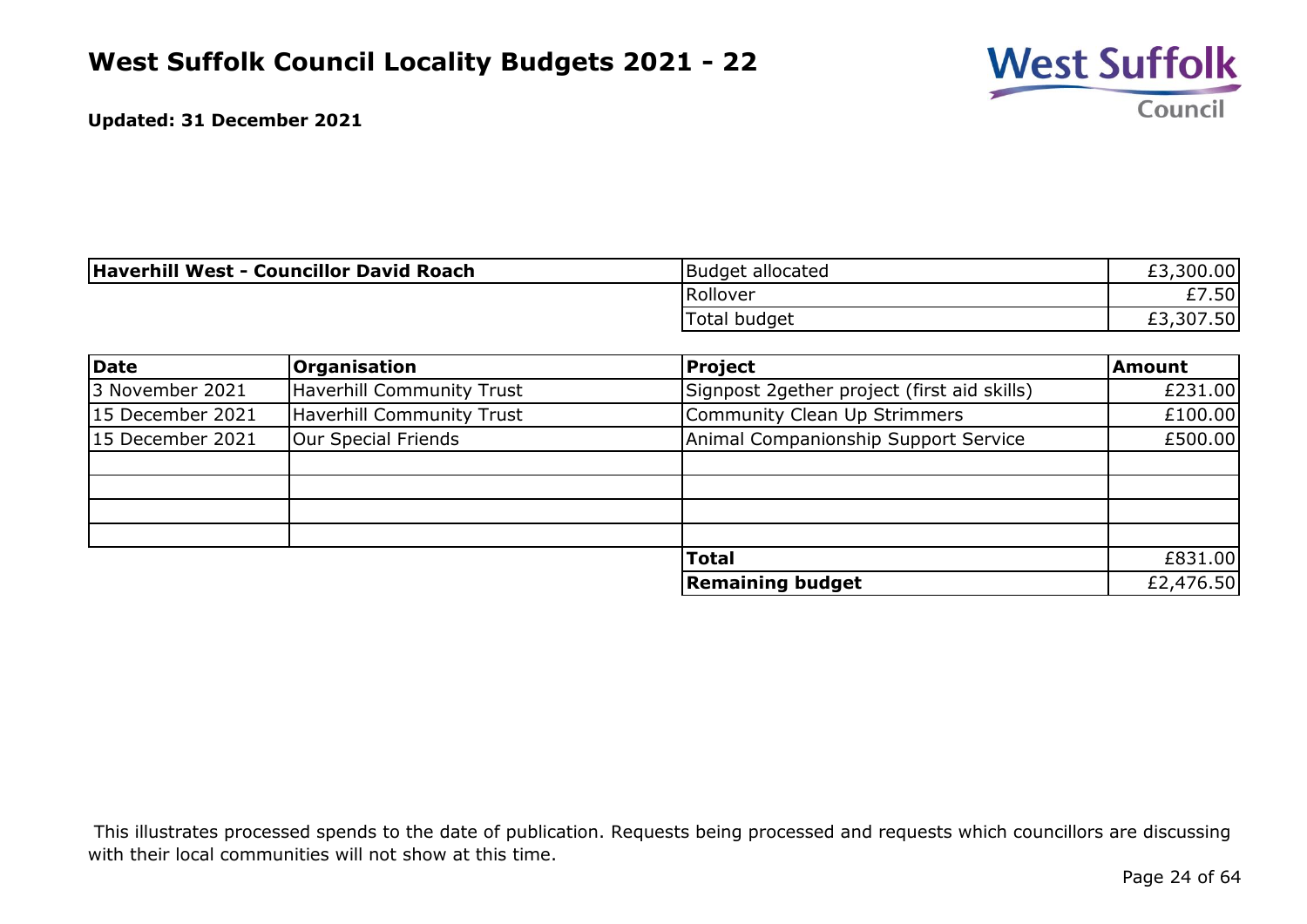

| Horringer - Councillor Nick Wiseman | Budget allocated    | £3,300.00 |
|-------------------------------------|---------------------|-----------|
|                                     | <b>Rollover</b>     | £0.00     |
|                                     | <b>Total budget</b> | £3,300.00 |

| Date              | <b>Organisation</b>                        | Project                    | Amount    |
|-------------------|--------------------------------------------|----------------------------|-----------|
| 27 September 2021 | Horringer Cum Ickworth Parish Council      | Community Engagement Event | £500.00   |
| 11 November 2021  | Great and Little Whelnetham Parish Council | Outdoor play equipment     | £1,000.00 |
|                   |                                            |                            |           |
|                   |                                            |                            |           |
|                   |                                            |                            |           |
|                   |                                            |                            |           |
|                   |                                            |                            |           |
|                   |                                            | <b>Total</b>               | £1,500.00 |
|                   |                                            | <b>Remaining budget</b>    | £1,800.00 |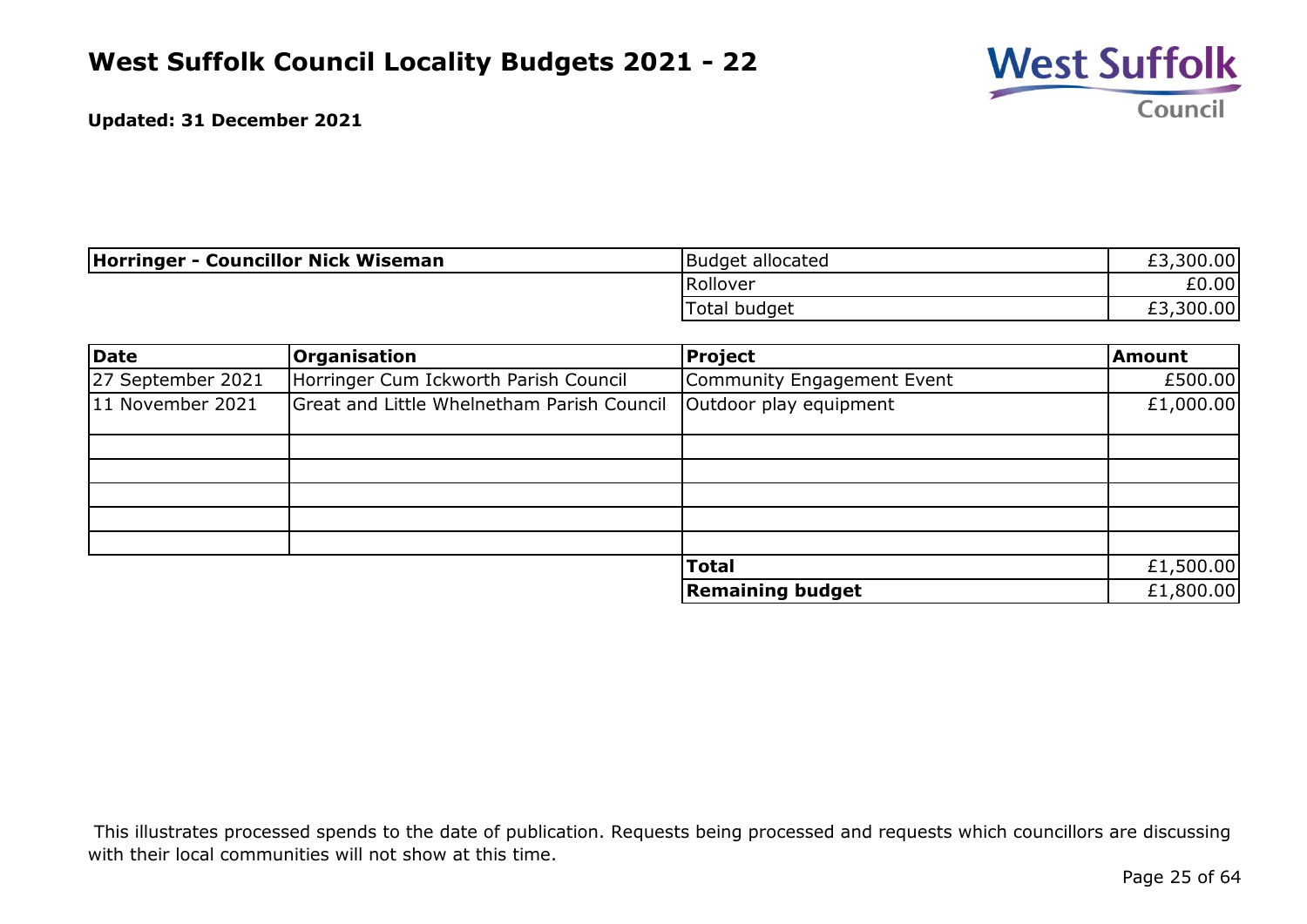

| Iceni - Councillor Mick Bradshaw | Budget allocated | ,300.00<br>r<br>LJ. |
|----------------------------------|------------------|---------------------|
|                                  | Rollover         | £400.00             |
|                                  | Total budget     | 700.00<br>rp<br>tJ. |

| <b>Date</b>      | <b>Organisation</b>                             | Project                    | <b>Amount</b> |
|------------------|-------------------------------------------------|----------------------------|---------------|
| 14 October 2021  | Mildenhall and Red Lodge Rugby Football<br>Club | Recruitment of new players | £250.00       |
| 22 November 2021 | Red Lodge Millennium Centre                     | Over 65s Christmas meal    | £200.00       |
|                  |                                                 |                            |               |
|                  |                                                 |                            |               |
|                  |                                                 |                            |               |
|                  |                                                 |                            |               |
|                  |                                                 | <b>Total</b>               | £450.00       |
|                  |                                                 | <b>Remaining budget</b>    | £3,250.00     |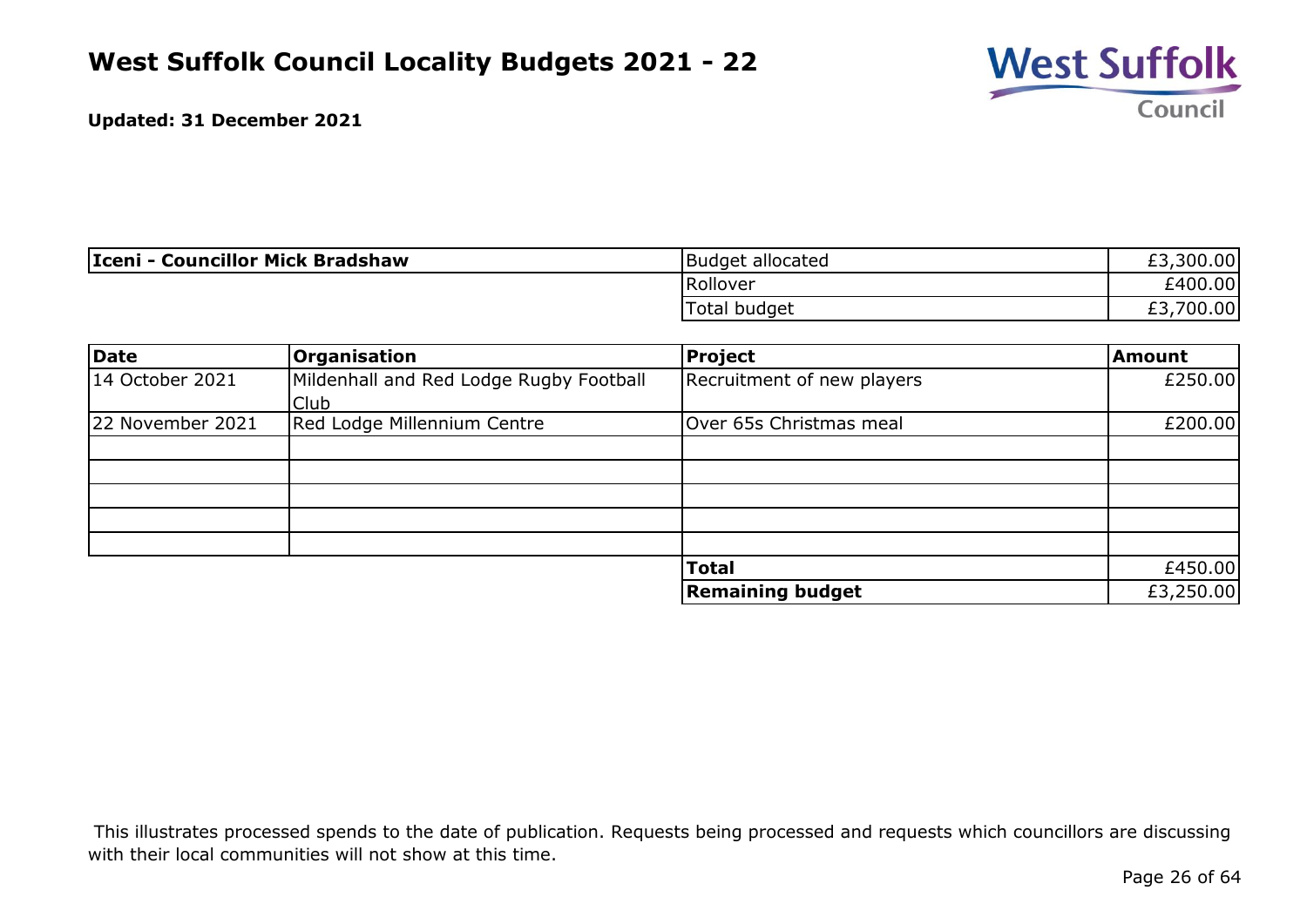

| Iceni - Councillor Dawn Dicker | Budget allocated | ,300.00<br>C.<br>£٦. |
|--------------------------------|------------------|----------------------|
|                                | Rollover         | £400.00              |
|                                | Total budget     | 700.00<br>rn<br>LJ.  |

| Date             | <b>Organisation</b>                     | Project                    | <b>Amount</b> |
|------------------|-----------------------------------------|----------------------------|---------------|
| 14 October 2021  | Mildenhall and Red Lodge Rugby Football | Recruitment of new players | £250.00       |
| 22 November 2021 | Red Lodge Millennium Centre             | Over 65s Christmas meal    | £200.00       |
|                  |                                         |                            |               |
|                  |                                         |                            |               |
|                  |                                         |                            |               |
|                  |                                         |                            |               |
|                  |                                         |                            |               |
|                  |                                         | <b>Total</b>               | £450.00       |
|                  |                                         | <b>Remaining budget</b>    | £3,250.00     |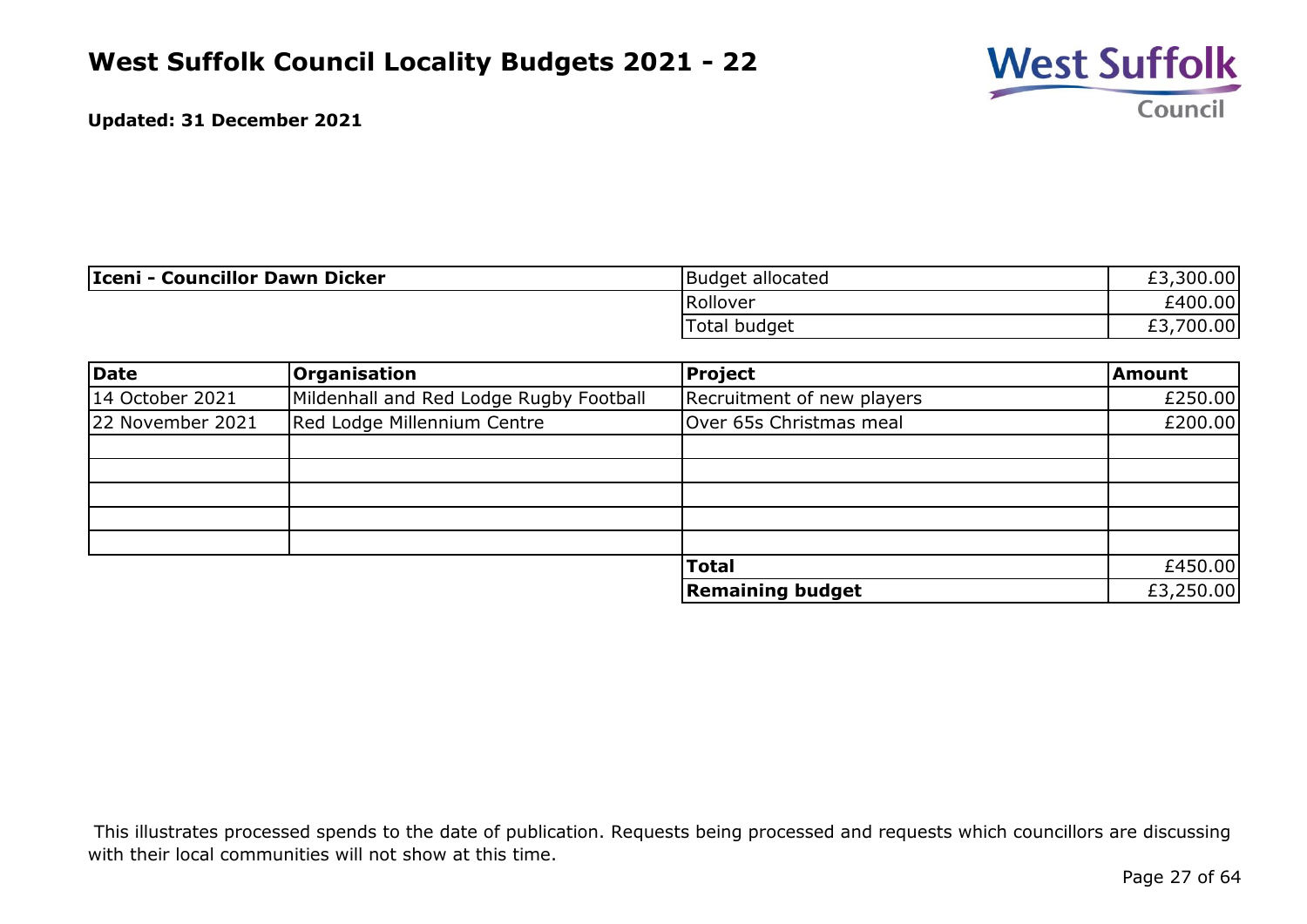

| <b>Ixworth - Councillor John Griffiths</b> | Budget allocated | rn<br>,300.00<br>ŁJ. |
|--------------------------------------------|------------------|----------------------|
|                                            | Rollover         | £499.50 <b> </b>     |
|                                            | Total budget     | ,799.50<br>ົາ<br>LJ. |

| Date             | <b>Organisation</b>           | Project                        | Amount    |
|------------------|-------------------------------|--------------------------------|-----------|
| 6 October 2021   | Jiggens Memorial Village Hall | Ixworth Youth Club             | £641.00   |
| 22 November 2021 | Jiggens Memorial Village Hall | <b>Ixworth Christmas Fayre</b> | £1,000.00 |
|                  |                               |                                |           |
|                  |                               |                                |           |
|                  |                               |                                |           |
|                  |                               |                                |           |
|                  |                               |                                |           |
|                  |                               | <b>Total</b>                   | £1,641.00 |
|                  |                               | <b>Remaining budget</b>        | £2,158.50 |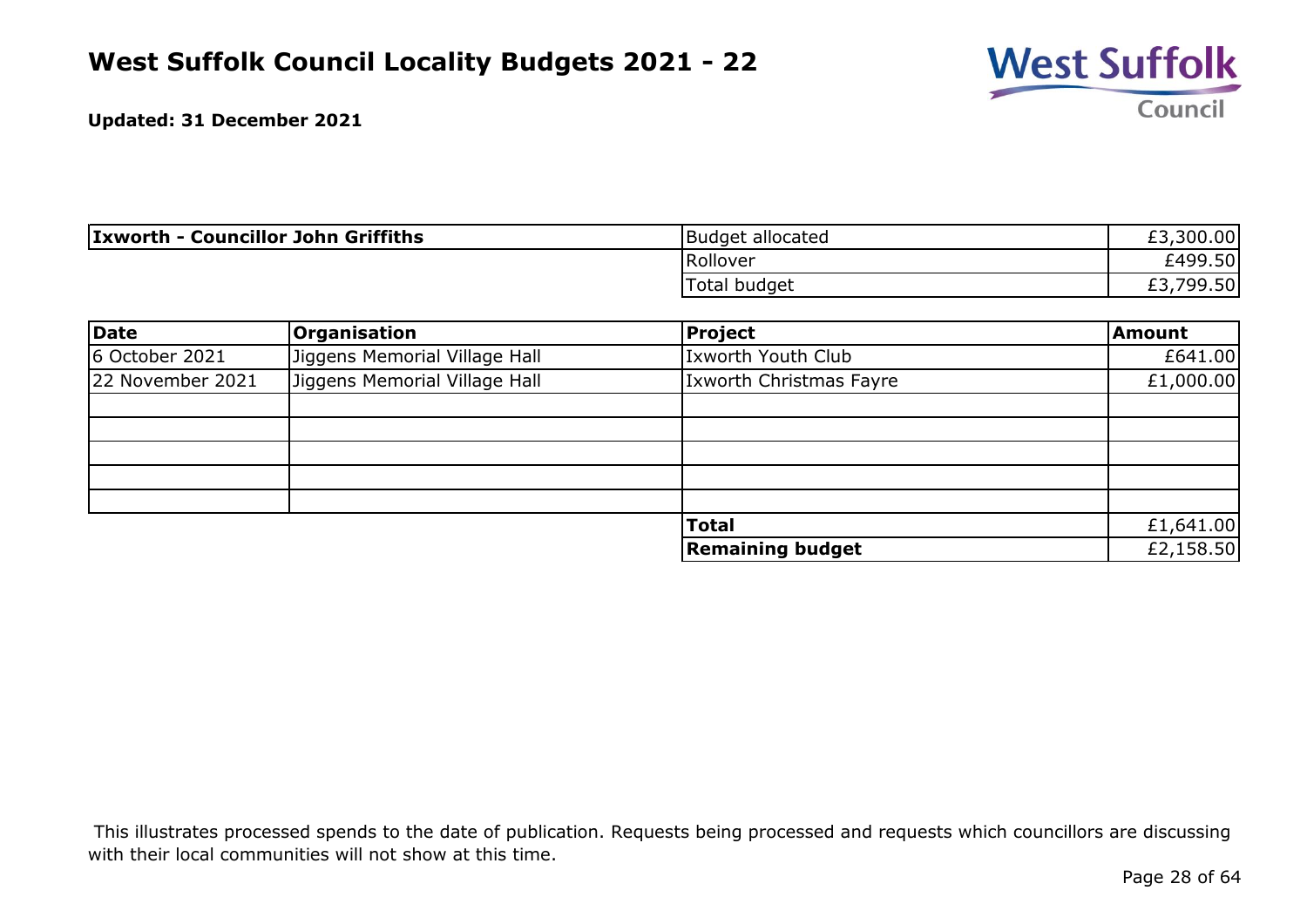

| <b>Kentford and Moulton - Councillor Roger Dicker</b> | Budget allocated | £3,300.00 |
|-------------------------------------------------------|------------------|-----------|
|                                                       | Rollover         | £250.00   |
|                                                       | Total budget     | £3,550.00 |

| Date             | Organisation            | Project                    | <b>Amount</b> |
|------------------|-------------------------|----------------------------|---------------|
| 28 May 2021      | Moulton Parish Council  | Open air community bench   | £750.00       |
| 13 December 2021 | Kentford Parish Council | Kentford Amenities project | £900.00       |
|                  |                         |                            |               |
|                  |                         |                            |               |
|                  |                         |                            |               |
|                  |                         |                            |               |
|                  |                         |                            |               |
|                  |                         | <b>Total</b>               | £1,650.00     |
|                  |                         | <b>Remaining budget</b>    | £1,900.00     |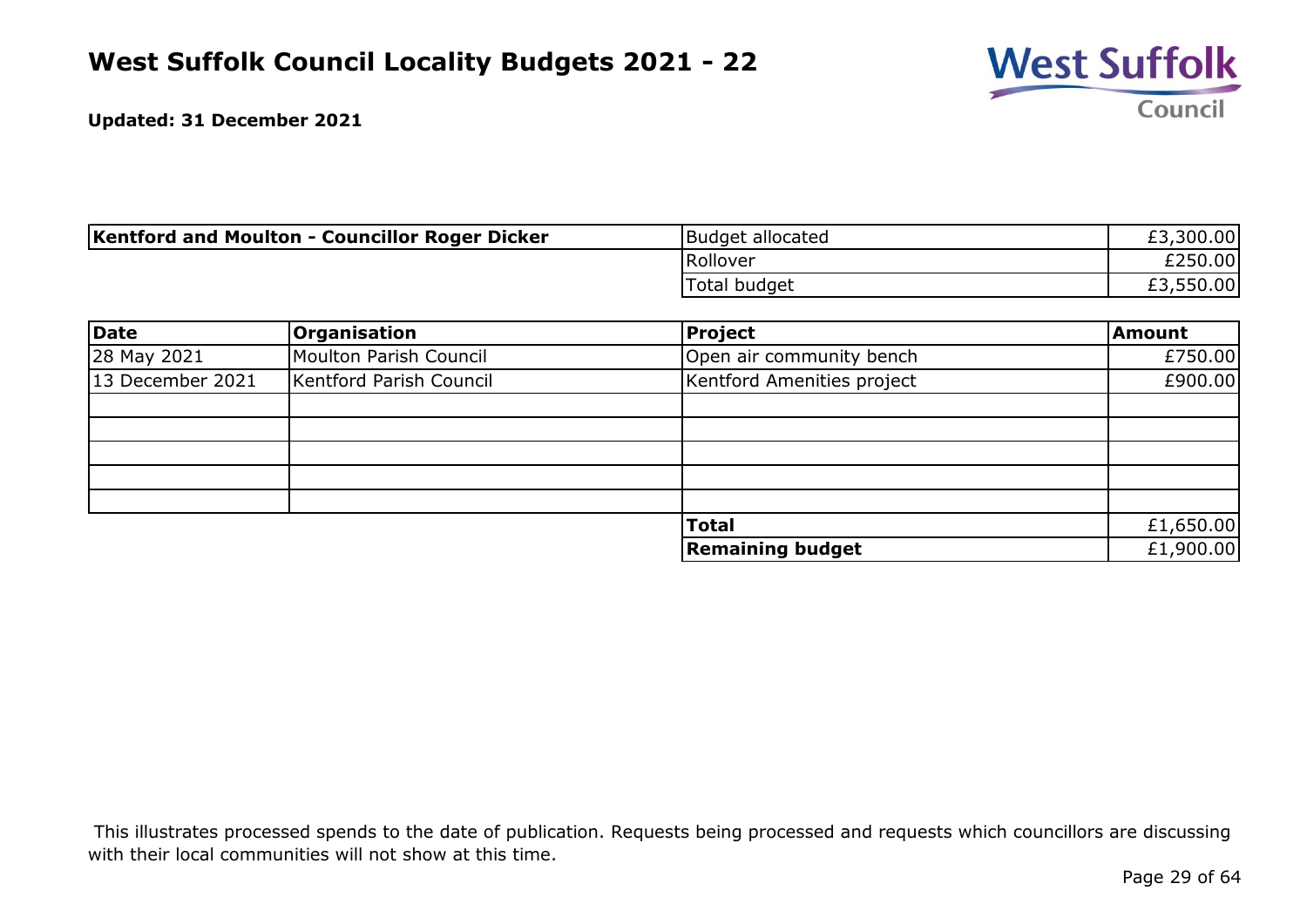

| Lakenheath - Councillor Stephen Frost | Budget allocated | £3,300.00 |
|---------------------------------------|------------------|-----------|
|                                       | Rollover         | £500.00   |
|                                       | Total budget     | £3,800.00 |

| <b>Date</b> | Organisation | Project                 | Amount    |
|-------------|--------------|-------------------------|-----------|
|             |              |                         |           |
|             |              |                         |           |
|             |              |                         |           |
|             |              |                         |           |
|             |              |                         |           |
|             |              |                         |           |
|             |              |                         |           |
|             |              | Total                   | £0.00     |
|             |              | <b>Remaining budget</b> | £3,800.00 |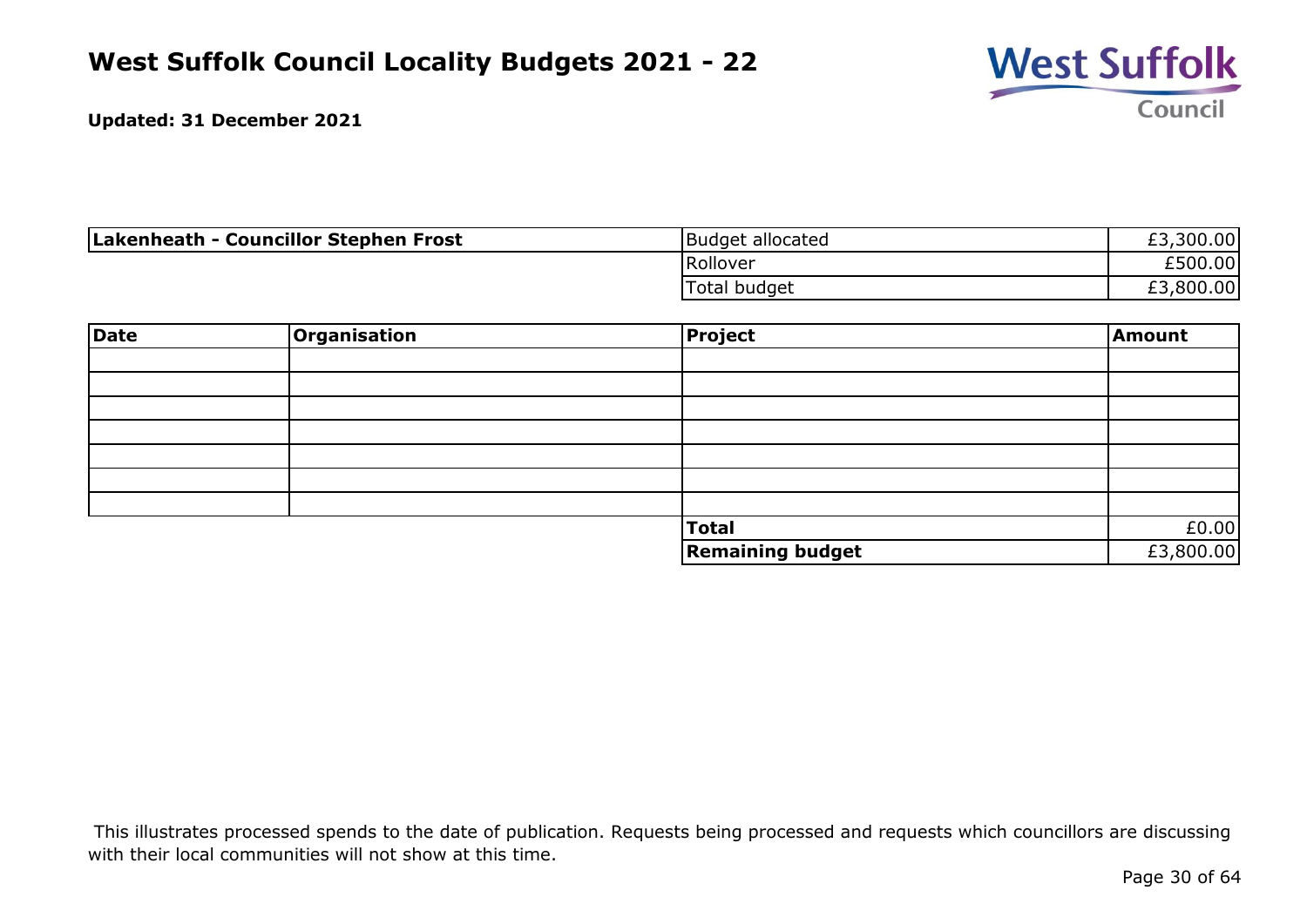

| Lakenheath - Councillor Colin Noble | Budget allocated | £3,300.00 |
|-------------------------------------|------------------|-----------|
|                                     | Rollover         | £330.00   |
|                                     | Total budget     | £3,630.00 |

| <b>Date</b> | Organisation | Project                 | Amount    |
|-------------|--------------|-------------------------|-----------|
|             |              |                         |           |
|             |              |                         |           |
|             |              |                         |           |
|             |              |                         |           |
|             |              |                         |           |
|             |              |                         |           |
|             |              |                         |           |
|             |              | Total                   | £0.00     |
|             |              | <b>Remaining budget</b> | £3,630.00 |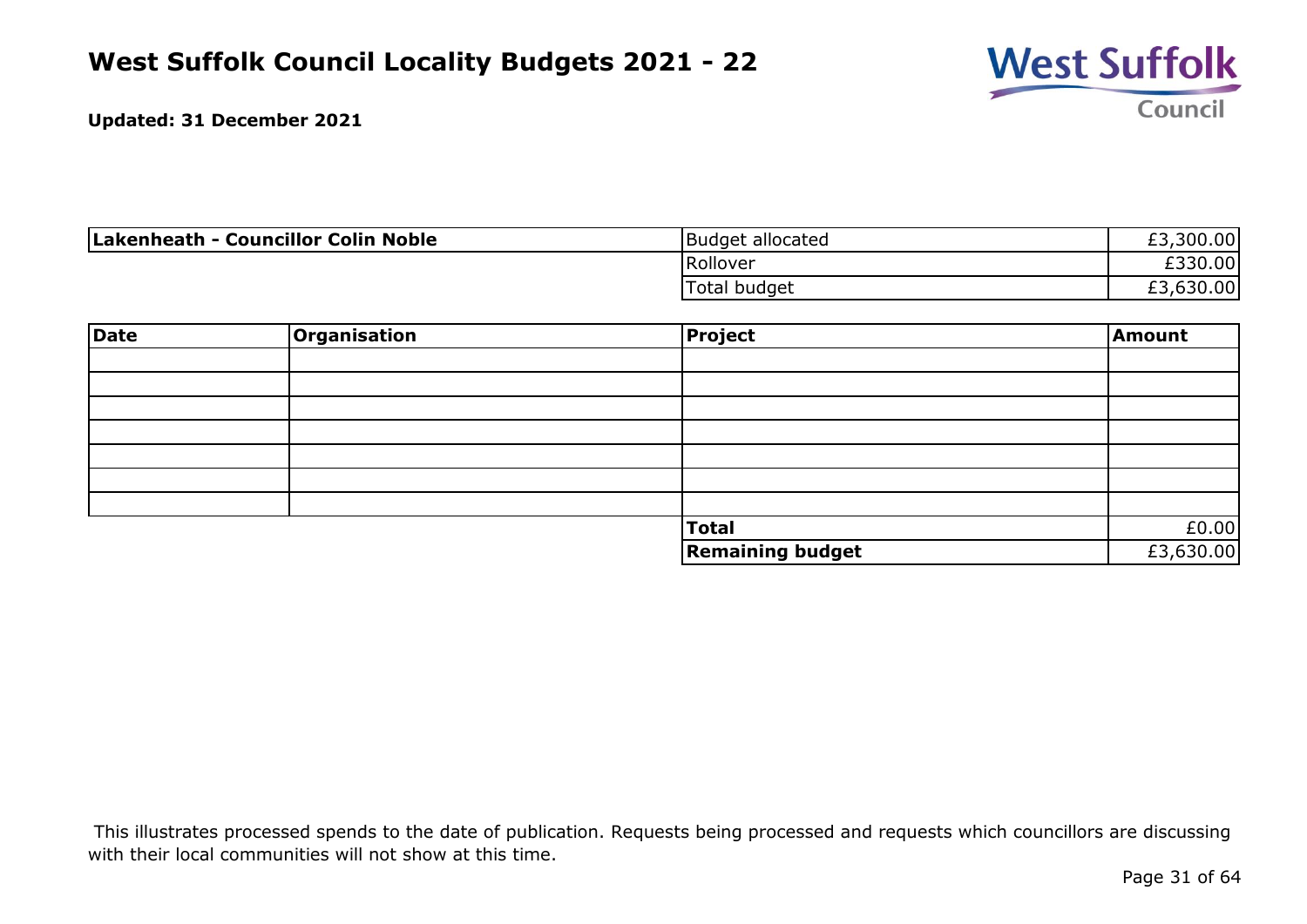

| <b>Manor - Councillor Brian Harvey</b> | Budget allocated | £3,300.00 |
|----------------------------------------|------------------|-----------|
|                                        | Rollover         | £0.00     |
|                                        | Total budget     | £3,300.00 |

| Date              | <b>Organisation</b>       | <b>Project</b>                            | <b>Amount</b> |
|-------------------|---------------------------|-------------------------------------------|---------------|
| 15 June 2021      | Freckenham Parish Council | Freckenham Speedwatch                     | £248.00       |
| 16 September 2021 | Tuddenham Parish Council  | Village Green Wildlife/Wildflower Project | £200.00       |
| 20 September 2021 | Freckenham Village Hall   | Village Hall refurbishment                | £500.00       |
| 30 September 2021 | Tuddenham Village Hall    | Village Hall sports equipment             | £400.00       |
|                   |                           |                                           |               |
|                   |                           |                                           |               |
|                   |                           |                                           |               |
|                   |                           | <b>Total</b>                              | £1,348.00     |
|                   |                           | <b>Remaining budget</b>                   | £1,952.00     |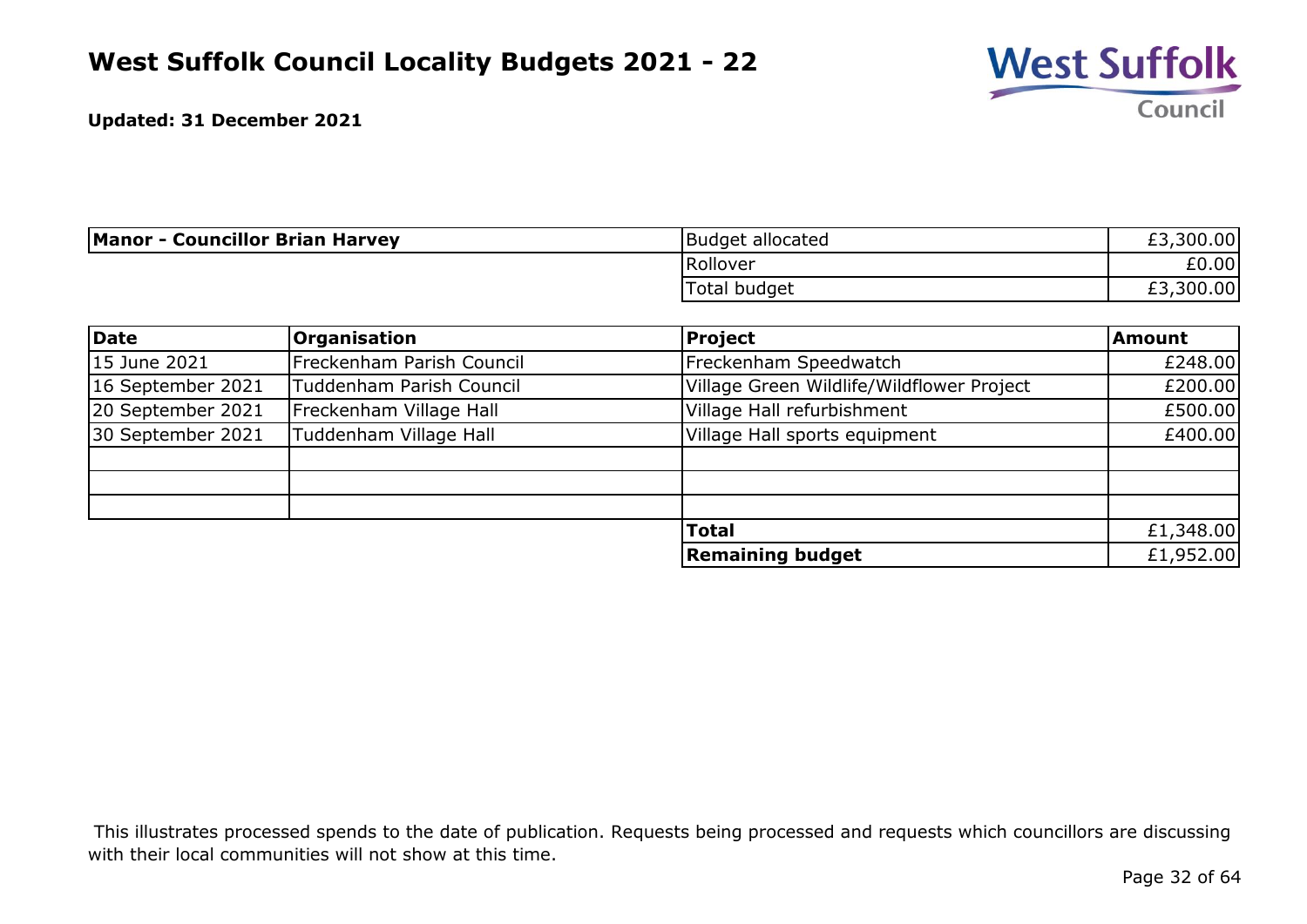

| Mildenhall Great Heath - Councillor Richard Alecock | Budget allocated | £3,300.00 |
|-----------------------------------------------------|------------------|-----------|
|                                                     | Rollover         | £0.00     |
|                                                     | Total budget     | £3,300.00 |

| Date              | <b>Organisation</b>           | Project                                  | <b>Amount</b> |
|-------------------|-------------------------------|------------------------------------------|---------------|
| 30 July 2021      | Suffolk Army Cadet Force      | Increase members/volunteer opportunities | £200.00       |
| 7 September 2021  | Mildenhall Town Football Club | Youth Development Project                | £400.00       |
| 14 September 2021 | Keystone Development Trust    | Uplift Wellbeing Garden                  | £300.00       |
|                   |                               |                                          |               |
|                   |                               |                                          |               |
|                   |                               |                                          |               |
|                   |                               |                                          |               |
|                   |                               | <b>Total</b>                             | £900.00       |
|                   |                               | <b>Remaining budget</b>                  | £2,400.00     |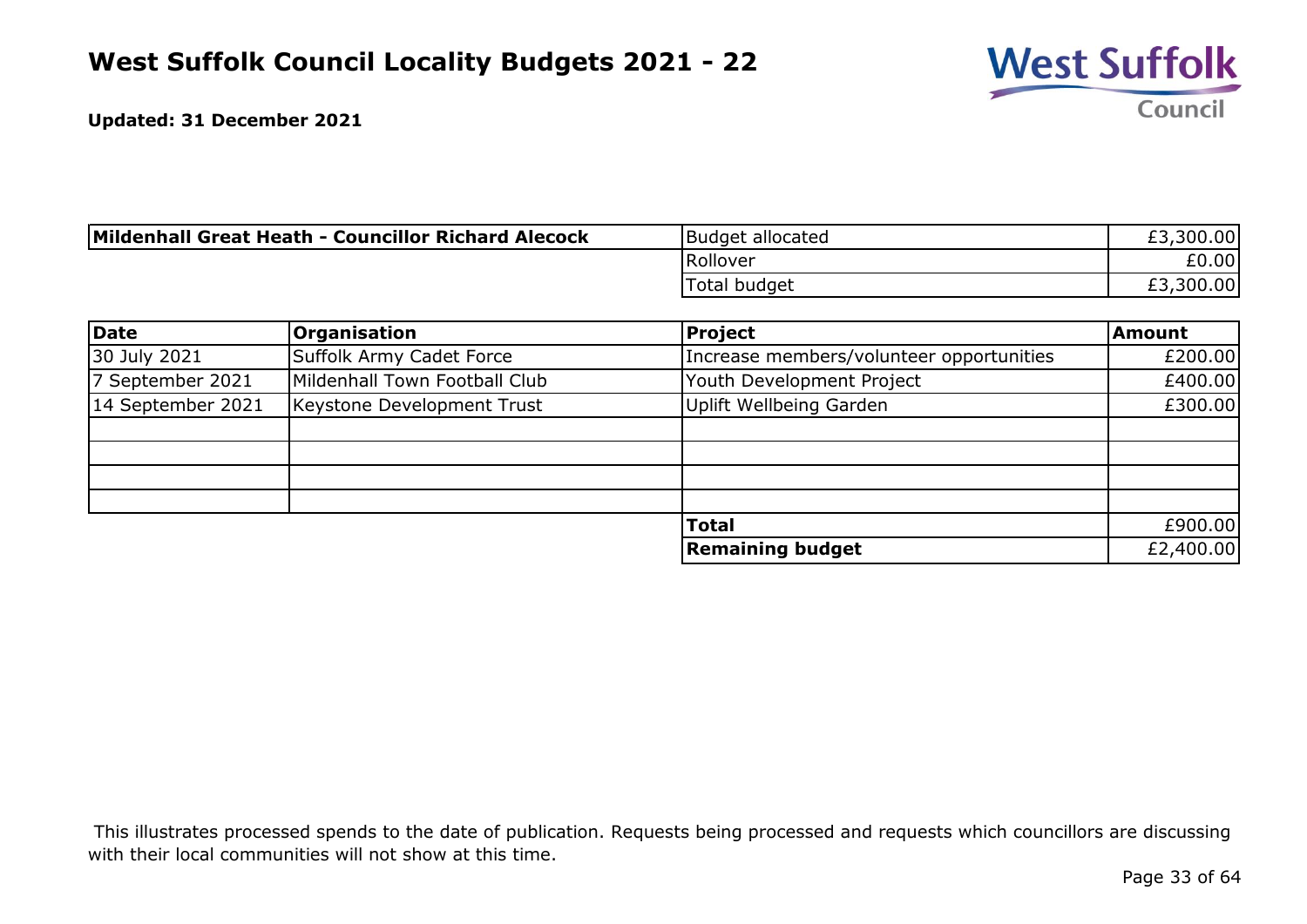

| Mildenhall Kingsway and Market - Councillor Ian Shipp | Budget allocated | £3,300.00 |
|-------------------------------------------------------|------------------|-----------|
|                                                       | Rollover         | £0.00     |
|                                                       | Total budget     | £3,300.00 |

| Date              | Organisation                  | Project                                  | <b>Amount</b> |
|-------------------|-------------------------------|------------------------------------------|---------------|
| 30 July 2021      | Suffolk Army Cadet Force      | Increase members/volunteer opportunities | £200.00       |
| 7 September 2021  | Mildenhall Town Football Club | Youth Development Project                | £300.00       |
| 14 September 2021 | Keystone Development Trust    | <b>Uplift Wellbeing Garden</b>           | £300.00       |
|                   |                               |                                          |               |
|                   |                               |                                          |               |
|                   |                               |                                          |               |
|                   |                               |                                          |               |
|                   |                               | <b>Total</b>                             | £800.00       |
|                   |                               | <b>Remaining budget</b>                  | £2,500.00     |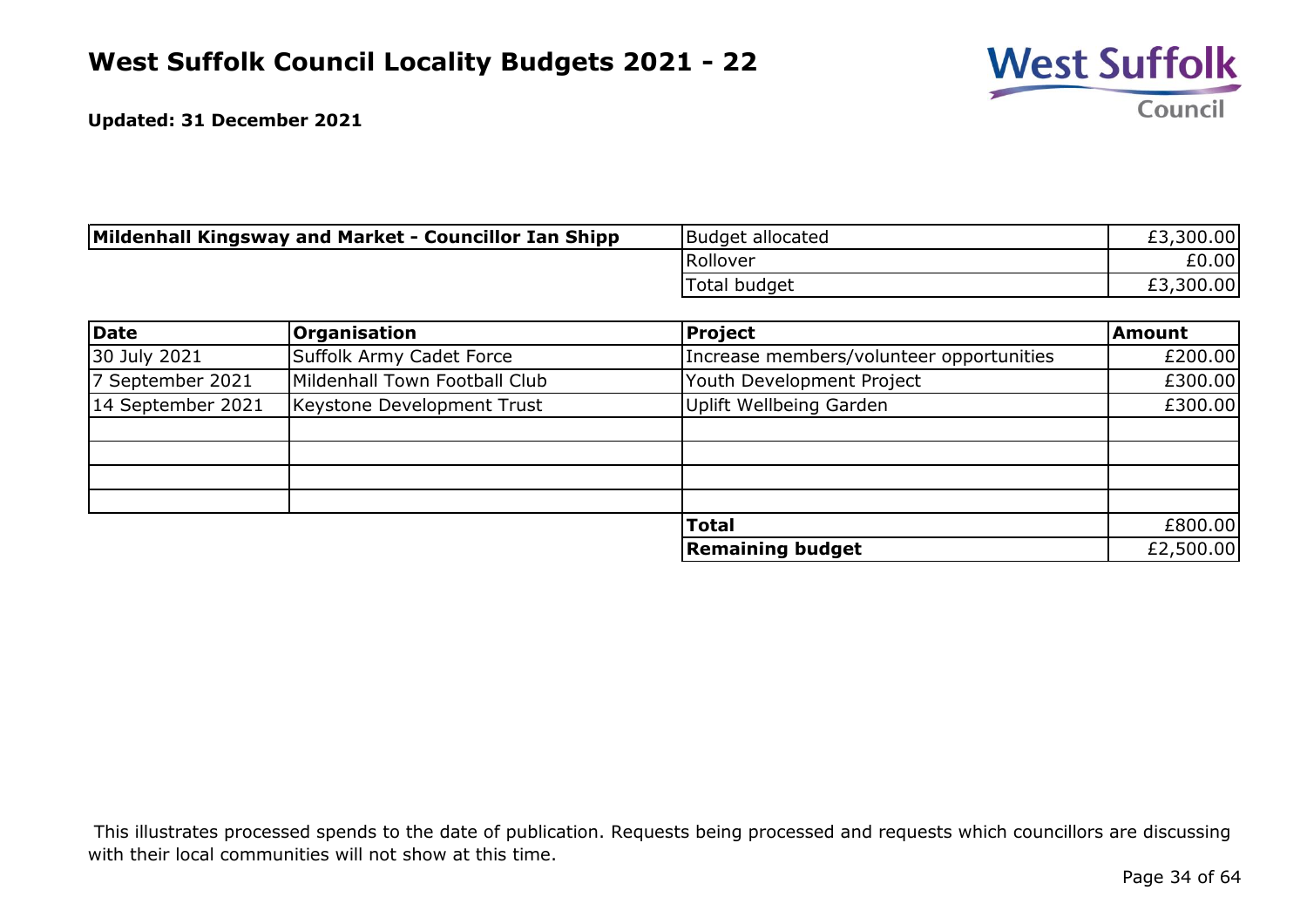

| Mildenhall Queensway - Councillor Andy Neal | Budget allocated | £3,300.00 |
|---------------------------------------------|------------------|-----------|
|                                             | Rollover         | £0.00     |
|                                             | Total budget     | £3,300.00 |

| Date              | <b>Organisation</b>           | <b>Project</b>                           | <b>Amount</b> |
|-------------------|-------------------------------|------------------------------------------|---------------|
| 30 July 2021      | Suffolk Army Cadet Force      | Increase members/volunteer opportunities | £200.00       |
| 7 September 2021  | Mildenhall Town Football Club | Youth Development Project                | £500.00       |
| 14 September 2021 | Keystone Development Trust    | Uplift Wellbeing Garden                  | £300.00       |
|                   |                               |                                          |               |
|                   |                               |                                          |               |
|                   |                               |                                          |               |
|                   |                               |                                          |               |
|                   |                               | <b>Total</b>                             | £1,000.00     |
|                   |                               | <b>Remaining budget</b>                  | £2,300.00     |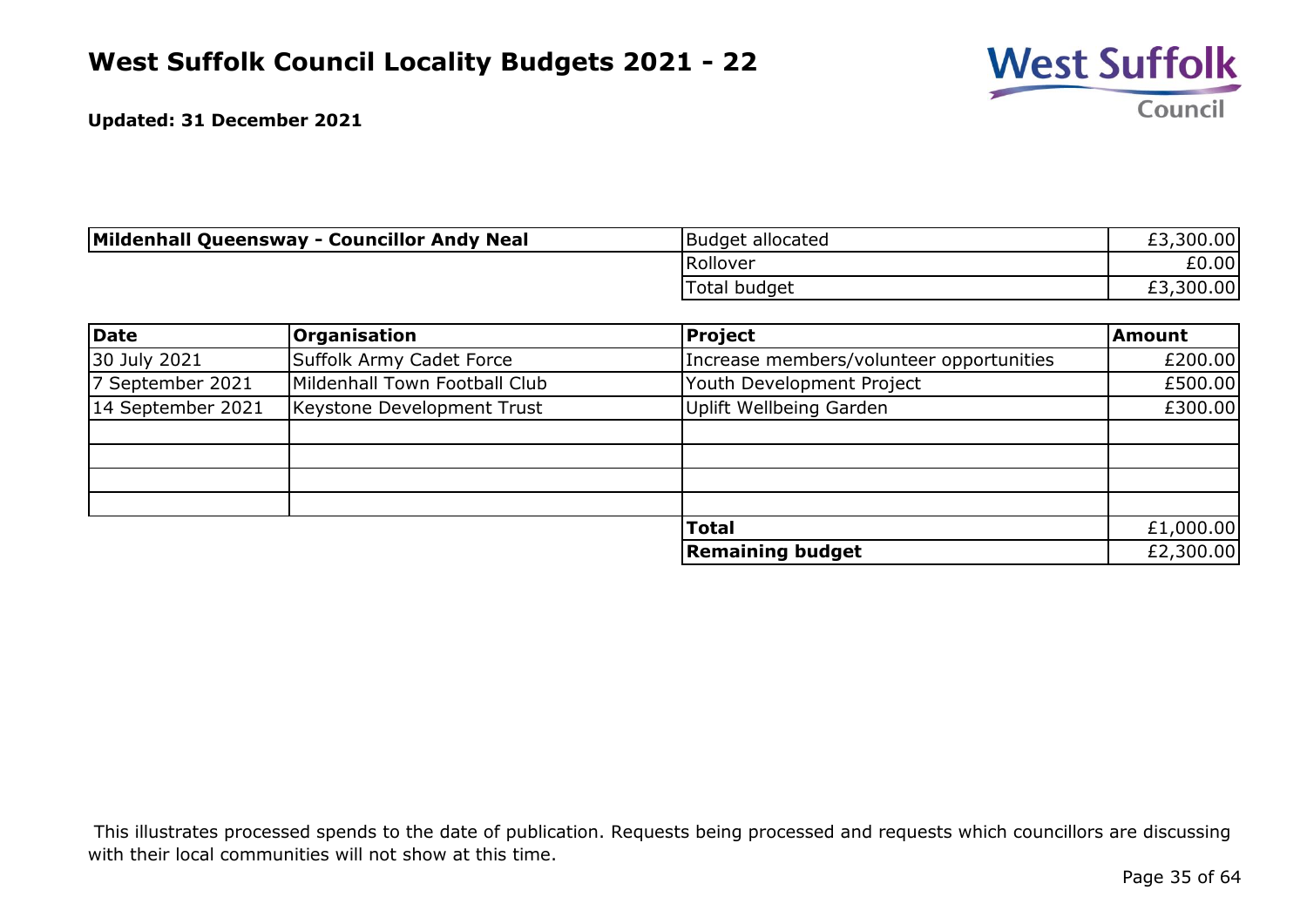

| <b>Minden - Councillor Robert Everitt</b> | Budget allocated | £3,300.00              |
|-------------------------------------------|------------------|------------------------|
|                                           | Rollover         | £145.00                |
|                                           | Total budget     | r di<br>,445.00<br>EJ. |

| Date              | <b>Organisation</b>                  | <b>Project</b>                            | Amount    |
|-------------------|--------------------------------------|-------------------------------------------|-----------|
| 10 August 2021    | Bury St Edmunds Tchouckball Club     | Additional equipment for Tchouckball Club | £300.00   |
| 21 September 2021 | Coffee 2 Keep Bury St Edmunds        | Combat 2 Coffee Project                   | £1,000.00 |
| 26 November 2021  | Bury St Edmunds Skatepark Experience | Bury Skatepark event 2021                 | £700.00   |
|                   |                                      |                                           |           |
|                   |                                      |                                           |           |
|                   |                                      |                                           |           |
|                   |                                      |                                           |           |
|                   |                                      | <b>Total</b>                              | £2,000.00 |
|                   |                                      | <b>Remaining budget</b>                   | £1,445.00 |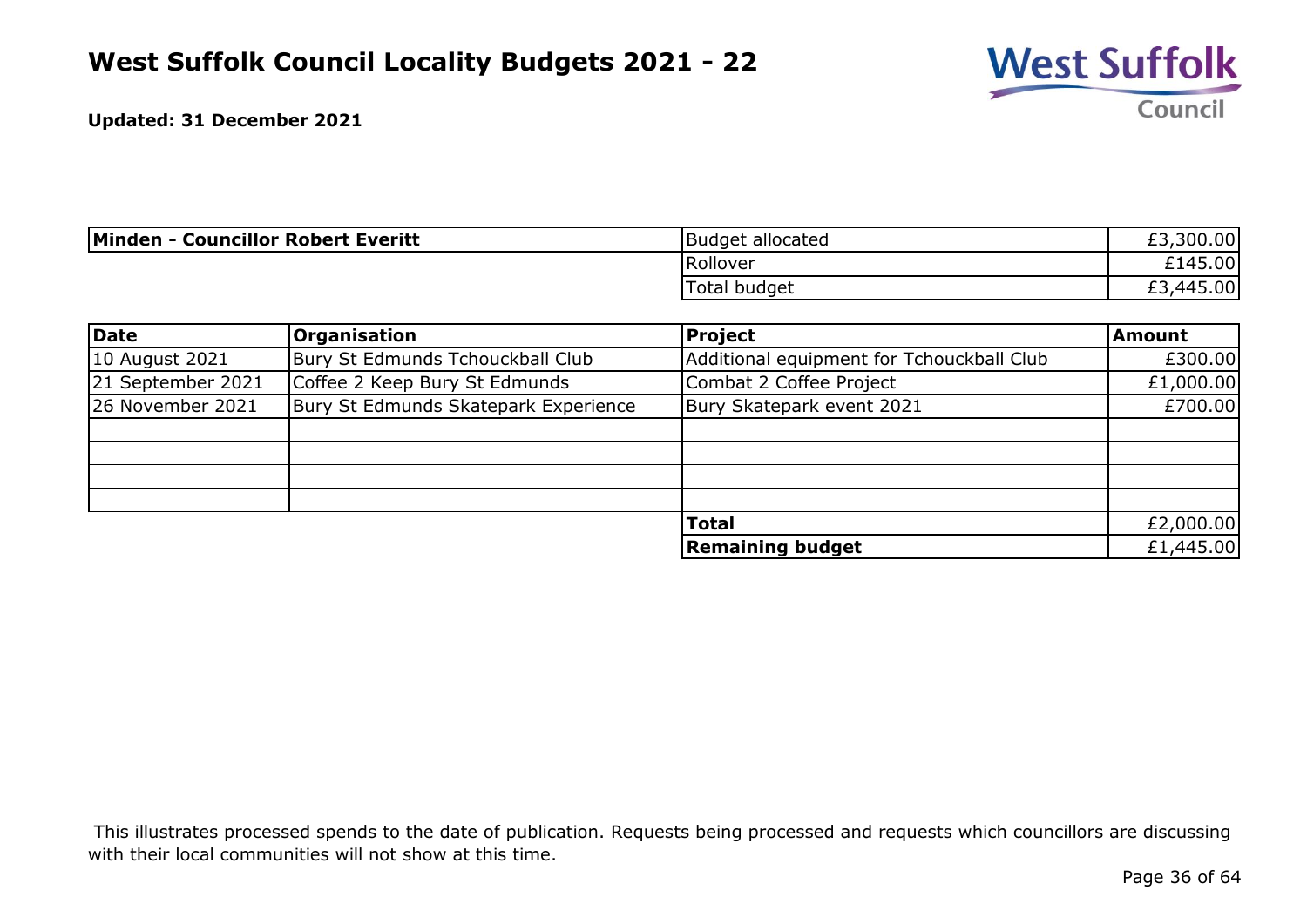

| Minden - Councillor Clive Springett | Budget allocated | £3,300.00 |
|-------------------------------------|------------------|-----------|
|                                     | Rollover         | £500.00   |
|                                     | Total budget     | ,800.00   |

| Date              | Organisation                  | Project                 | Amount    |
|-------------------|-------------------------------|-------------------------|-----------|
| 21 September 2021 | Coffee 2 Keep Bury St Edmunds | Combat 2 Coffee Project | £2,575.00 |
|                   |                               |                         |           |
|                   |                               |                         |           |
|                   |                               |                         |           |
|                   |                               |                         |           |
|                   |                               |                         |           |
|                   |                               |                         |           |
|                   |                               | <b>Total</b>            | £2,575.00 |
|                   |                               | <b>Remaining budget</b> | £1,225.00 |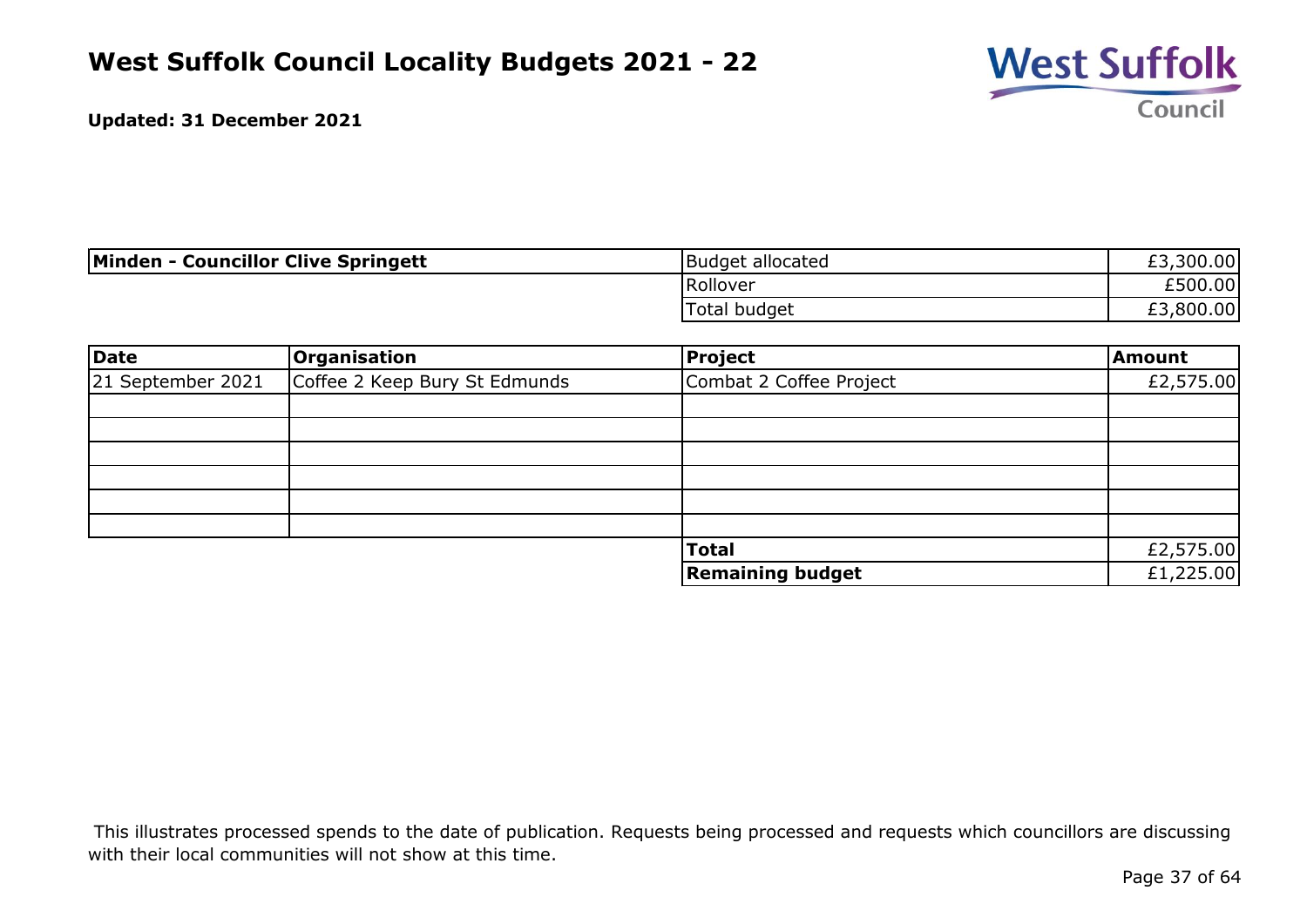

| Moreton Hall - Councillor Trevor Beckwith | Budget allocated | ,300.00<br>r J.<br>ŁJ. |
|-------------------------------------------|------------------|------------------------|
|                                           | Rollover         | £500.00                |
|                                           | Total budget     | ,800.00                |

| Date             | <b>Organisation</b>                  | <b>Project</b>                          | <b>Amount</b> |
|------------------|--------------------------------------|-----------------------------------------|---------------|
| 9 November 2021  | The Bury St Edmunds Society          | Trees of Hope 2021                      | £100.00       |
| 26 November 2021 | Bury St Edmunds Child Contact Centre | <b>Grant towards the Contact Centre</b> | £180.00       |
|                  |                                      |                                         |               |
|                  |                                      |                                         |               |
|                  |                                      |                                         |               |
|                  |                                      |                                         |               |
|                  |                                      |                                         |               |
|                  |                                      | <b>Total</b>                            | £280.00       |
|                  |                                      | <b>Remaining budget</b>                 | £3,520.00     |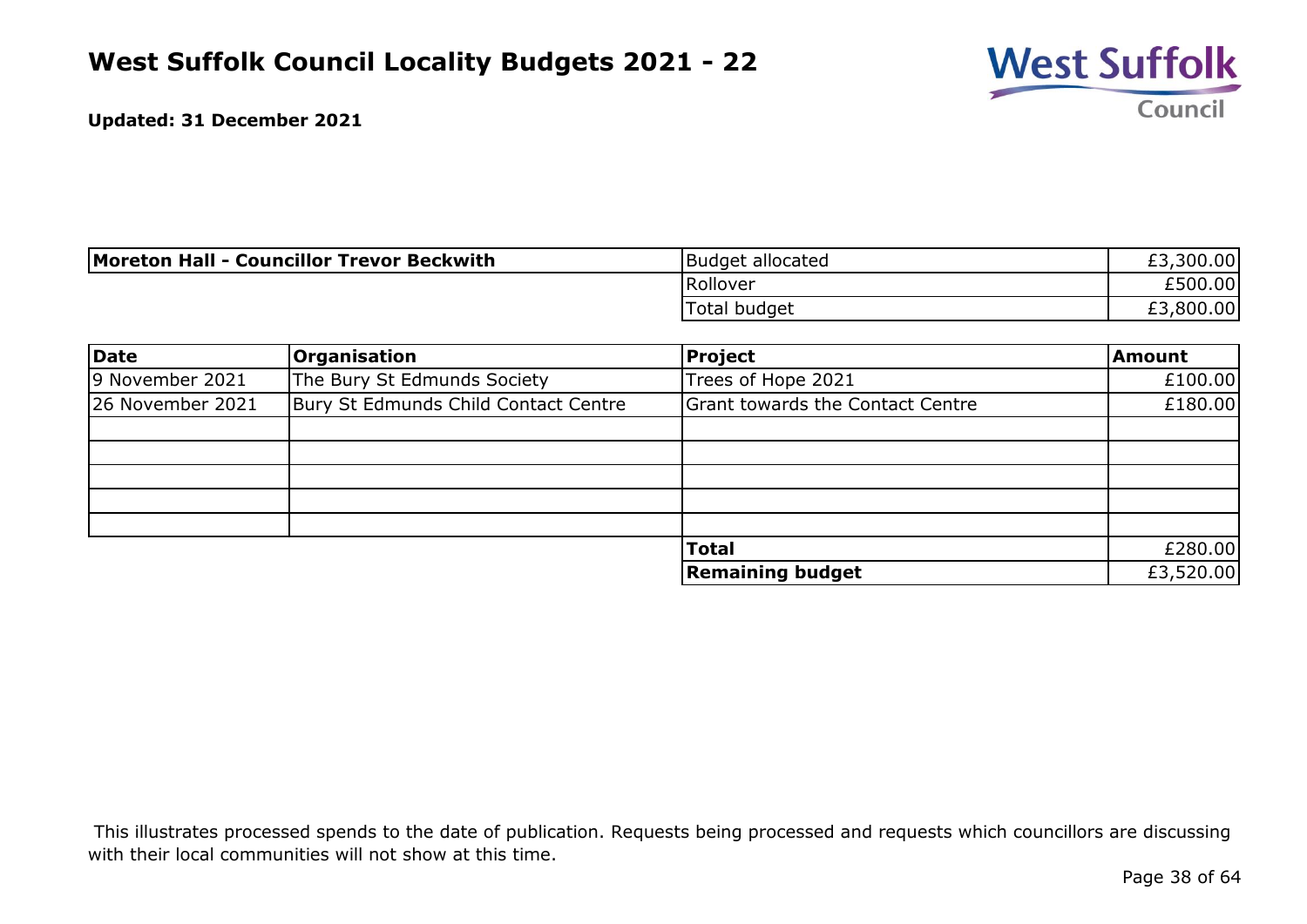

| Moreton Hall - Councillor Peter Thompson | Budget allocated | ,300.00<br>r J.<br>εJ. |
|------------------------------------------|------------------|------------------------|
|                                          | Rollover         | £250.00                |
|                                          | Total budget     | £3,550.00              |

| Date             | <b>Organisation</b>                  | <b>Project</b>                          | <b>Amount</b> |
|------------------|--------------------------------------|-----------------------------------------|---------------|
| 27 October 2021  | Friends of Sebert Wood School        | Playground markings                     | £3,300.00     |
| 26 November 2021 | Bury St Edmunds Child Contact Centre | <b>Grant towards the Contact Centre</b> | £180.00       |
|                  |                                      |                                         |               |
|                  |                                      |                                         |               |
|                  |                                      |                                         |               |
|                  |                                      |                                         |               |
|                  |                                      |                                         |               |
|                  |                                      | <b>Total</b>                            | £3,480.00     |
|                  |                                      | <b>Remaining budget</b>                 | £70.00        |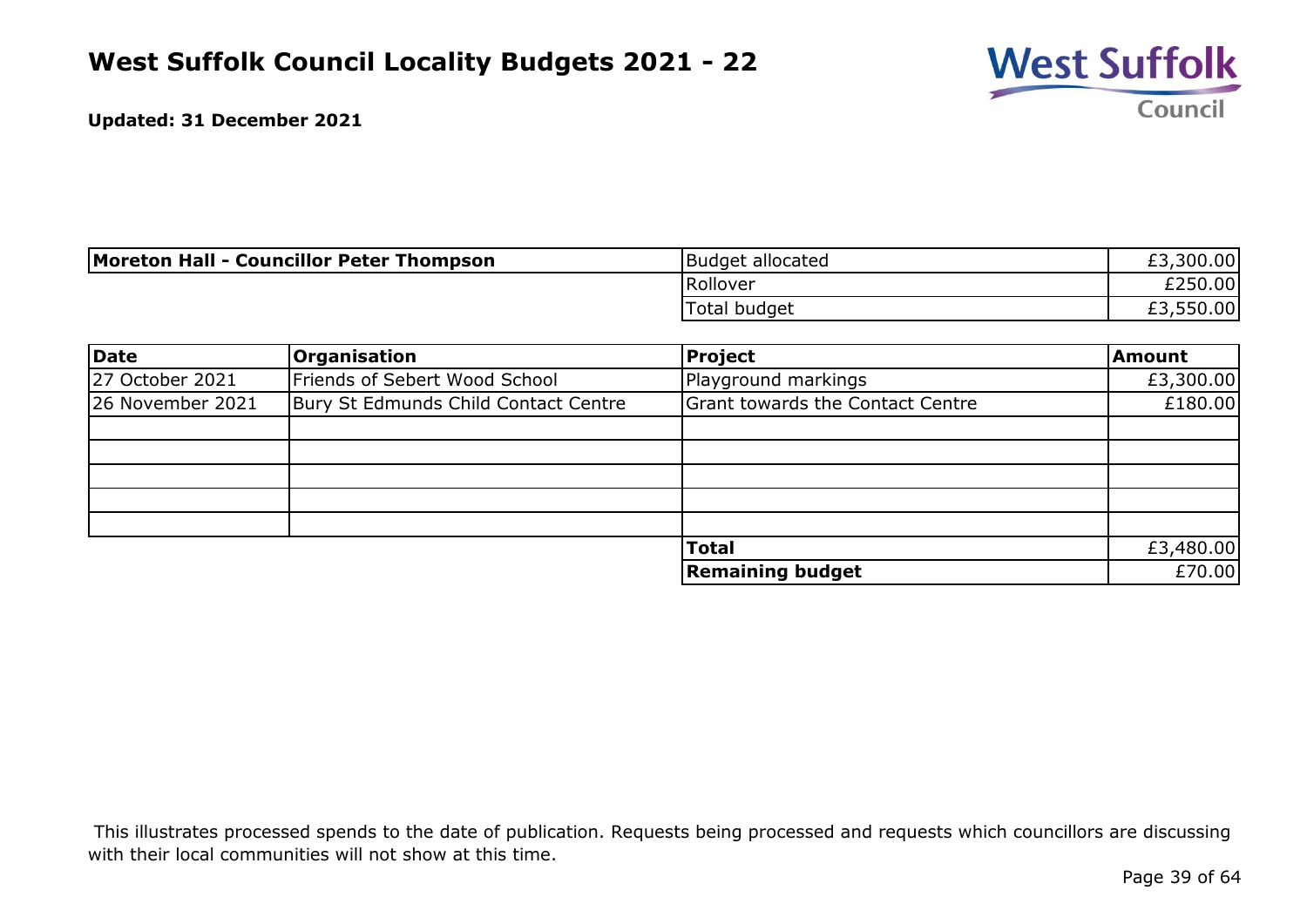

| Moreton Hall - Councillor Birgitte Mager | Budget allocated | £3,300.00 |
|------------------------------------------|------------------|-----------|
|                                          | Rollover         | £500.00   |
|                                          | Total budget     | ,800.00   |

| Date           | Organisation               | Project                     | Amount    |
|----------------|----------------------------|-----------------------------|-----------|
| 6 October 2021 | Serbert Wood Football Club | Adaptations to storage shed | £500.00   |
|                |                            |                             |           |
|                |                            |                             |           |
|                |                            |                             |           |
|                |                            |                             |           |
|                |                            |                             |           |
|                |                            |                             |           |
|                |                            | <b>Total</b>                | £500.00   |
|                |                            | <b>Remaining budget</b>     | £3,300.00 |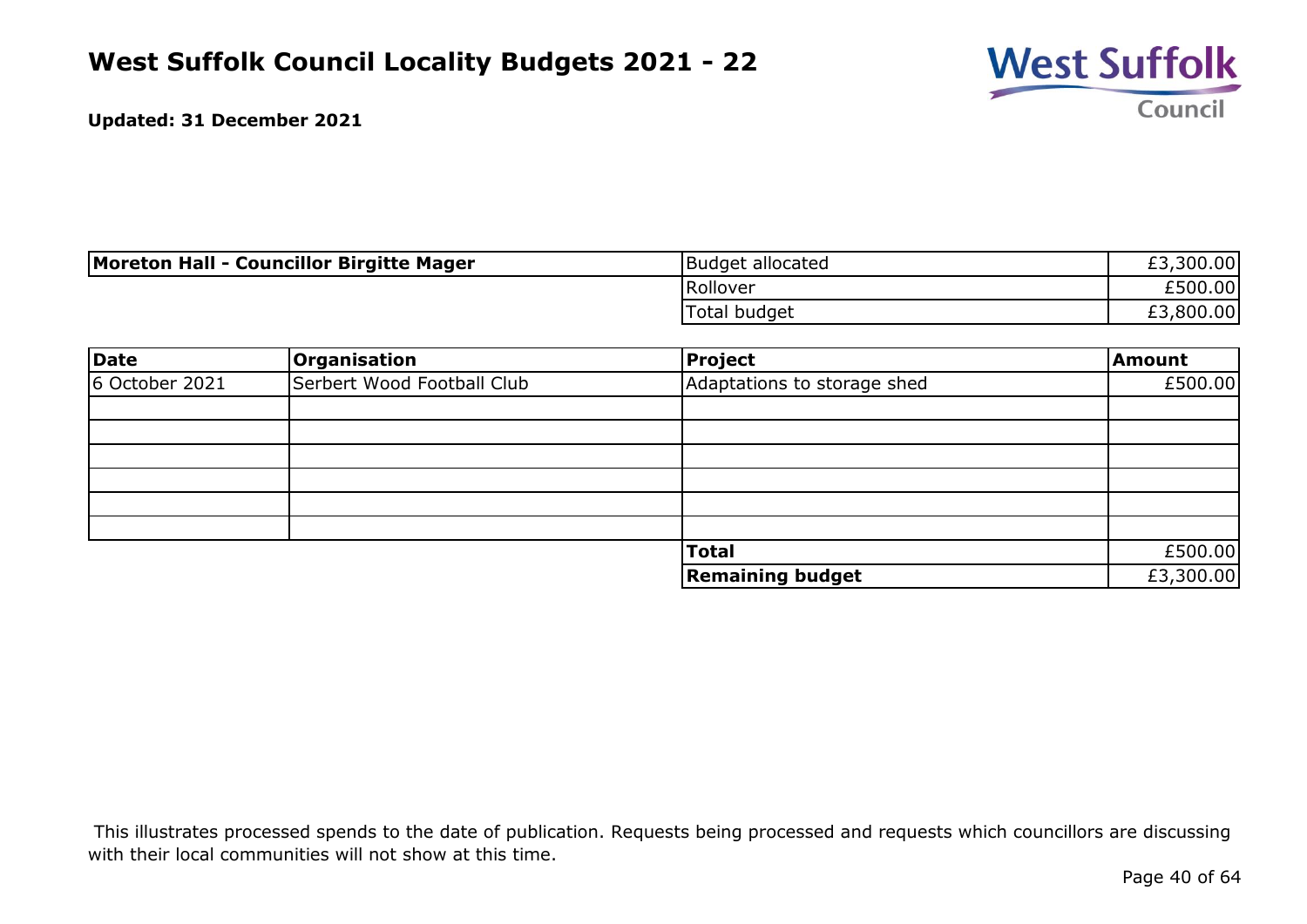

| Newmarket East - Councillor Rachel Hood | Budget allocated | £3,300.00 |
|-----------------------------------------|------------------|-----------|
|                                         | Rollover         | £0.00     |
|                                         | Total budget     | £3,300.00 |

| Date             | <b>Organisation</b>                 | <b>Project</b>                           | <b>Amount</b> |
|------------------|-------------------------------------|------------------------------------------|---------------|
| 27 July 2021     | Forest Heath Primary Schools Sports | Newmarket Family Treasure Hunt           | £100.00       |
|                  | Association                         |                                          |               |
| 23 November 2021 | Catch 22 Suffolk Positive Futures   | Youth Boxing and Wellbeing sessions      | £750.00       |
| 24 November 2021 | Newmarket Joggers                   | Enhancements to amenities for winter use | £900.00       |
| 8 December 2021  | The National Horseracing Museum     | Time to Move project                     | £250.00       |
|                  |                                     |                                          |               |
|                  |                                     |                                          |               |
|                  |                                     |                                          |               |
|                  |                                     | <b>Total</b>                             | £2,000.00     |
|                  |                                     | <b>Remaining budget</b>                  | £1,300.00     |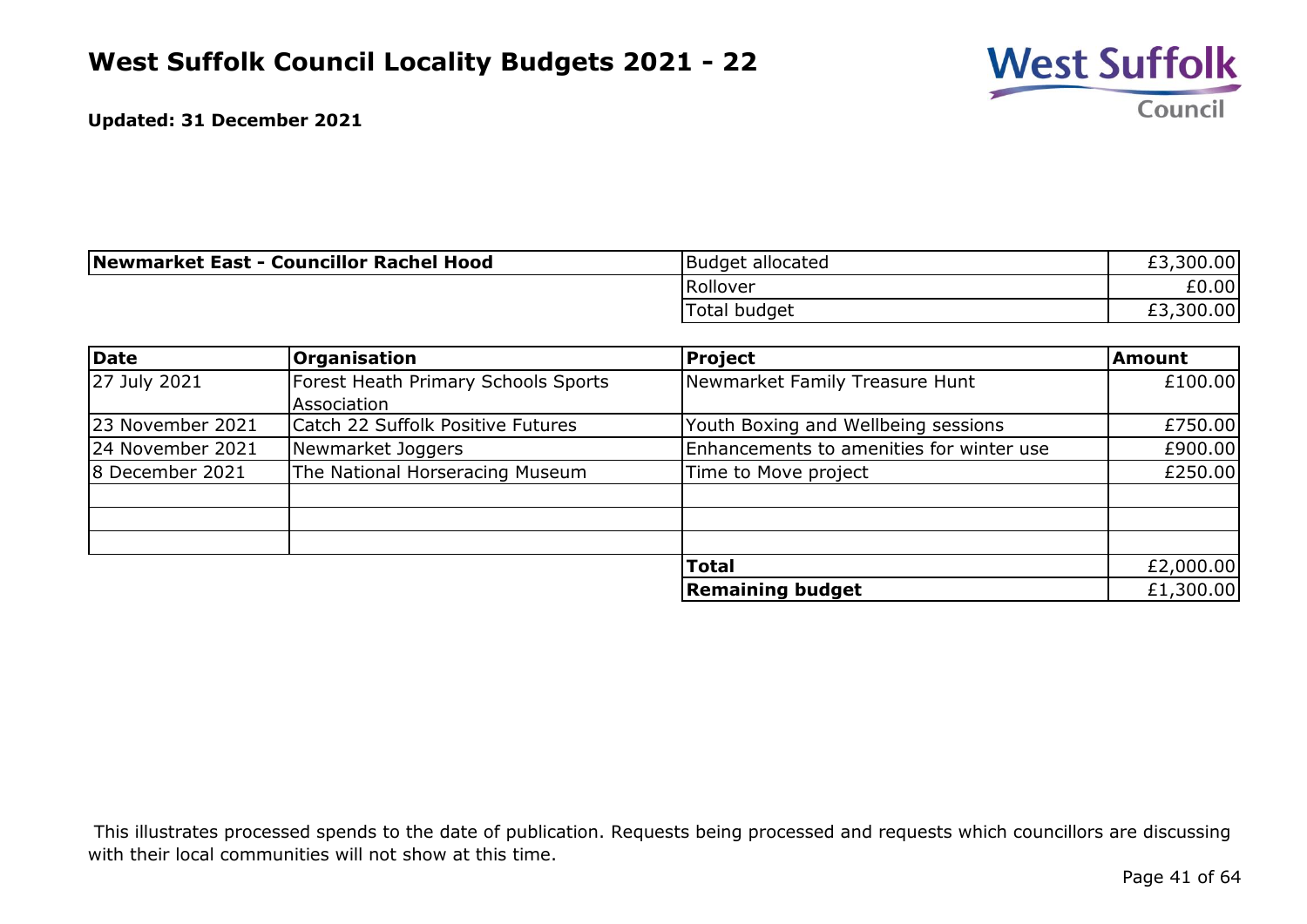

| Newmarket East - Councillor Robert Nobbs | Budget allocated    | £3,300.00      |
|------------------------------------------|---------------------|----------------|
|                                          | Rollover            | £500.00        |
|                                          | <b>Total budget</b> | ,800.00<br>£3, |

| Date             | <b>Organisation</b>                 | Project                                  | <b>Amount</b> |
|------------------|-------------------------------------|------------------------------------------|---------------|
| 27 July 2021     | Forest Heath Primary Schools Sports | Newmarket Family Treasure Hunt           | £100.00       |
|                  | Association                         |                                          |               |
| 24 November 2021 | Newmarket Joggers                   | Enhancements to amenities for winter use | £900.00       |
| 8 December 2021  | The National Horseracing Museum     | Time to Move project                     | £250.00       |
|                  |                                     |                                          |               |
|                  |                                     |                                          |               |
|                  |                                     |                                          |               |
|                  |                                     |                                          |               |
|                  |                                     | <b>Total</b>                             | £1,250.00     |
|                  |                                     | <b>Remaining budget</b>                  | £2,550.00     |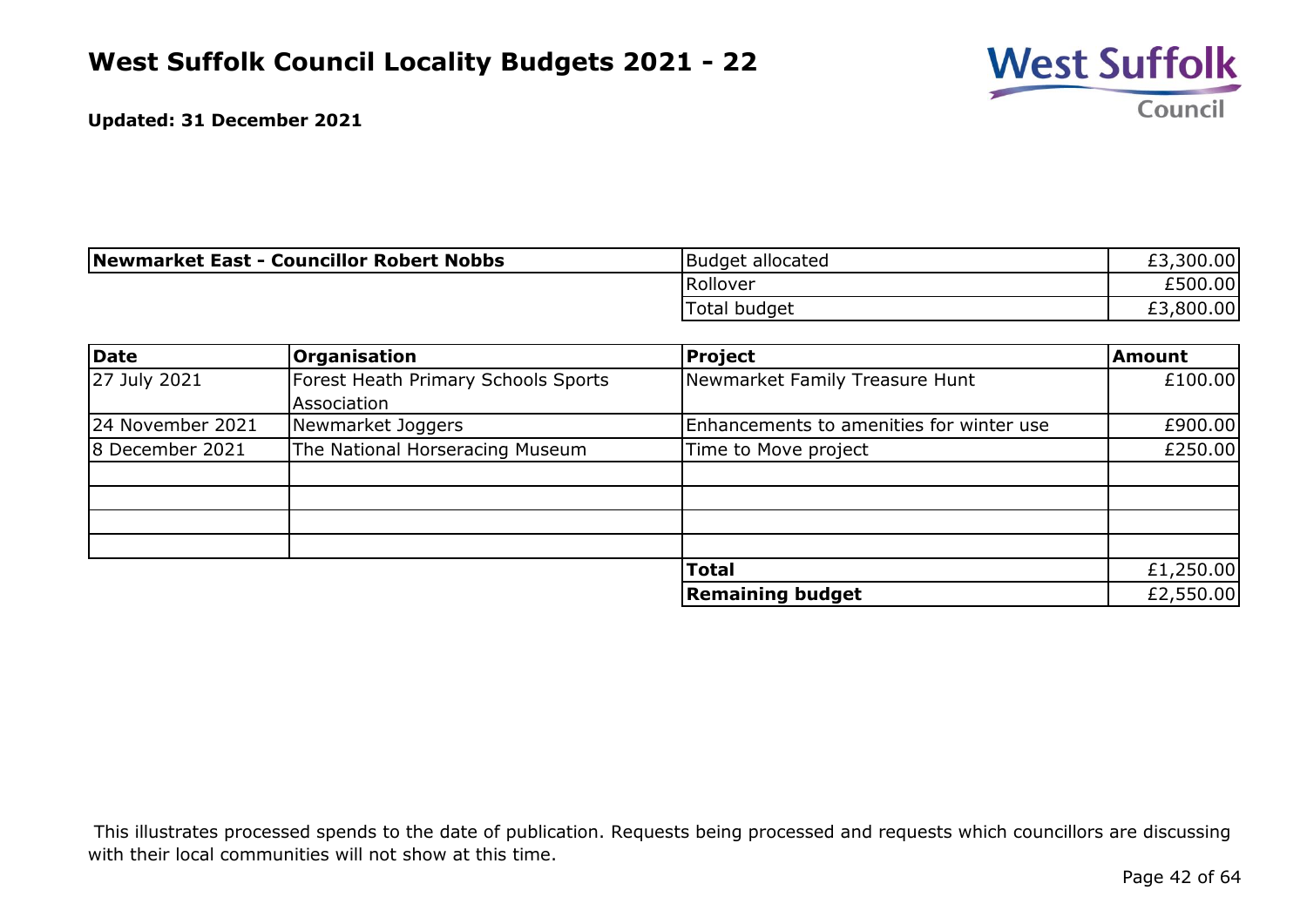

| Newmarket North - Councillor Michael Anderson | Budget allocated    | £3,300.00 |
|-----------------------------------------------|---------------------|-----------|
|                                               | Rollover            | £150.00   |
|                                               | <b>Total budget</b> | £3,450.00 |

| Date             | <b>Organisation</b>                                    | <b>Project</b>                           | <b>Amount</b> |
|------------------|--------------------------------------------------------|------------------------------------------|---------------|
| 27 July 2021     | Forest Heath Primary Schools Sports                    | Newmarket Family Treasure Hunt           | £200.00       |
|                  | Association                                            |                                          |               |
| 30 July 2021     | Little Buds Pre School                                 | Kitchen Refurbishment                    | £1,000.00     |
| 19 October 2021  | Newmarket Community Arts Centre Creative Samba classes |                                          | £350.00       |
|                  | Forum                                                  |                                          |               |
| 24 November 2021 | Newmarket Joggers                                      | Enhancements to amenities for winter use | £900.00       |
|                  |                                                        |                                          |               |
|                  |                                                        |                                          |               |
|                  |                                                        |                                          |               |
|                  |                                                        | <b>Total</b>                             | £2,450.00     |
|                  |                                                        | <b>Remaining budget</b>                  | £1,000.00     |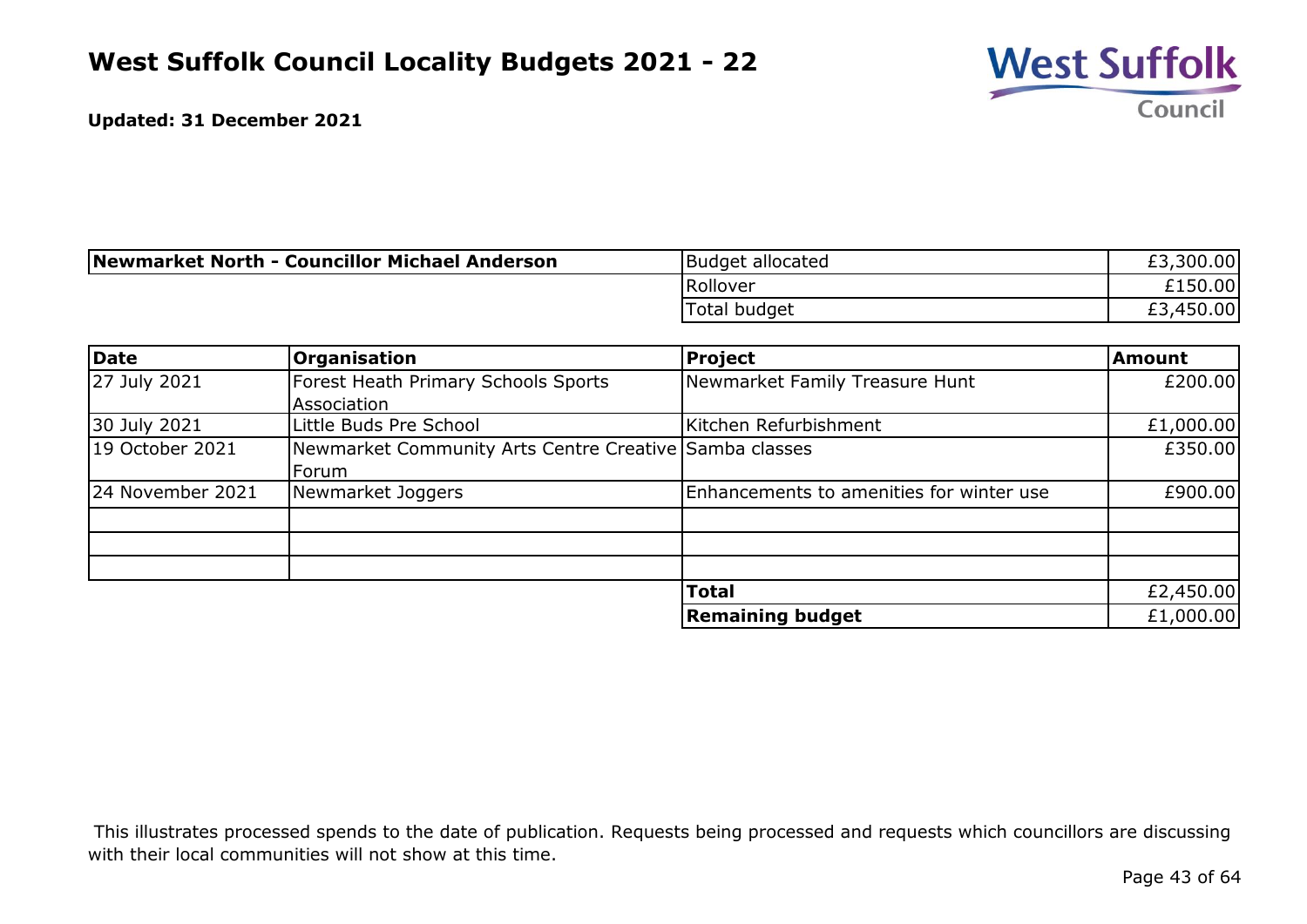

| Newmarket North - Councillor Karen Soons | Budget allocated | £3,300.00 |
|------------------------------------------|------------------|-----------|
|                                          | Rollover         | £500.00   |
|                                          | Total budget     | £3,800.00 |

| Date             | Organisation                      | Project                             | <b>Amount</b> |
|------------------|-----------------------------------|-------------------------------------|---------------|
| 30 July 2021     | Little Buds Pre School            | Kitchen Refurbishment               | £500.00       |
| 23 November 2021 | Catch 22 Suffolk Positive Futures | Youth Boxing and Wellbeing sessions | £750.00       |
|                  |                                   |                                     |               |
|                  |                                   |                                     |               |
|                  |                                   |                                     |               |
|                  |                                   |                                     |               |
|                  |                                   |                                     |               |
|                  |                                   | <b>Total</b>                        | £1,250.00     |
|                  |                                   | <b>Remaining budget</b>             | £2,550.00     |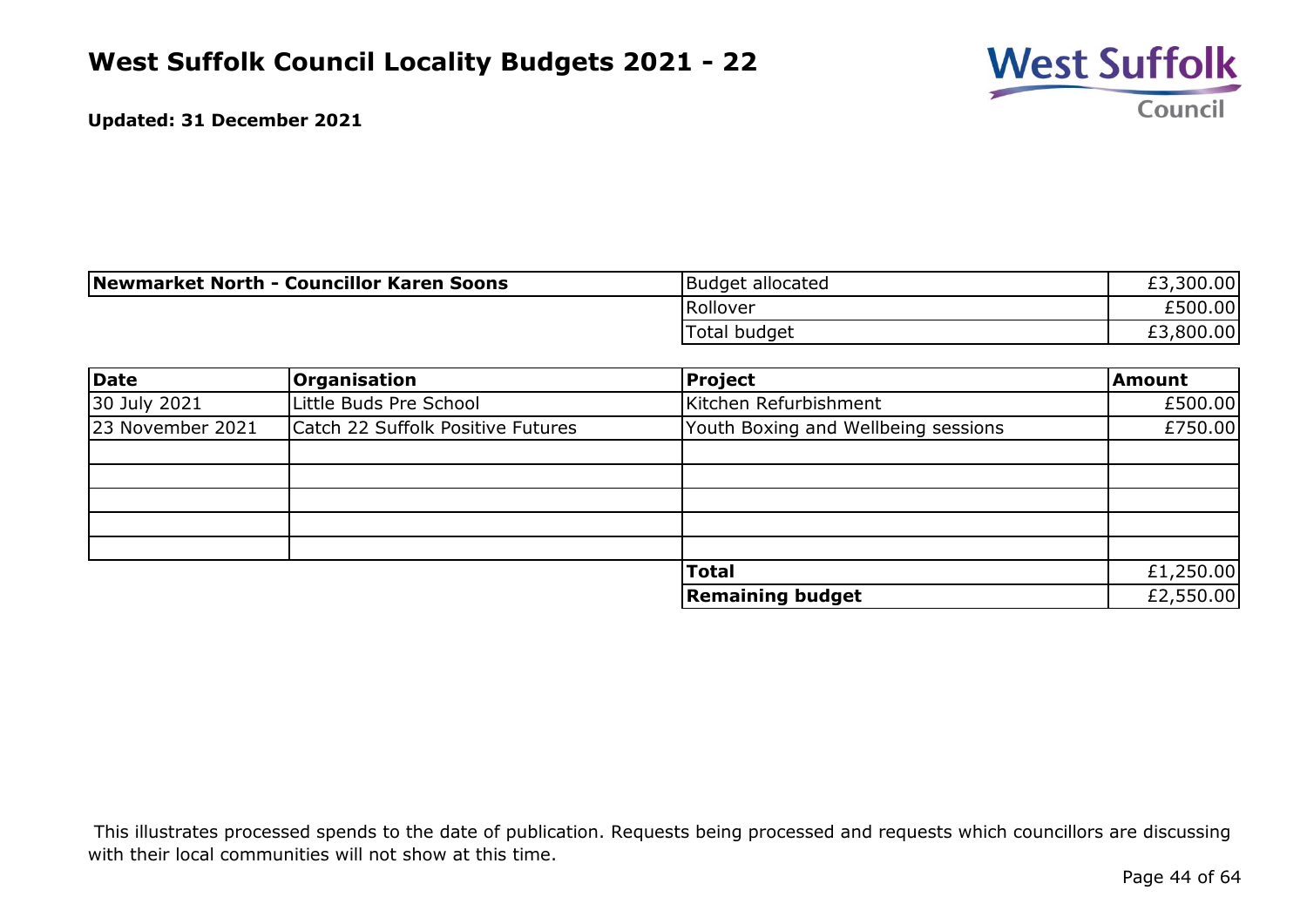

| Newmarket West - Councillor Andy Drummond | Budget allocated | £3,300.00 |
|-------------------------------------------|------------------|-----------|
|                                           | Rollover         | £500.00   |
|                                           | Total budget     | £3,800.00 |

| Date             | <b>Organisation</b>                 | <b>Project</b>                           | <b>Amount</b> |
|------------------|-------------------------------------|------------------------------------------|---------------|
| 27 July 2021     | Forest Heath Primary Schools Sports | Newmarket Family Treasure Hunt           | £100.00       |
|                  | Association                         |                                          |               |
| 27 October 2021  | Newmarket Avenue Bowls Club         | Newmarket Remembrance Parade celebration | £400.00       |
| 24 November 2021 | Newmarket Joggers                   | Enhancements to amenities for winter use | £900.00       |
| 8 December 2021  | The National Horseracing Museum     | Time to Move project                     | £250.00       |
|                  |                                     |                                          |               |
|                  |                                     |                                          |               |
|                  |                                     |                                          |               |
|                  |                                     | <b>Total</b>                             | £1,650.00     |
|                  |                                     | <b>Remaining budget</b>                  | £2,150.00     |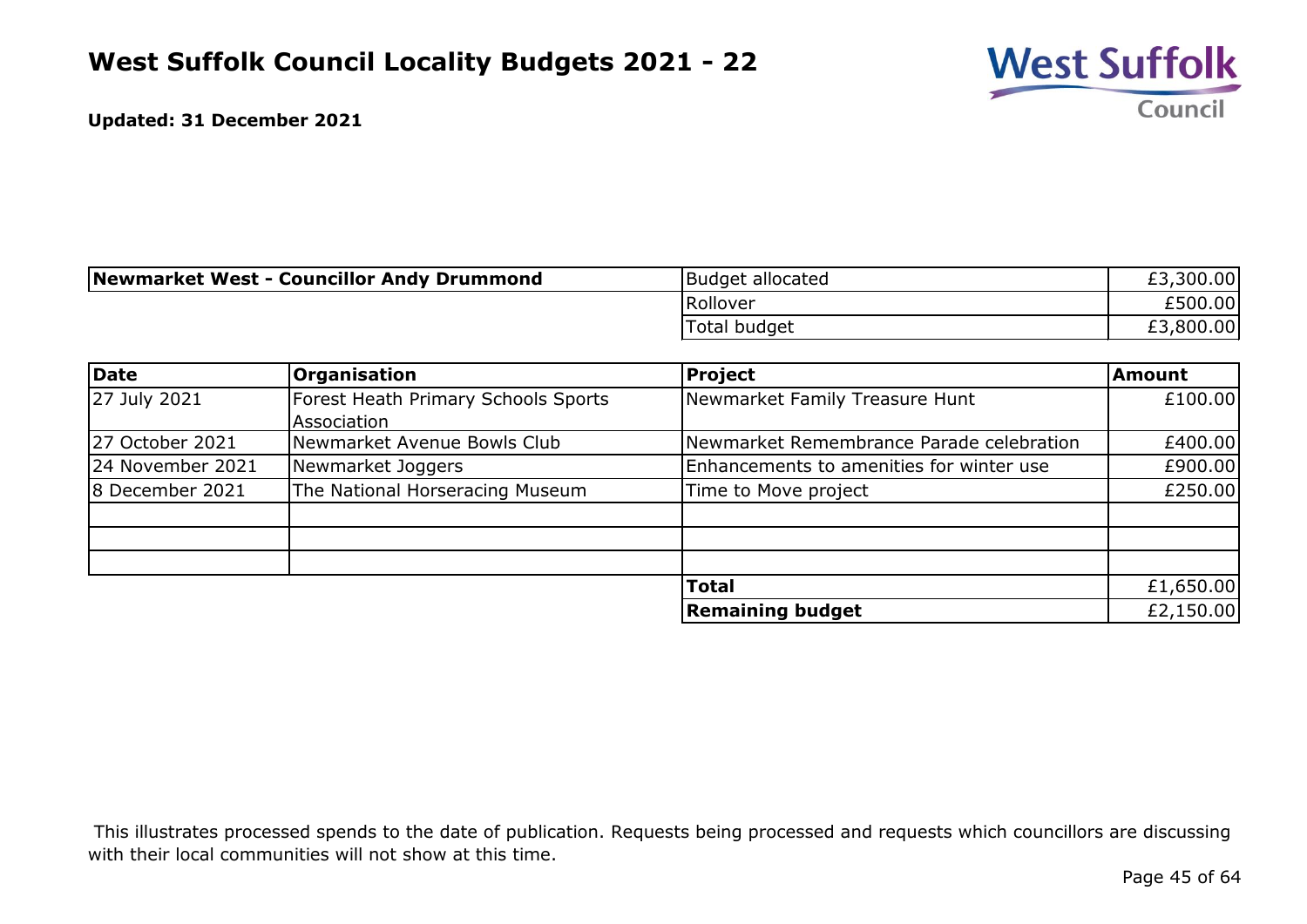

| Newmarket West - Councillor James Lay | Budget allocated | £3,300.00 |
|---------------------------------------|------------------|-----------|
|                                       | Rollover         | £0.00     |
|                                       | Total budget     | £3,300.00 |

| Date             | <b>Organisation</b>                 | Project                                 | <b>Amount</b> |
|------------------|-------------------------------------|-----------------------------------------|---------------|
| 27 July 2021     | Forest Heath Primary Schools Sports | Newmarket Family Treasure Hunt          | £100.00       |
|                  | Association                         |                                         |               |
| 16 August 2021   | Newmarket Avenue Bowls Club         | Kitchen Refurbishment                   | £1,000.00     |
| 24 November 2021 | Newmarket Joggers                   | Enhancement to amenities for winter use | £500.00       |
| 8 December 2021  | The National Horseracing Museum     | Time to Move project                    | £250.00       |
|                  |                                     |                                         |               |
|                  |                                     |                                         |               |
|                  |                                     |                                         |               |
|                  |                                     | <b>Total</b>                            | £1,850.00     |
|                  |                                     | <b>Remaining budget</b>                 | £1,450.00     |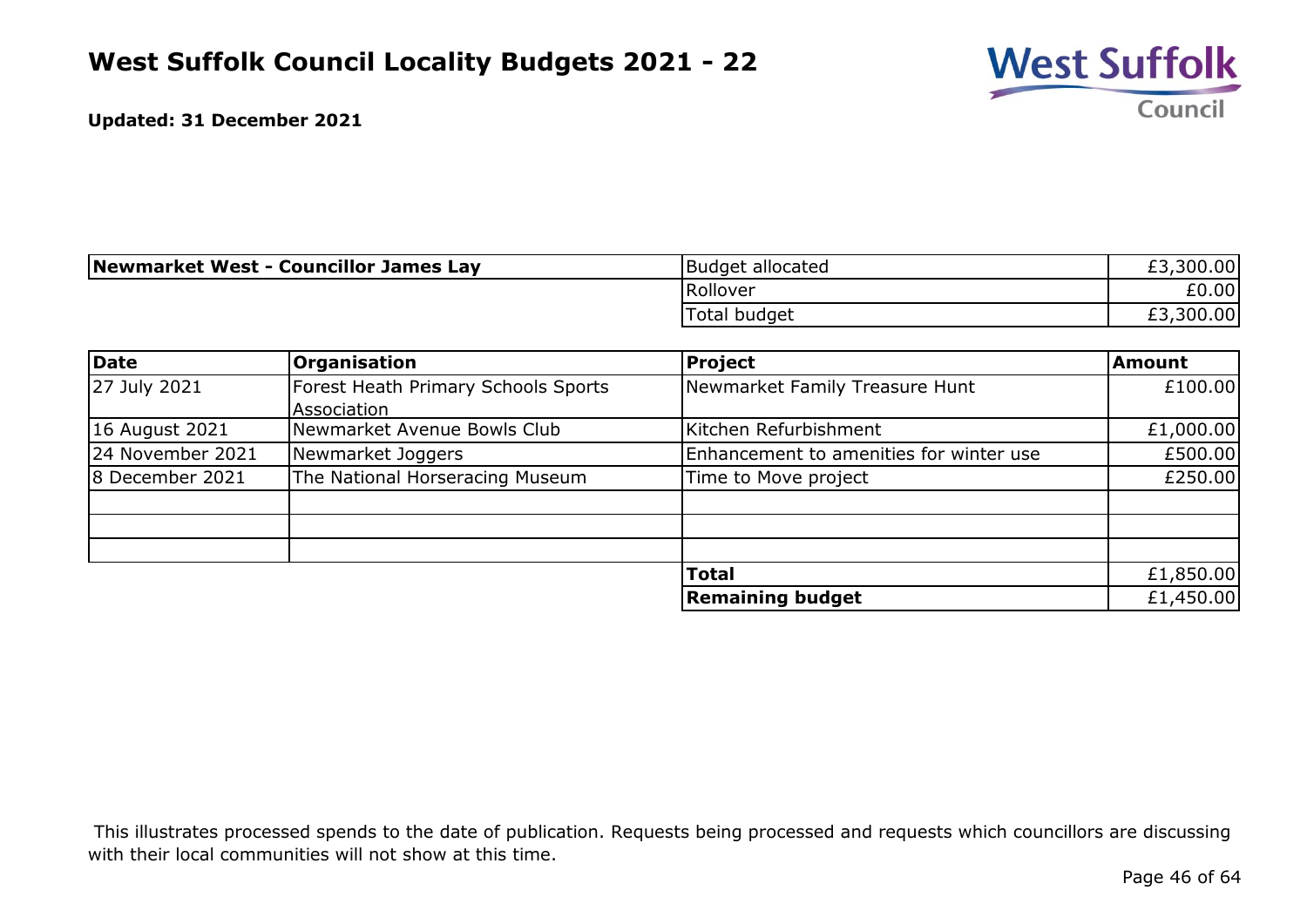

| <b>Pakenham and Troston - Councillor Simon Brown</b> | Budget allocated | £3,300.00           |
|------------------------------------------------------|------------------|---------------------|
|                                                      | Rollover         | £475.00             |
|                                                      | Total budget     | 775.00<br>rn<br>LJ. |

| Date             | <b>Organisation</b>     | Project                         | Amount    |
|------------------|-------------------------|---------------------------------|-----------|
| 20 July 2021     | Pakenham Parish Council | Commemorative Benches           | £714.00   |
| 23 November 2021 | Pakenham Parish Council | Pakenham Community Defibrilator | £952.50   |
|                  |                         |                                 |           |
|                  |                         |                                 |           |
|                  |                         |                                 |           |
|                  |                         |                                 |           |
|                  |                         |                                 |           |
|                  |                         | <b>Total</b>                    | £1,666.50 |
|                  |                         | <b>Remaining budget</b>         | £2,108.50 |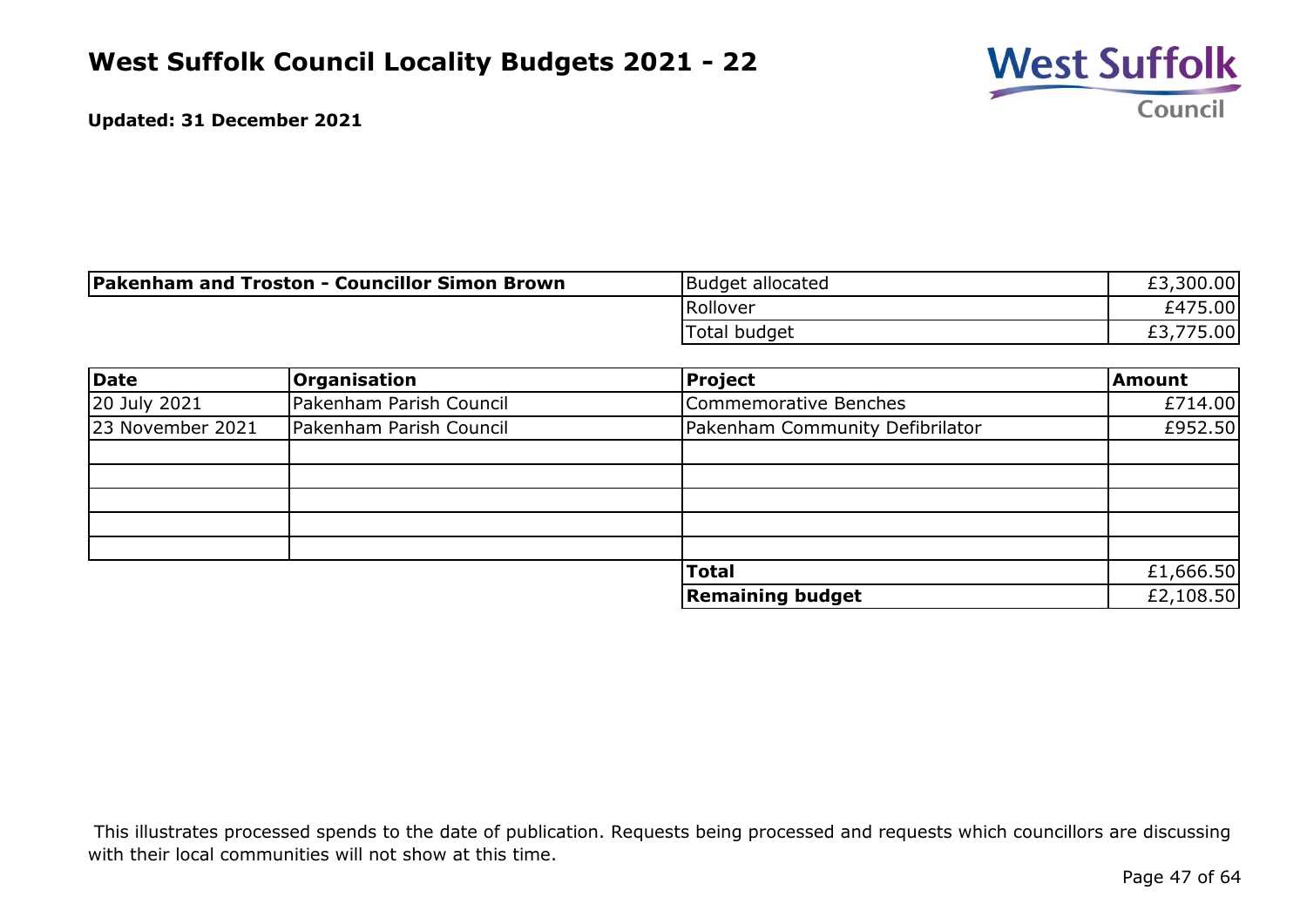

| <b>Risby - Councillor Susan Glossop</b> | Budget allocated | £3,300.00 |
|-----------------------------------------|------------------|-----------|
|                                         | Rollover         | £0.00     |
|                                         | Total budget     | £3,300.00 |

| Date             | <b>Organisation</b>                  | Project                                              | <b>Amount</b> |
|------------------|--------------------------------------|------------------------------------------------------|---------------|
| 14 July 2021     | <b>PCC</b> of Lackford               | Church garden works to allow community use           | £500.00       |
| 17 November 2021 | Risby Parochial Church Council       | Conversation Benches: contemplation space<br>project | £450.00       |
| 22 November 2021 | Flempton Cum Hengrave Parish Council | Carols on the Green                                  | £500.00       |
|                  |                                      | <b>Total</b>                                         | £1,450.00     |
|                  |                                      | <b>Remaining budget</b>                              | £1,850.00     |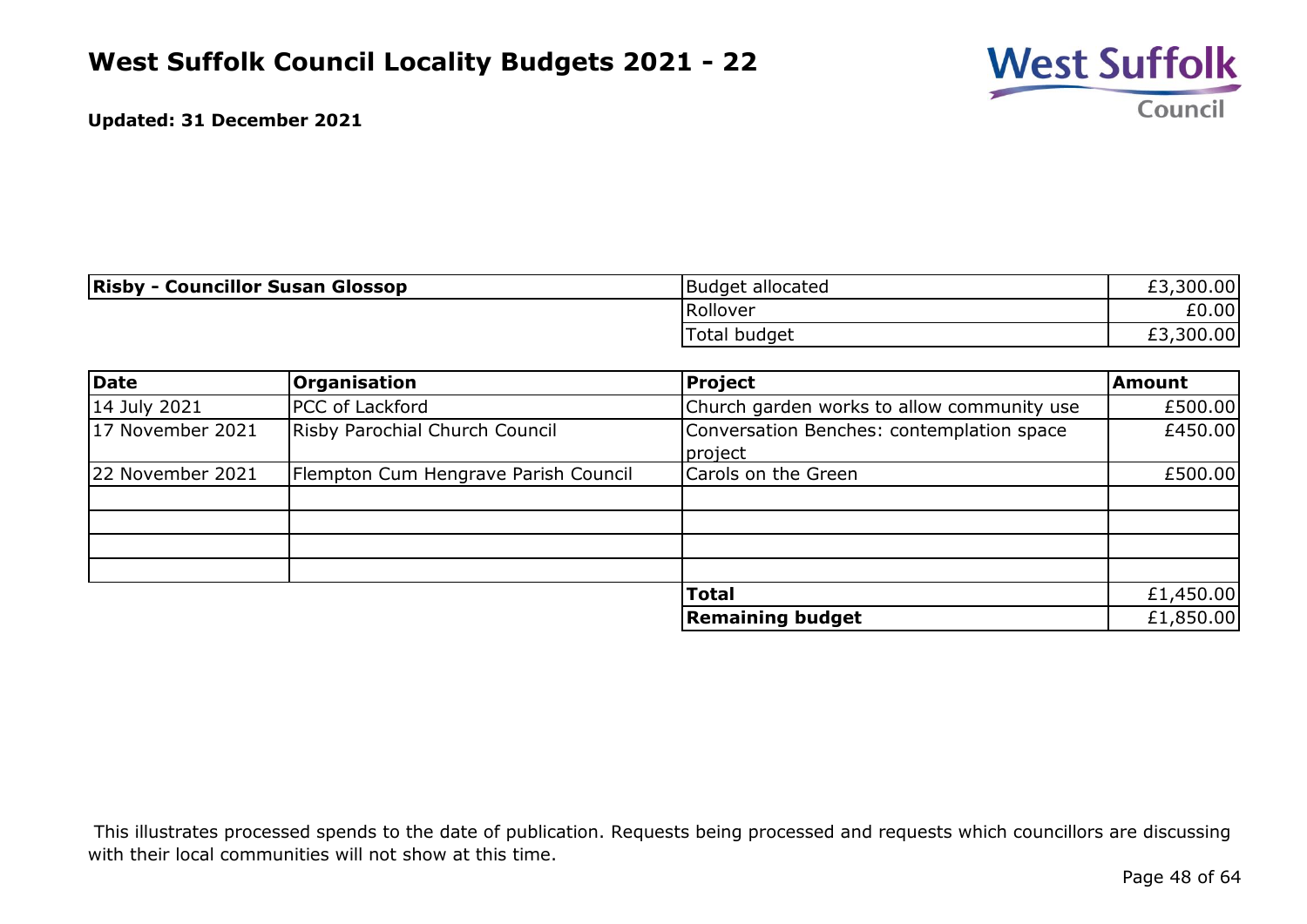

| Rougham - Councillor Sara Mildmay-White | Budget allocated    | £3,300.00 |
|-----------------------------------------|---------------------|-----------|
|                                         | Rollover            | £499.50   |
|                                         | <b>Total budget</b> | £3,799.50 |

| Date              | Organisation                     | <b>Project</b>                           | <b>Amount</b> |
|-------------------|----------------------------------|------------------------------------------|---------------|
| 27 September 2021 | Rougham Playing Field Management | Storage facilities for the playing field | £1,000.00     |
|                   |                                  |                                          |               |
|                   |                                  |                                          |               |
|                   |                                  |                                          |               |
|                   |                                  |                                          |               |
|                   |                                  |                                          |               |
|                   |                                  |                                          |               |
|                   |                                  | <b>Total</b>                             | £1,000.00     |
|                   |                                  | <b>Remaining budget</b>                  | £2,799.50     |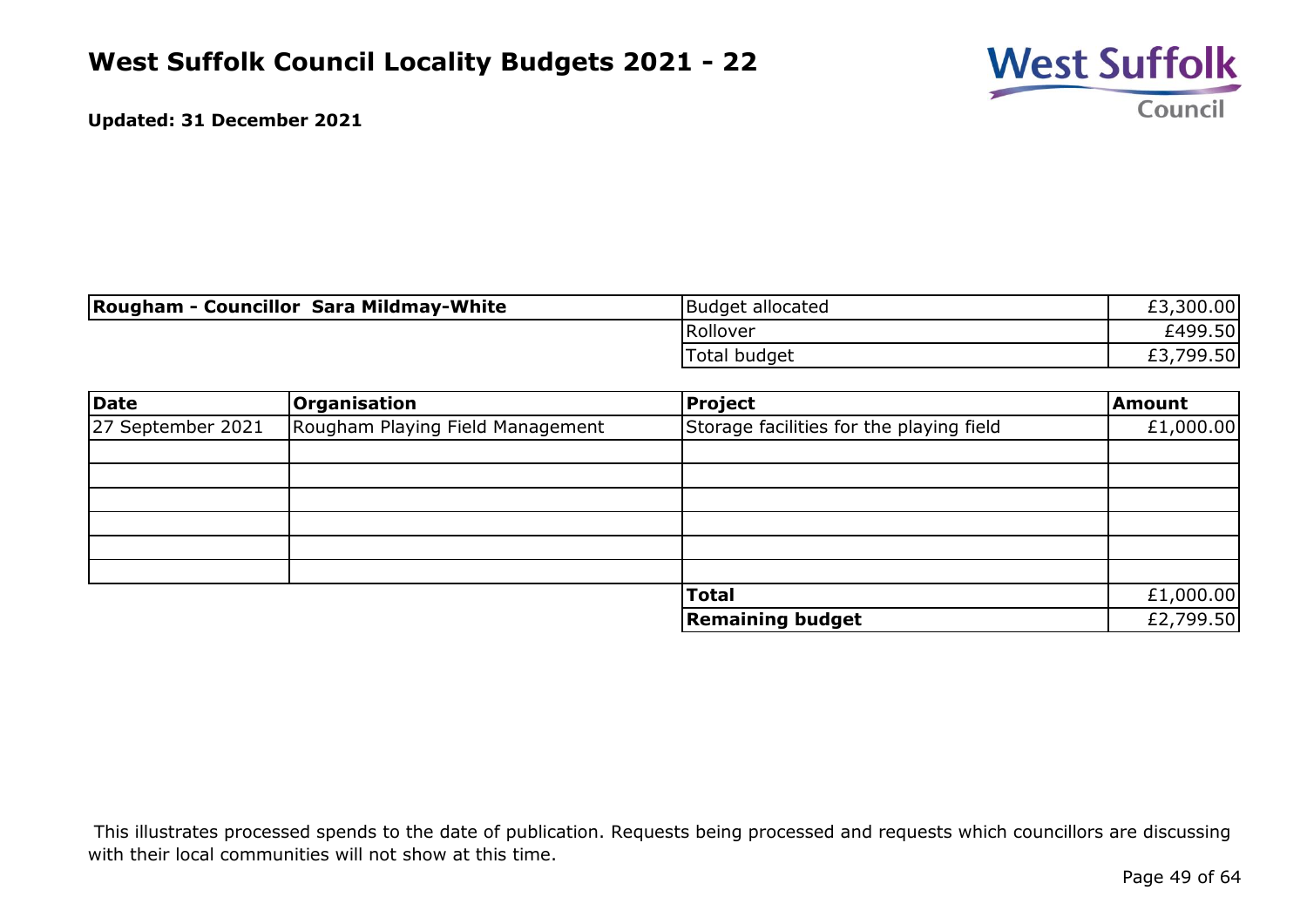

| <b>Southgate - Councillor Patrick Chung</b> |                                          | Budget allocated                          | £3,300.00 |
|---------------------------------------------|------------------------------------------|-------------------------------------------|-----------|
|                                             |                                          | Rollover                                  | £0.00     |
|                                             |                                          | Total budget                              | £3,300.00 |
|                                             |                                          |                                           |           |
| <b>Date</b>                                 | <b>Organisation</b>                      | <b>Project</b>                            | Amount    |
| 10 August 2021                              | Bury St Edmunds Tchouckball Club         | Additional equipment for Tchouckball Club | £200.00   |
| 21 September 2021                           | Coffee 2 Keep Bury St Edmunds            | Combat 2 Coffee Project                   | £500.00   |
| 27 September 2021                           | Art Branches                             | Heath Photograpy and Wedgewood Project    | £500.00   |
| 25 October 2021                             | Southgate Community Partnership          | Spooky Fun Day                            | £200.00   |
| 26 November 2021                            | Bury St Edmunds Child Contact Centre     | <b>Grant towards the Contact Centre</b>   | £600.00   |
| 8 December 2021                             | <b>Greener Growth Community Interest</b> | Hardwick Primary Project                  | £500.00   |
|                                             | Company                                  |                                           |           |
| 8 December 2021                             | <b>West Suffolk SANDS</b>                | <b>Baby Loss Memorial sculpture</b>       | £500.00   |
|                                             |                                          | <b>Total</b>                              | £3,000.00 |
|                                             |                                          | <b>Remaining budget</b>                   | £300.00   |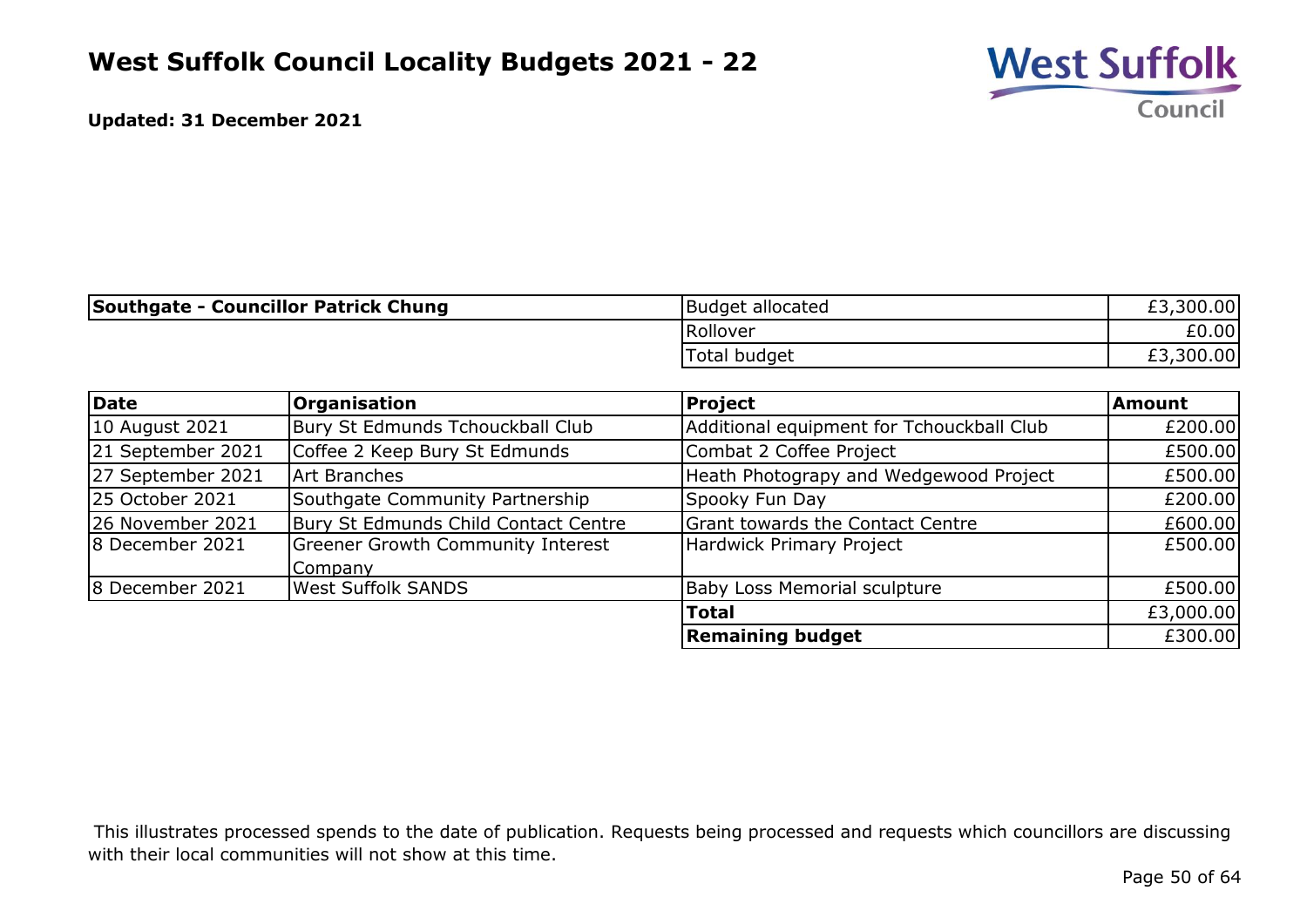

| <b>Southgate - Councillor Sarah Stamp</b> | Budget allocated | £3,300.00 |
|-------------------------------------------|------------------|-----------|
|                                           | Rollover         | £0.00     |
|                                           | Total budget     | £3,300.00 |

| Date              | <b>Organisation</b>                  | Project                                   | Amount    |
|-------------------|--------------------------------------|-------------------------------------------|-----------|
| 10 August 2021    | Bury St Edmunds Tchouckball Club     | Additional equipment for Tchouckball Club | £500.00   |
| 21 September 2021 | Coffee 2 Keep Bury St Edmunds        | Combat 2 Coffee Project                   | £500.00   |
| 25 October 2021   | Southgate Community Partnership      | Spooky Fun Day                            | £200.00   |
| 9 November 2021   | The Bury St Edmunds Society          | Tress of Hope 2021                        | £250.00   |
| 26 November 2021  | Bury St Edmunds Child Contact Centre | Grant towards the Contact Centre          | £180.00   |
| 8 December 2021   | <b>Greener Growth CIC</b>            | Hardwick Primary Project                  | £500.00   |
| 8 December 2021   | <b>West Suffolk SANDS</b>            | <b>Baby Loss Memorial sculpture</b>       | £500.00   |
|                   |                                      | <b>Total</b>                              | £2,630.00 |
|                   |                                      | <b>Remaining budget</b>                   | £670.00   |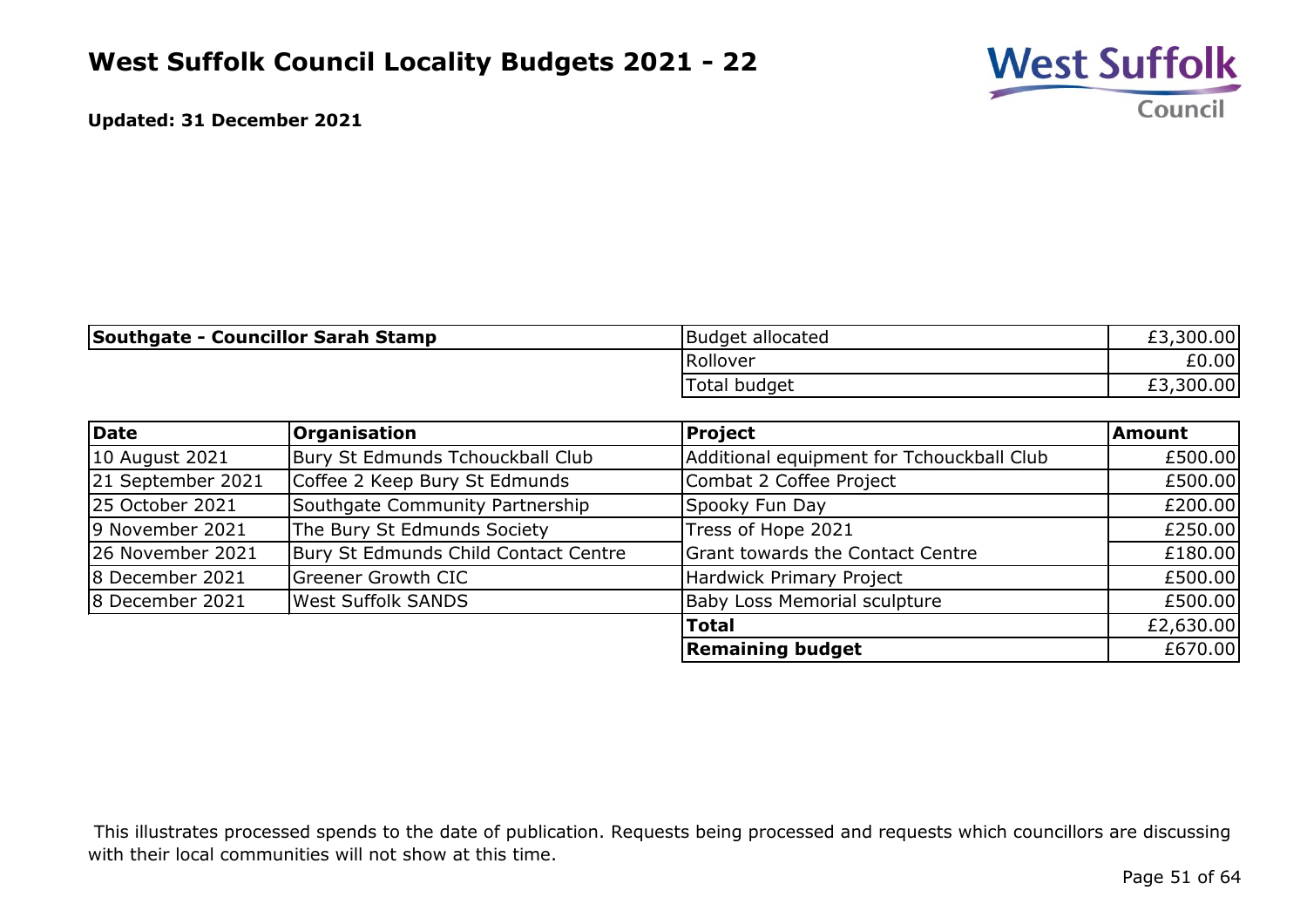

| <b>St Olaves - Councillor Max Clarke</b> | Budget allocated    | £3,300.00 |
|------------------------------------------|---------------------|-----------|
|                                          | Rollover            | £380.00   |
|                                          | <b>Total budget</b> | £3,680.00 |

| Date              | Organisation                  | <b>Project</b>          | Amount    |
|-------------------|-------------------------------|-------------------------|-----------|
| 21 September 2021 | Coffee 2 Keep Bury St Edmunds | Combat 2 Coffee Project | £500.00   |
|                   |                               |                         |           |
|                   |                               |                         |           |
|                   |                               |                         |           |
|                   |                               |                         |           |
|                   |                               |                         |           |
|                   |                               |                         |           |
|                   |                               | <b>Total</b>            | £500.00   |
|                   |                               | <b>Remaining budget</b> | £3,180.00 |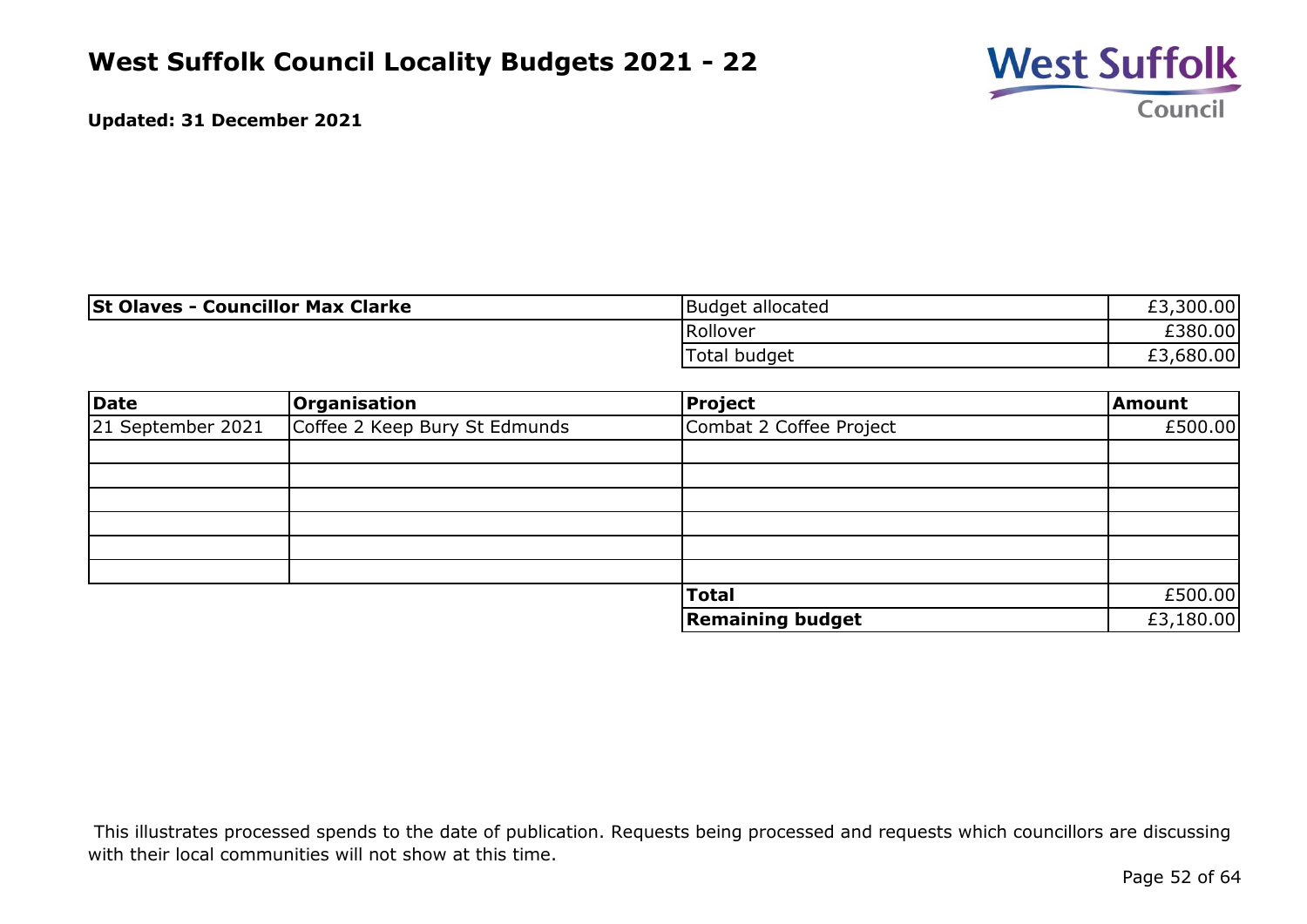

| <b>St Olaves - Councillor Paul Hopfensperger</b> | Budget allocated    | £3,300.00 |
|--------------------------------------------------|---------------------|-----------|
|                                                  | Rollover            | £500.00l  |
|                                                  | <b>Total budget</b> | £3,800.00 |

| Date | Organisation | Project                 | Amount    |
|------|--------------|-------------------------|-----------|
|      |              |                         |           |
|      |              |                         |           |
|      |              |                         |           |
|      |              |                         |           |
|      |              |                         |           |
|      |              |                         |           |
|      |              |                         |           |
|      |              | <b>Total</b>            | £0.00     |
|      |              | <b>Remaining budget</b> | £3,800.00 |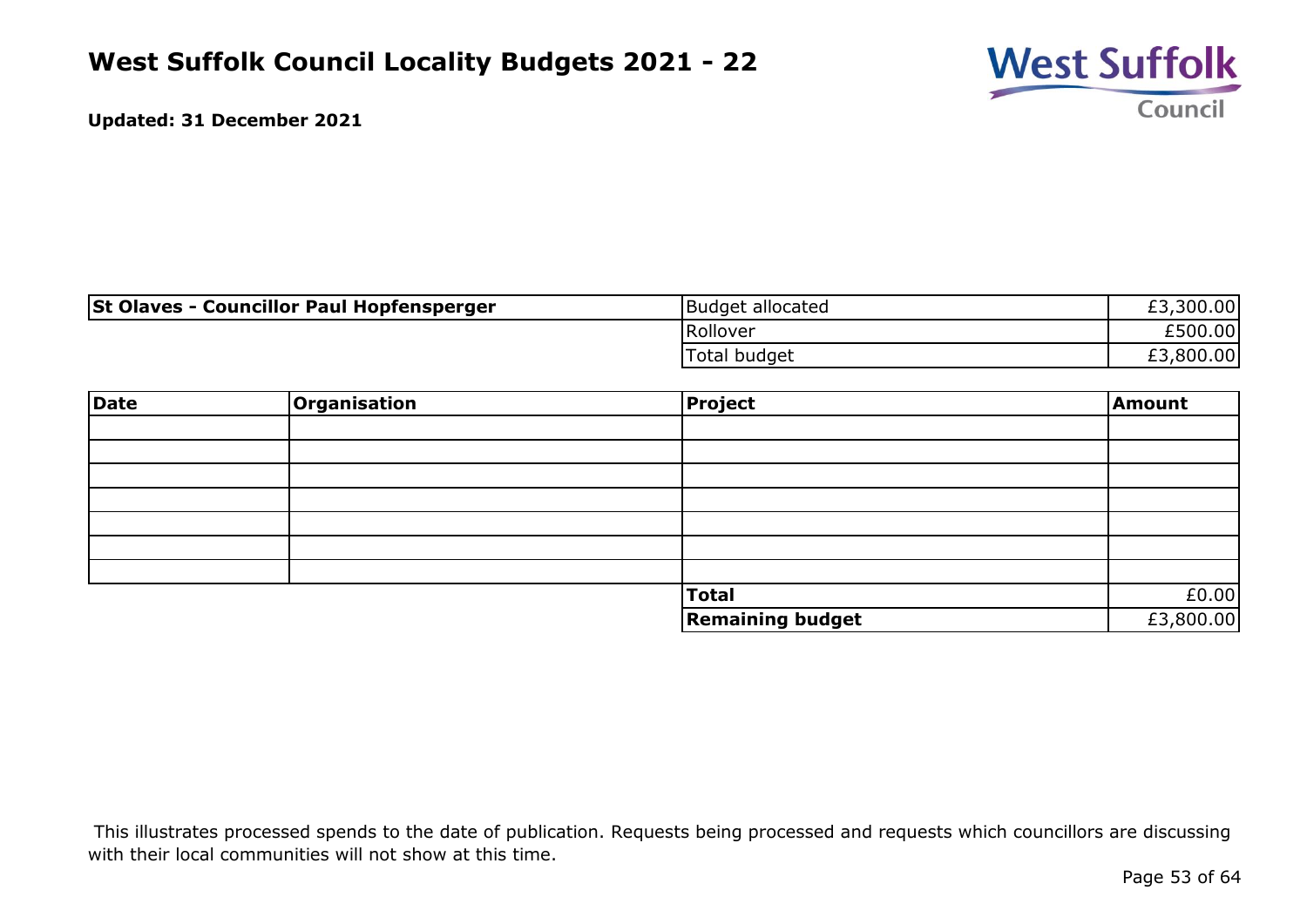

| <b>Stanton - Councillor Jim Thorndyke</b> | Budget allocated | £3,300.00 |
|-------------------------------------------|------------------|-----------|
|                                           | Rollover         | £500.00   |
|                                           | Total budget     | £3,800.00 |

| <b>Date</b> | Organisation | Project                 | Amount    |
|-------------|--------------|-------------------------|-----------|
|             |              |                         |           |
|             |              |                         |           |
|             |              |                         |           |
|             |              |                         |           |
|             |              |                         |           |
|             |              |                         |           |
|             |              |                         |           |
|             |              | <b>Total</b>            | £0.00     |
|             |              | <b>Remaining budget</b> | £3,800.00 |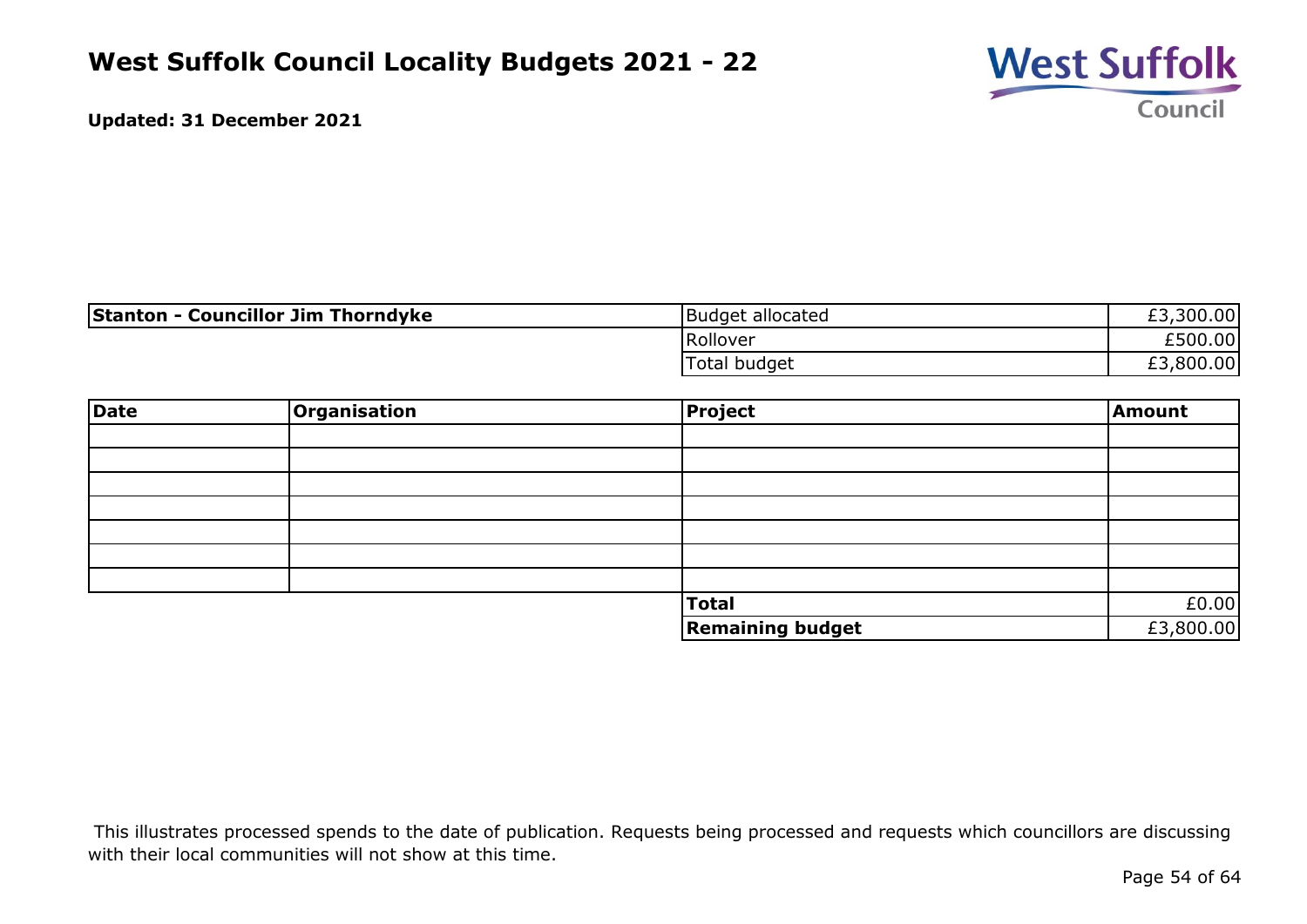

| The Fornhams and Great Barton - Councillor Sarah Broughton  Budget allocated |              | £3,300.00 |
|------------------------------------------------------------------------------|--------------|-----------|
|                                                                              | Rollover     | £477.50   |
|                                                                              | Total budget | ,777.50   |

| Date            | <b>Organisation</b>                      | <b>Project</b>          | <b>Amount</b> |
|-----------------|------------------------------------------|-------------------------|---------------|
| 11 August 2021  | Freedom Church                           | Freedom Tots Café       | £300.00       |
| 8 December 2021 | <b>Great Barton Primary Academy PTFA</b> | Student Garden project  | £750.00       |
|                 |                                          |                         |               |
|                 |                                          |                         |               |
|                 |                                          |                         |               |
|                 |                                          |                         |               |
|                 |                                          |                         |               |
|                 |                                          | <b>Total</b>            | £1,050.00     |
|                 |                                          | <b>Remaining budget</b> | £2,727.50     |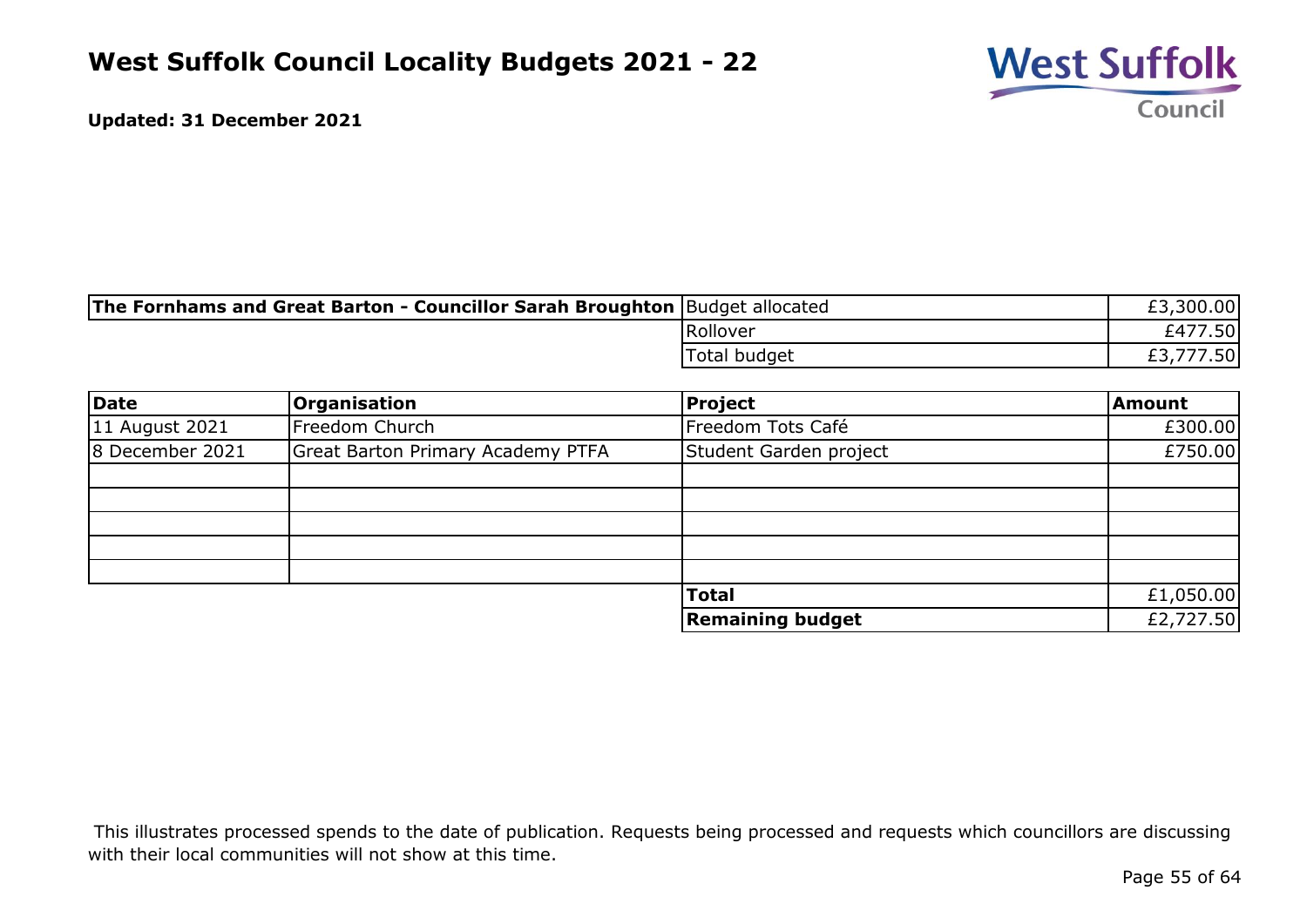

| The Fornhams and Great Barton - Councillor Rebecca Hopfensperger Budget allocated |              | 300.00    |
|-----------------------------------------------------------------------------------|--------------|-----------|
|                                                                                   | Rollover     | £500.00   |
|                                                                                   | Total budget | £3,800.00 |

| Date            | <b>Organisation</b>                      | <b>Project</b>          | <b>Amount</b> |
|-----------------|------------------------------------------|-------------------------|---------------|
| 11 August 2021  | Freedom Church                           | Freedom Tots Café       | £385.00       |
| 8 December 2021 | <b>Great Barton Primary Academy PTFA</b> | Student Garden project  | £750.00       |
|                 |                                          |                         |               |
|                 |                                          |                         |               |
|                 |                                          |                         |               |
|                 |                                          |                         |               |
|                 |                                          |                         |               |
|                 |                                          | <b>Total</b>            | £1,135.00     |
|                 |                                          | <b>Remaining budget</b> | £2,665.00     |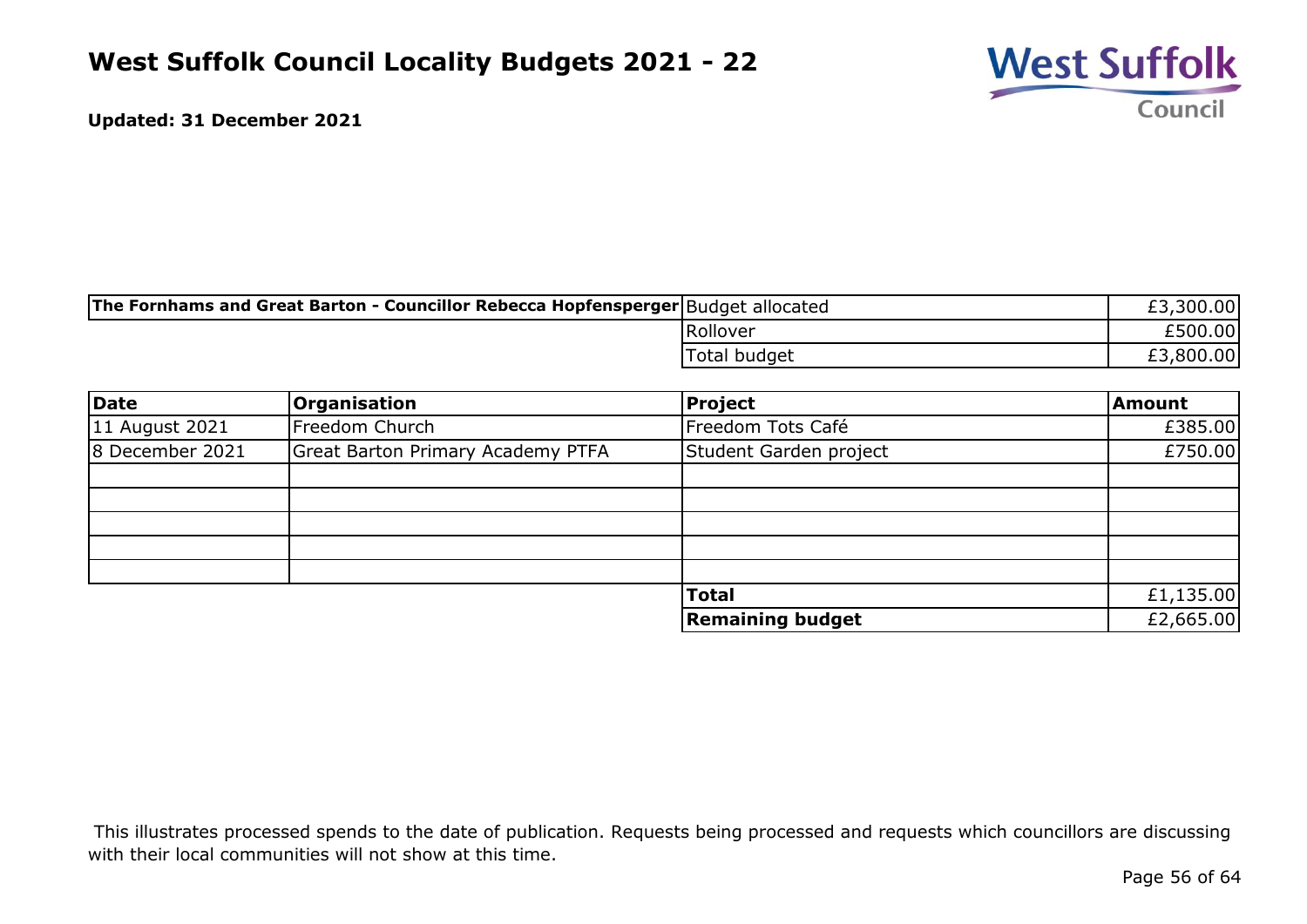

| The Rows - Councillor Lance Stanbury | Budget allocated | £3,300.00 |
|--------------------------------------|------------------|-----------|
|                                      | Rollover         | £500.00   |
|                                      | Total budget     | £3,800.00 |

| Date           | <b>Organisation</b>              | <b>Project</b>                   | <b>Amount</b> |
|----------------|----------------------------------|----------------------------------|---------------|
| 6 July 2021    | The Shed                         | Big Circle goes to Seed Project  | £210.00       |
| 5 October 2021 | <b>Beck Row Methodist Church</b> | Contribution to bathroom upgrade | £100.00       |
|                |                                  |                                  |               |
|                |                                  |                                  |               |
|                |                                  |                                  |               |
|                |                                  |                                  |               |
|                |                                  |                                  |               |
|                |                                  | <b>Total</b>                     | £310.00       |
|                |                                  | <b>Remaining budget</b>          | £3,490.00     |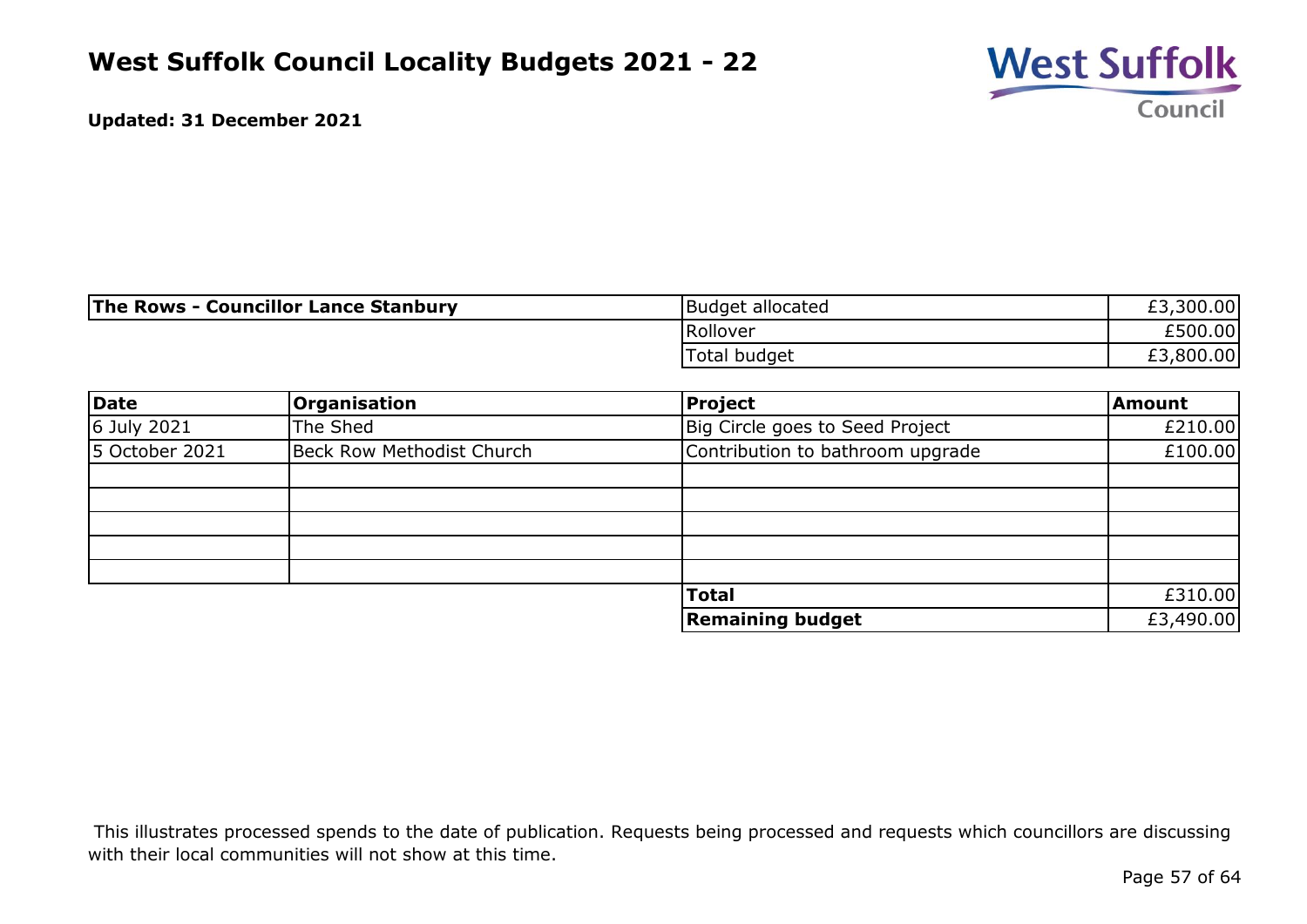

| <b>The Rows - Councillor Don Waldron</b> | <b>Budget allocated</b> | £3,300.00 |
|------------------------------------------|-------------------------|-----------|
|                                          | Rollover                | £500.00   |
|                                          | Total budget            | £3,800.00 |

| Date            | <b>Organisation</b>              | Project                          | <b>Amount</b> |
|-----------------|----------------------------------|----------------------------------|---------------|
| 6 July 2021     | The Shed                         | Big Circle goes to Seed Project  | £210.00       |
| 5 October 2021  | <b>Beck Row Methodist Church</b> | Contribution to bathroom upgrade | £100.00       |
| 1 December 2021 | <b>West Row Parish Council</b>   | Christmas Celebration Event      | £961.44       |
|                 |                                  |                                  |               |
|                 |                                  |                                  |               |
|                 |                                  |                                  |               |
|                 |                                  |                                  |               |
|                 |                                  | <b>Total</b>                     | £1,271.44     |
|                 |                                  | <b>Remaining budget</b>          | £2,528.56     |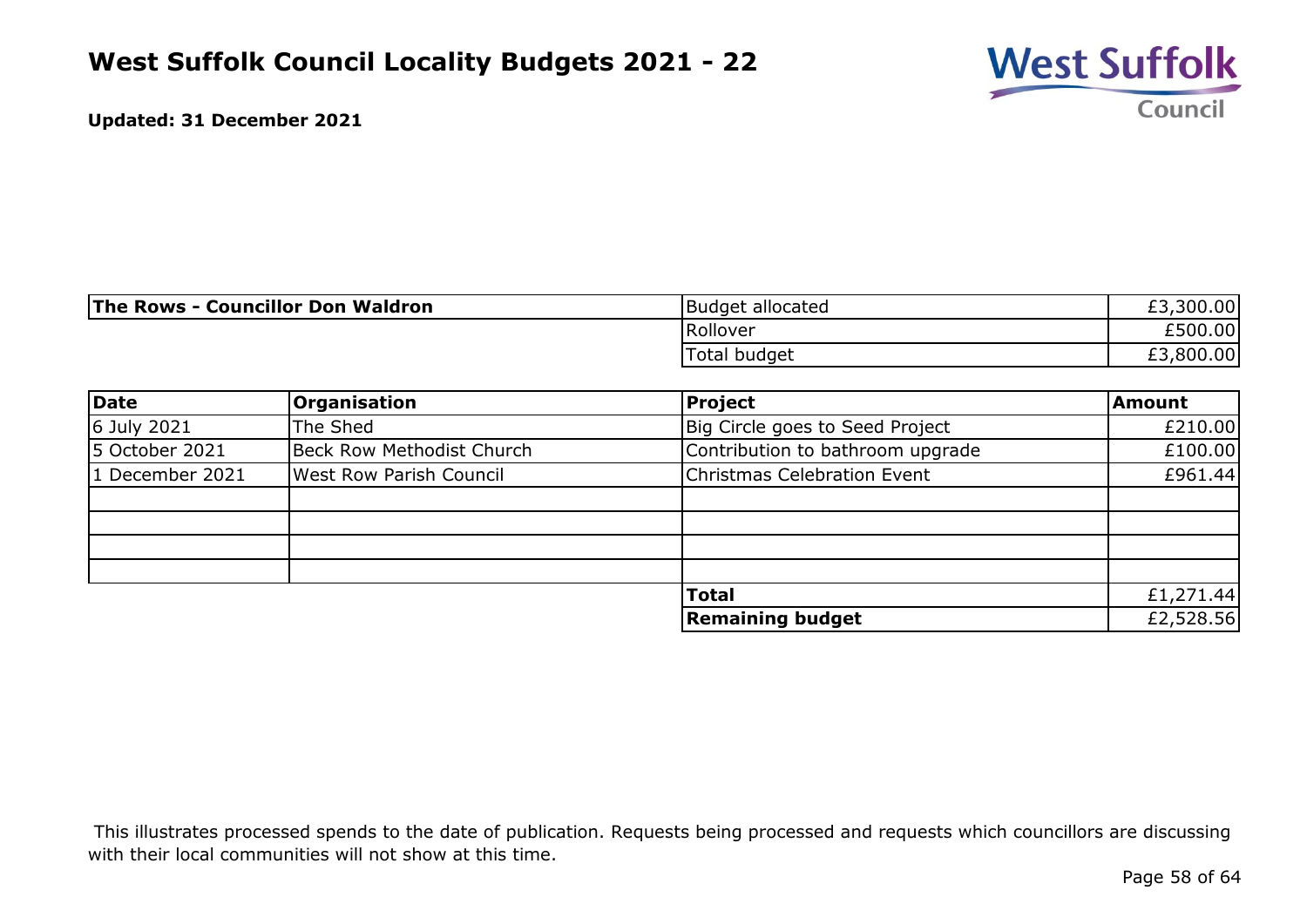

| <b>Tollgate - Councillor Diane Hind</b> | Budget allocated | £3,300.00 |
|-----------------------------------------|------------------|-----------|
|                                         | Rollover         | £0.00     |
|                                         | Total budget     | £3,300.00 |

| Date | Organisation | Project                 | <b>Amount</b> |
|------|--------------|-------------------------|---------------|
|      |              |                         |               |
|      |              |                         |               |
|      |              |                         |               |
|      |              |                         |               |
|      |              |                         |               |
|      |              |                         |               |
|      |              |                         |               |
|      |              | Total                   | £0.00         |
|      |              | <b>Remaining budget</b> | £3,300.00     |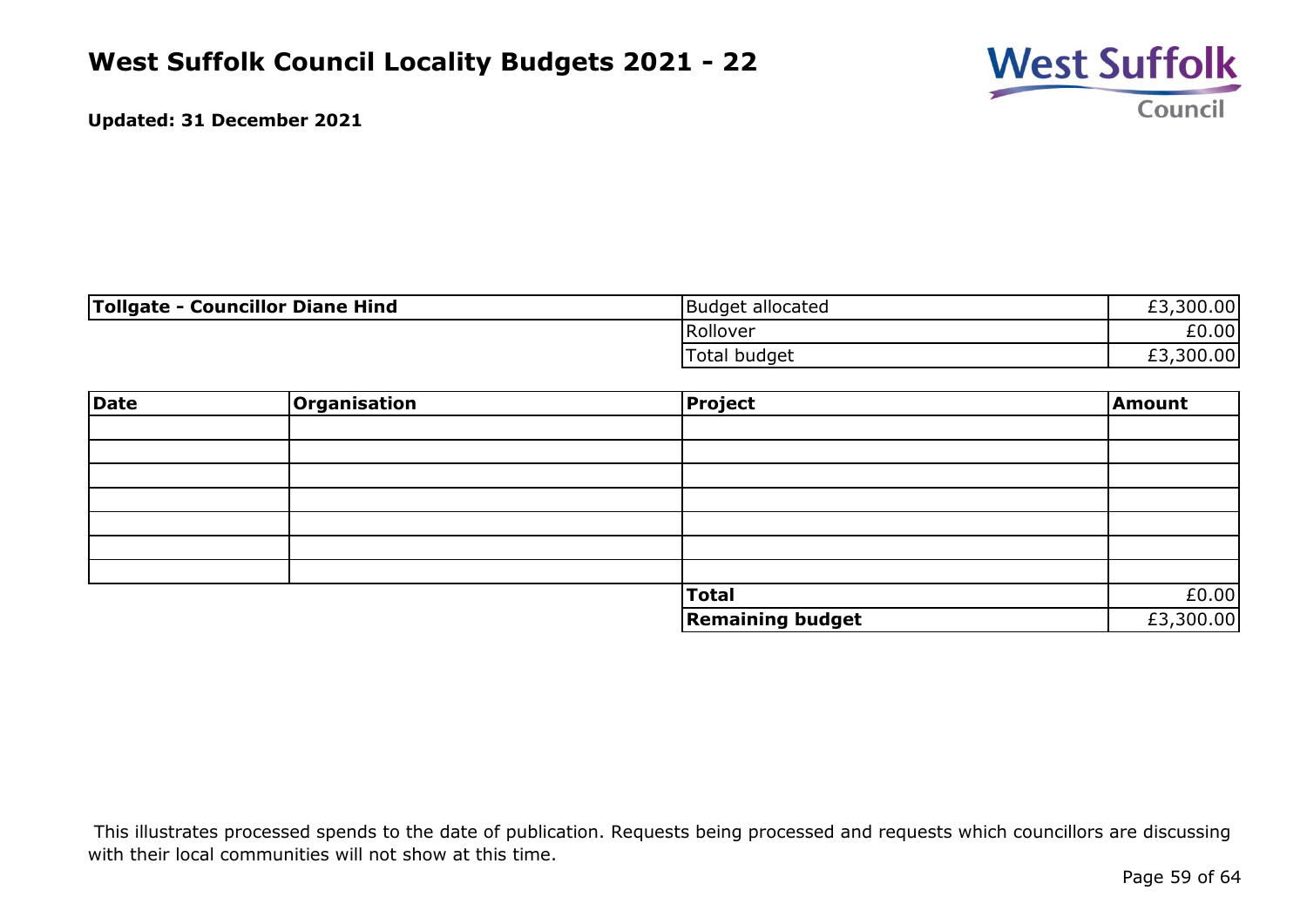

| Tollgate - Councillor David Nettleton | Budget allocated | £2,800.00 |
|---------------------------------------|------------------|-----------|
|                                       | Rollover         | £0.00     |
|                                       | Total budget     | £2,800.00 |

| Date             | <b>Organisation</b>                  | Project                          | <b>Amount</b> |
|------------------|--------------------------------------|----------------------------------|---------------|
| 26 November 2021 | Bury St Edmunds Child Contact Centre | Grant towards the Contact Centre | £180.00       |
|                  |                                      |                                  |               |
|                  |                                      |                                  |               |
|                  |                                      |                                  |               |
|                  |                                      |                                  |               |
|                  |                                      |                                  |               |
|                  |                                      |                                  |               |
|                  |                                      | <b>Total</b>                     | £180.00       |
|                  |                                      | <b>Remaining budget</b>          | £2,620.00     |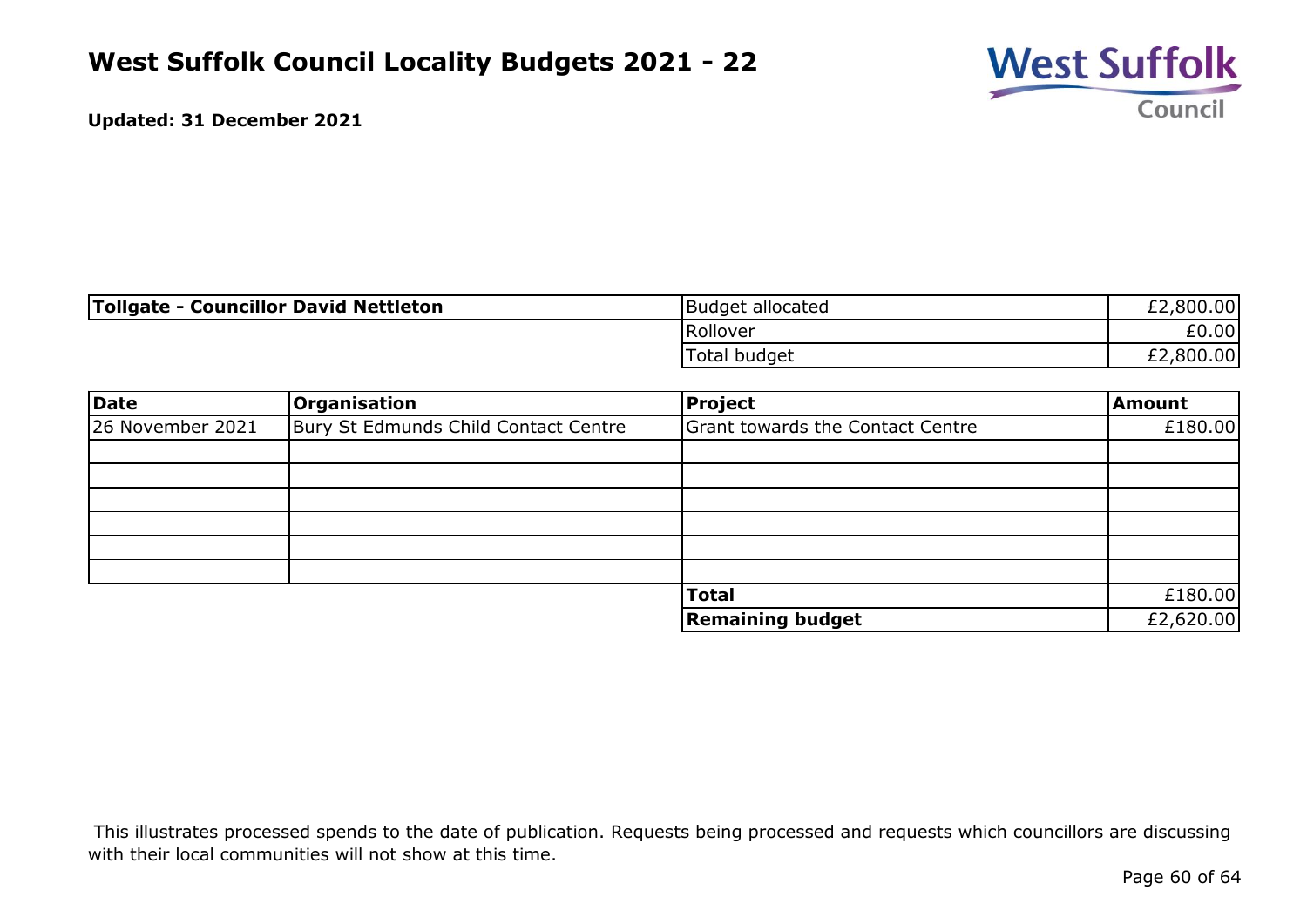

| Westgate - Councillor John Augustine | Budget allocated | £3,300.00 |
|--------------------------------------|------------------|-----------|
|                                      | Rollover         | £0.00     |
|                                      | Total budget     | £3,300.00 |

| Date | Organisation | Project                 | Amount    |
|------|--------------|-------------------------|-----------|
|      |              |                         |           |
|      |              |                         |           |
|      |              |                         |           |
|      |              |                         |           |
|      |              |                         |           |
|      |              |                         |           |
|      |              |                         |           |
|      |              | <b>Total</b>            | £0.00     |
|      |              | <b>Remaining budget</b> | £3,300.00 |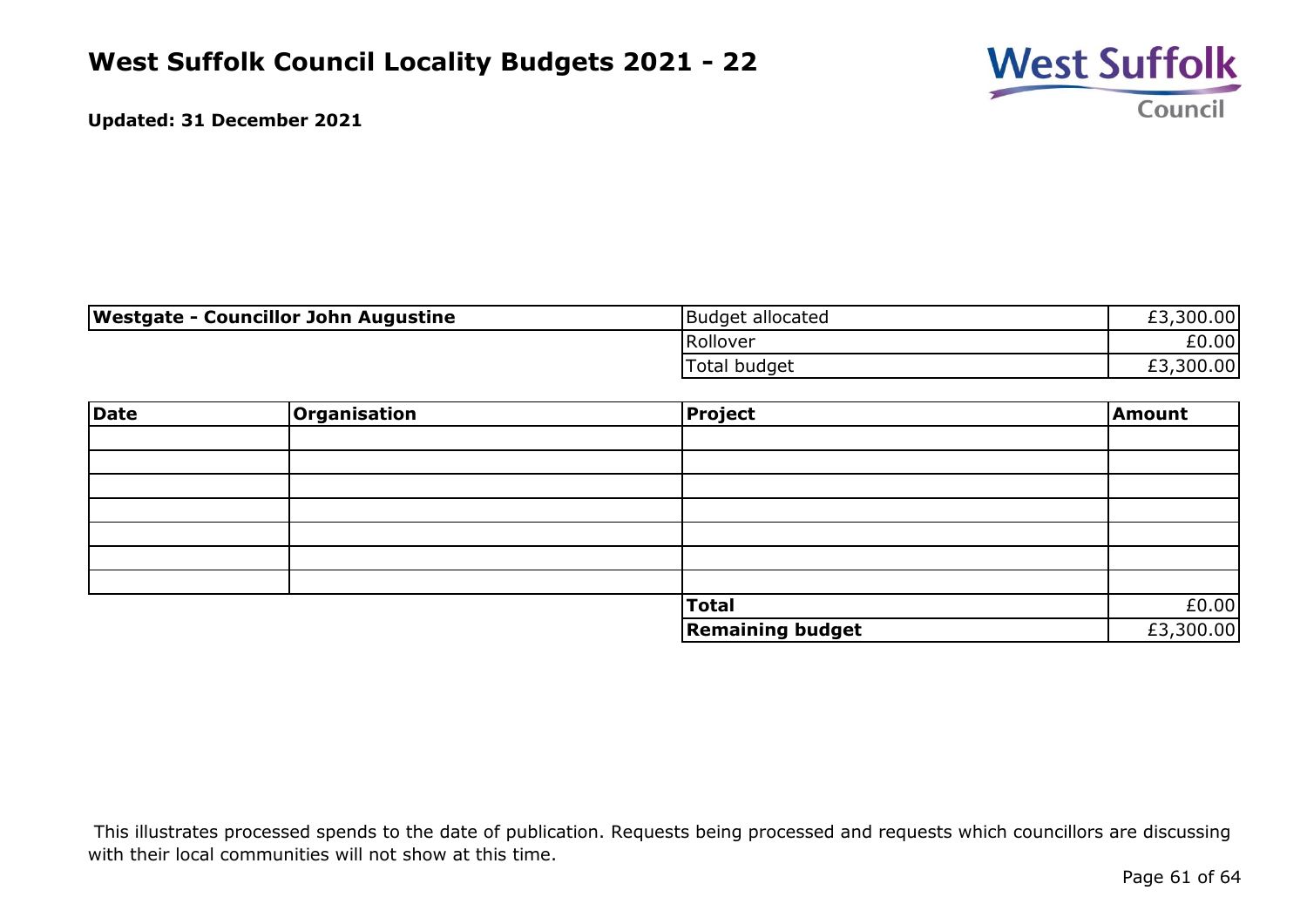

| <b>Westgate - Councillor Richard Rout</b> | Budget allocated | £3,300.00 |
|-------------------------------------------|------------------|-----------|
|                                           | Rollover         | £0.00     |
|                                           | Total budget     | £3,300.00 |

| Date | Organisation | Project                 | <b>Amount</b> |
|------|--------------|-------------------------|---------------|
|      |              |                         |               |
|      |              |                         |               |
|      |              |                         |               |
|      |              |                         |               |
|      |              |                         |               |
|      |              |                         |               |
|      |              |                         |               |
|      |              | Total                   | £0.00         |
|      |              | <b>Remaining budget</b> | £3,300.00     |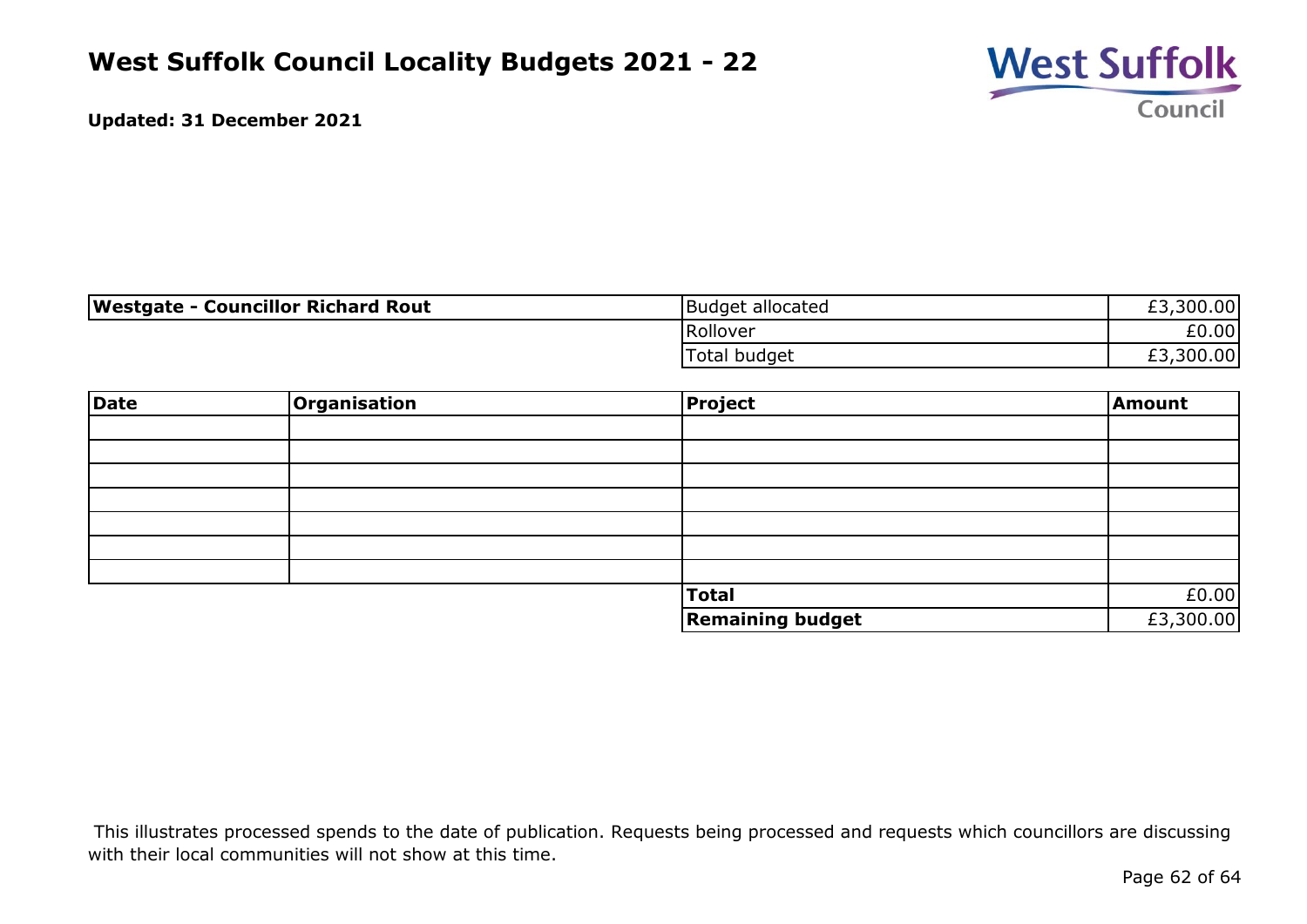

| Whepsted and Wickhambrook - Councillor Sarah Pugh | Budget allocated | £3,300.00 |
|---------------------------------------------------|------------------|-----------|
|                                                   | lRollover        | E0.00     |
|                                                   | Total budget     | £3,300.00 |

| Date            | <b>Organisation</b>                | <b>Project</b>                             | <b>Amount</b> |
|-----------------|------------------------------------|--------------------------------------------|---------------|
| 5 August 2021   | Wickhambrook Parish Council        | Road Safety Project - Wickhambrook Primary | £334.00       |
|                 |                                    | School                                     |               |
| 25 October 2021 | <b>Wickhambrook Parish Council</b> | <b>Street Art Event</b>                    | £500.00       |
|                 |                                    |                                            |               |
|                 |                                    |                                            |               |
|                 |                                    |                                            |               |
|                 |                                    |                                            |               |
|                 |                                    |                                            |               |
|                 |                                    | <b>Total</b>                               | £834.00       |
|                 |                                    | <b>Remaining budget</b>                    | £2,466.00     |